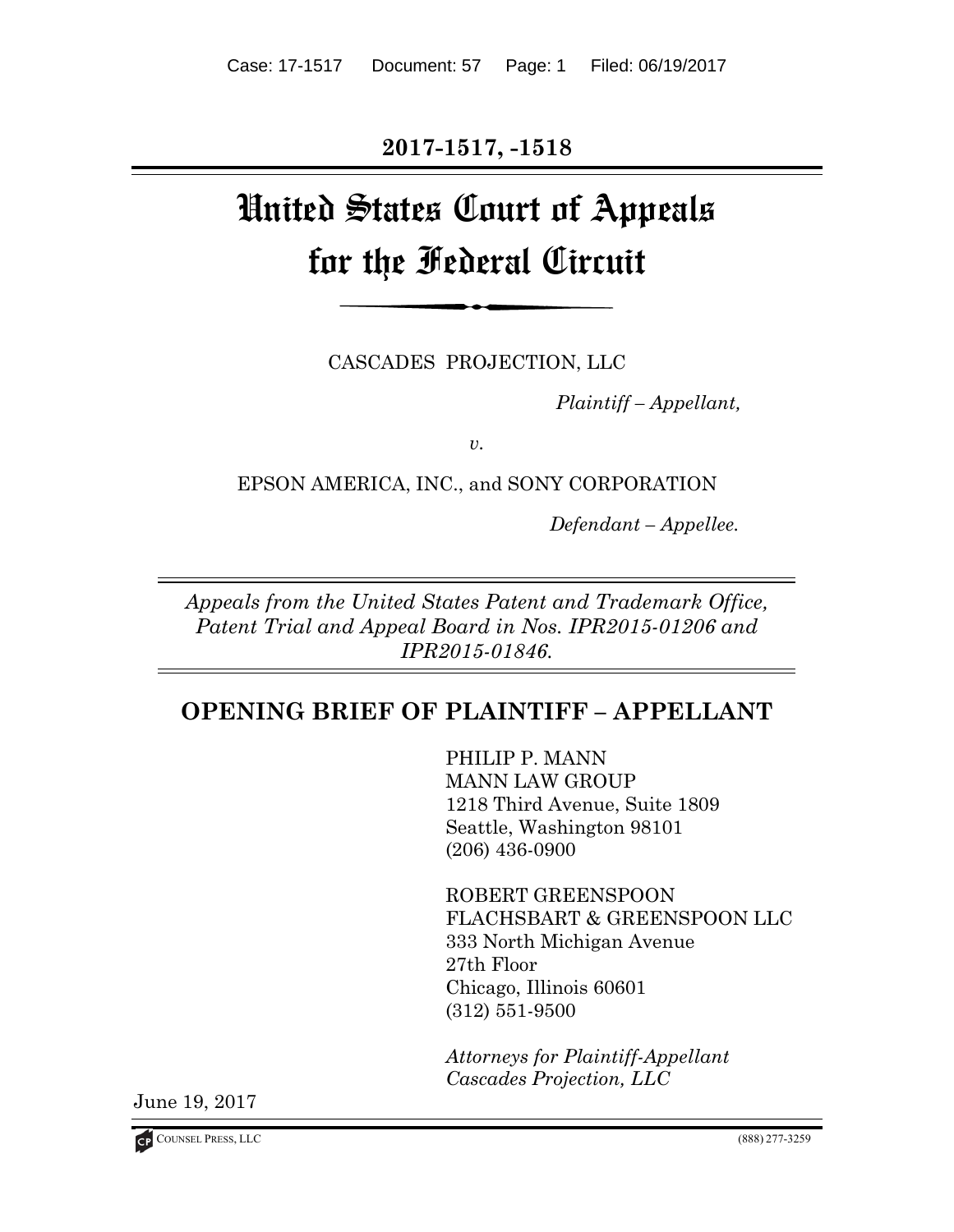# **CERTIFICATE OF INTEREST**

Counsel for Appellant Cascades Projection, LLC certifies the following:

- 1. The full name of every party or amicus represented by me is: Cascades Projection LLC.
- 2. The name of the real party in interest (if the party named in the caption is not the real party in interest) represented by me is:

Cascades Projection LLC.

3. The parent companies, subsidiaries (except wholly-owned subsidiaries), and affiliates that have issued shares to the public, of the party or amicus represented by me are:

Cascades Ventures, Inc.

4. The name of all law firms and the partners or associates that appeared for the party or amicus now represented by me in the trial court or agency or are expected to appear in this court are:

Philip P. Mann MANN LAW GROUP

Robert P Greenspoon Joseph Drish Flachsbart and Greenspoon LLC

Daniel J Krueger Niraj P Patel Krueger Iselin LLP

Edgar G Sargent Stephen D Susman Ian M Gore Marc M Seltzer Susman Godfrey LLP

William A Delgado Willenken Wilson Loh and Delgado LLP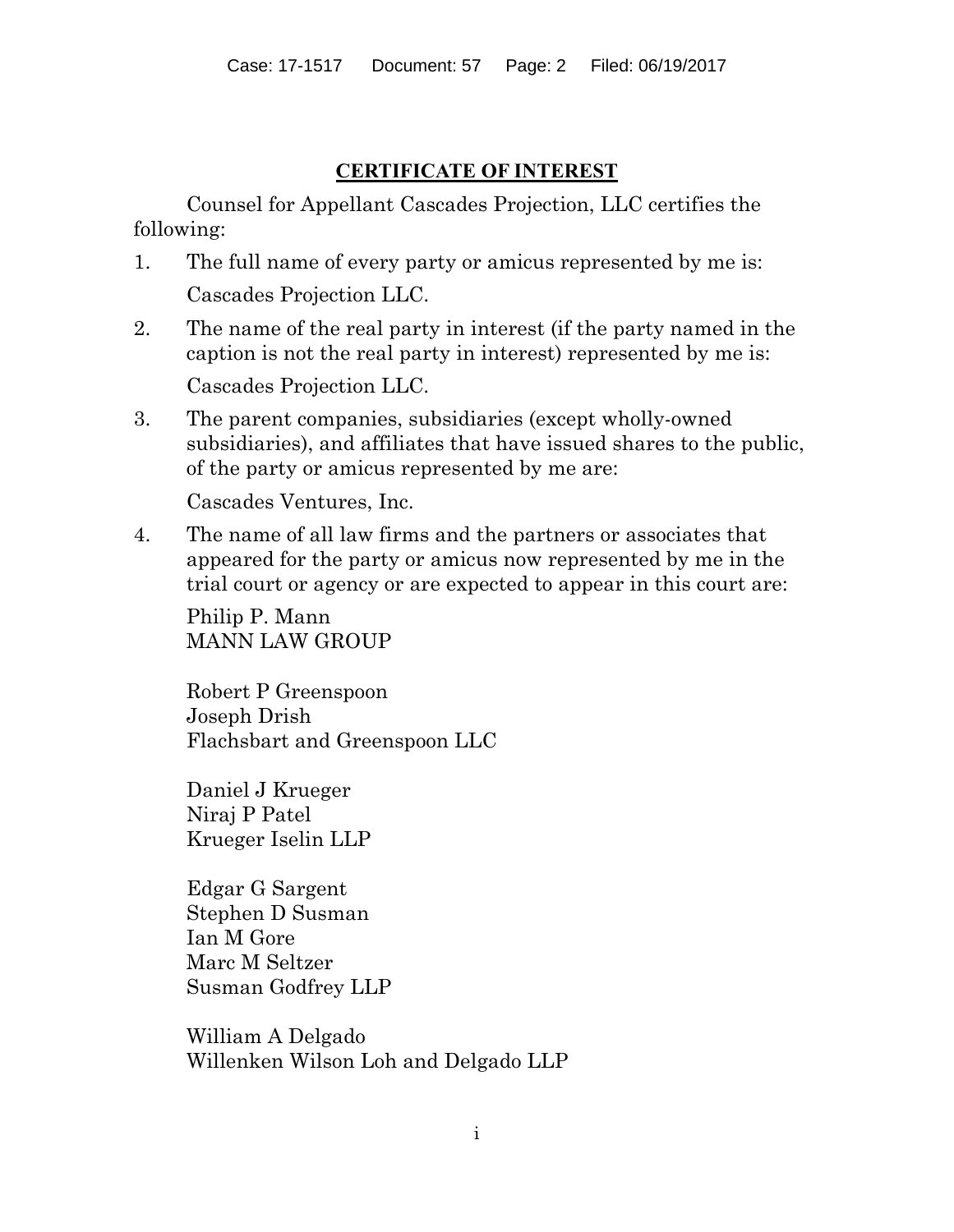Dated: June 19, 2017. Respectfully submitted,

 /*s*/ *Philip P. Mann* Philip P. Mann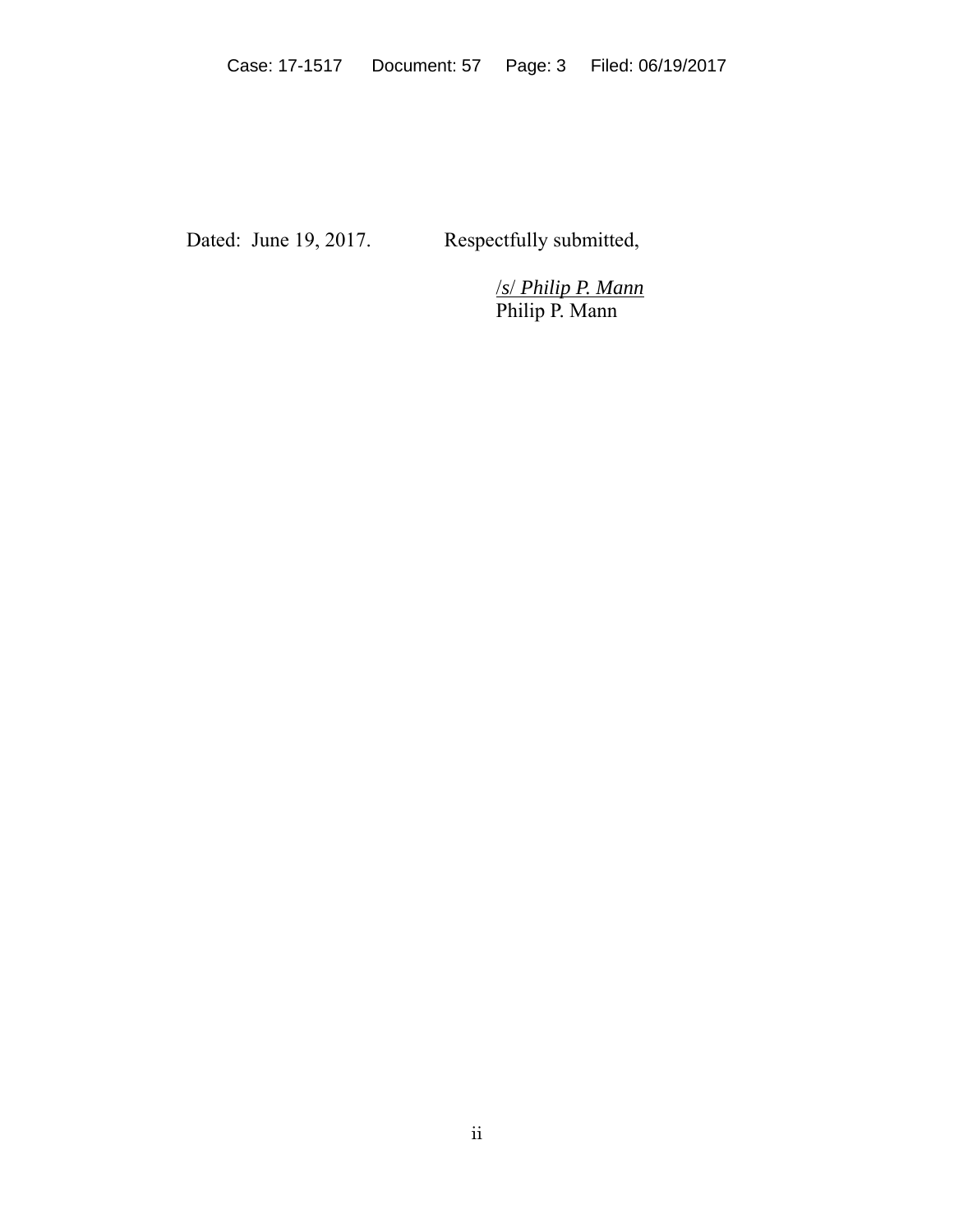# **TABLE OF CONTENTS**

# *Page*

| I.   |                                       |                            |                                         |  |  |
|------|---------------------------------------|----------------------------|-----------------------------------------|--|--|
| П.   | APPELLATE JURISDICTIONAL STATEMENT  1 |                            |                                         |  |  |
| III. |                                       |                            |                                         |  |  |
| IV.  |                                       |                            |                                         |  |  |
| V.   |                                       |                            |                                         |  |  |
|      | А.                                    |                            |                                         |  |  |
|      | <b>B.</b>                             |                            |                                         |  |  |
|      | 1.                                    |                            |                                         |  |  |
|      | 2.                                    |                            |                                         |  |  |
|      | $\mathcal{C}$ .                       |                            |                                         |  |  |
|      | D.                                    |                            |                                         |  |  |
|      | 1.                                    |                            |                                         |  |  |
|      |                                       | (a)                        | Construction of "Means for Focusing" 17 |  |  |
|      |                                       | (b)                        | Construction of "Means for Enhancing"   |  |  |
|      |                                       | $\left( \mathrm{c}\right)$ |                                         |  |  |
|      | 2.                                    |                            |                                         |  |  |
|      |                                       | (a)                        | 22                                      |  |  |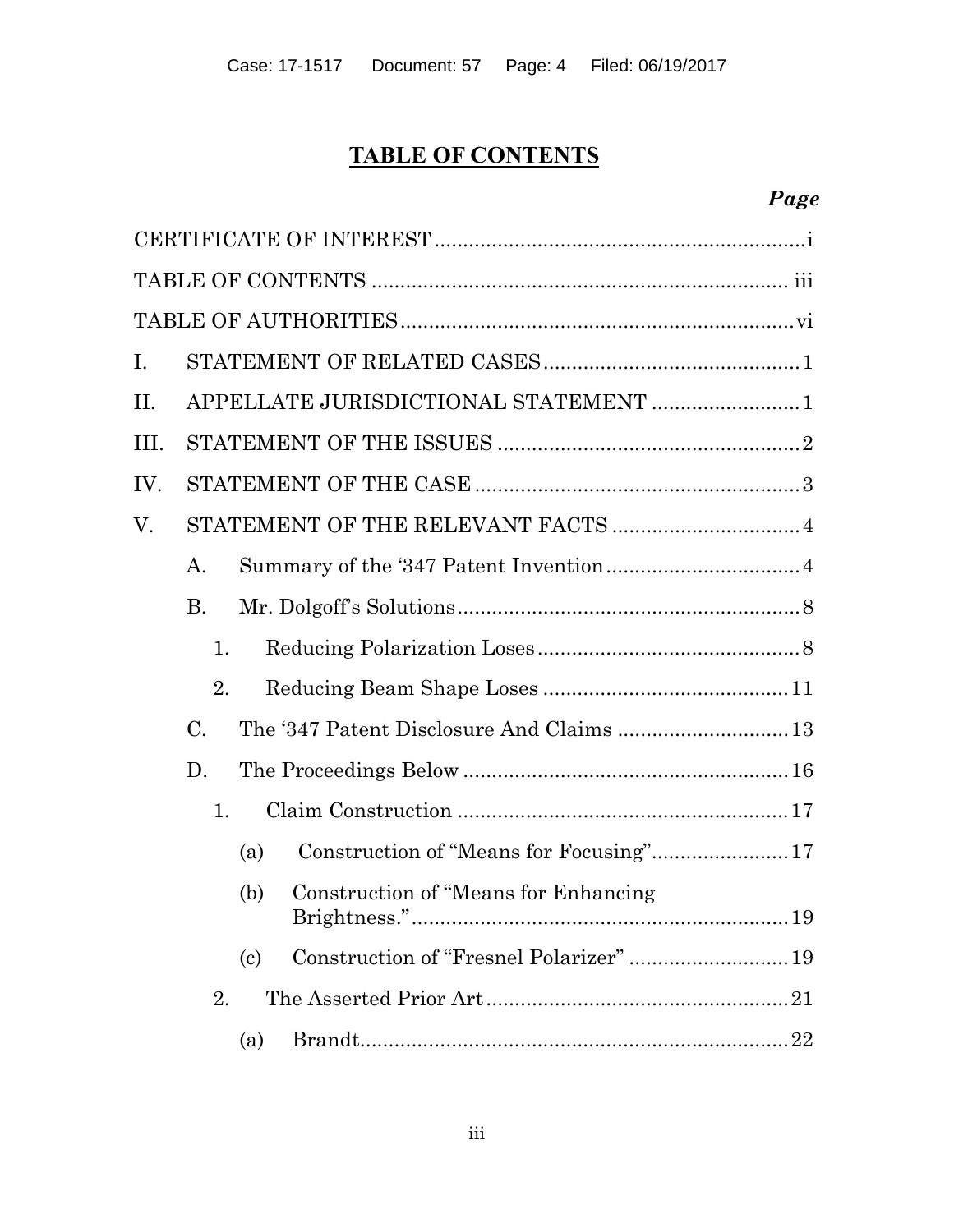|      |    | (b)                        |                                                    |  |
|------|----|----------------------------|----------------------------------------------------|--|
|      |    | $\left( \mathrm{c}\right)$ |                                                    |  |
|      |    | (d)                        |                                                    |  |
|      |    | (e)                        |                                                    |  |
|      |    | (f)                        |                                                    |  |
|      |    | (g)                        |                                                    |  |
|      | 3. |                            |                                                    |  |
|      |    | (a)                        | Claims 29, 30, and $32$ — Brandt and Uchiyama28    |  |
|      |    | (b)                        |                                                    |  |
|      |    | $\left( \mathrm{c}\right)$ |                                                    |  |
|      |    | (d)                        |                                                    |  |
|      |    | (e)                        |                                                    |  |
|      |    | (f)                        | Claims $48$ and $69$ — Goldenberg and Mitsutake or |  |
| VI.  |    |                            |                                                    |  |
| VII. |    |                            |                                                    |  |
|      | А. |                            |                                                    |  |
|      |    |                            |                                                    |  |
|      | Β. |                            | The PTAB Erred In Its Construction Of Key Claim    |  |
|      | 1. |                            | The Board's Erroneous Construction Of "Fresnel"    |  |
|      |    | (a)                        | "Fresnel polarizer" is A Coined Term, Created By   |  |
|      |    | (b)                        | A "Fresnel polarizer" Requires A "Coating"37       |  |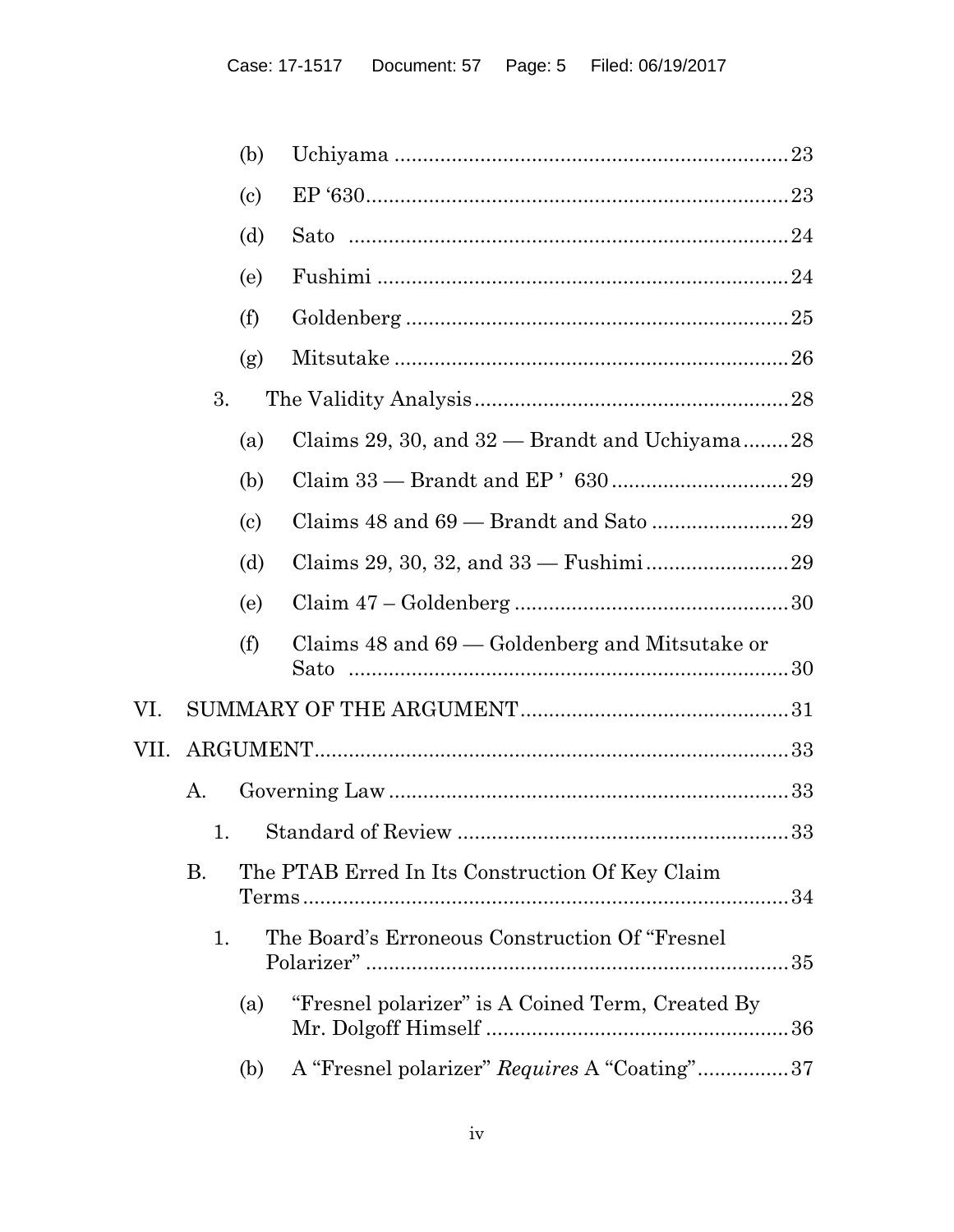|    | $\left( \mathrm{e}\right)$  | The Experts <i>Agreed</i> That A "Fresnel polarizer"                                                                                      |
|----|-----------------------------|-------------------------------------------------------------------------------------------------------------------------------------------|
|    | (d)                         | The Board's Purported Ground For Adopting The<br>Construction It Did is Without Basis And<br>Contradicts The Express Teaching Of The '347 |
| 2. |                             | The Board's Erroneous Construction Of "Means For                                                                                          |
| 3. |                             | The Board's Erroneous Construction Of "Means For                                                                                          |
|    | (a)                         | The Board In Epson Erred In Its Identification Of                                                                                         |
|    | (b)                         | The Board's Construction Of "Means For<br>Focusing" Is Inconsistent With The Disclosed<br>"Way" In Which "Focusing" Is Actually Achieved  |
|    | $\left( \mathrm{c} \right)$ | Mr. Bohannon's Construction Is Consistent With                                                                                            |
|    | (d)                         | Epson's Own Expert Agrees That Prisms Operate                                                                                             |
|    | (e)                         | The Sony Board Erred In Looking To Figure 69 Of                                                                                           |
| C. |                             | The Errors In Claim Construction Tainted The Validity                                                                                     |
| D. |                             | The Board Improperly Determined The Effective Filing                                                                                      |
| Ε. |                             | The Board's Actions Violate Separation Of Powers And<br>Due Process Under The United States Constitution 58                               |
|    |                             |                                                                                                                                           |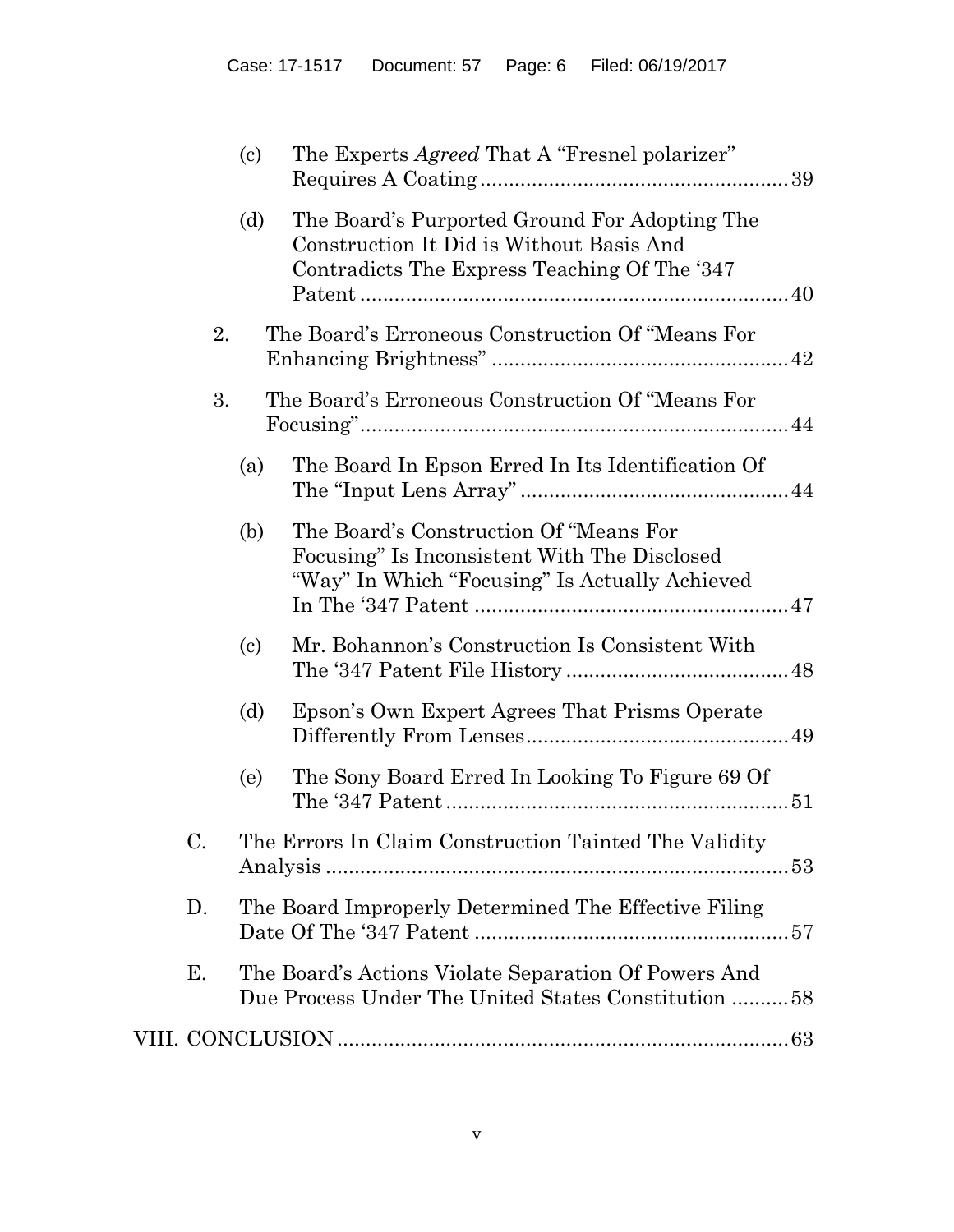# **TABLE OF AUTHORITIES**

**Cases:**

# **Page(s)**

| Caperton v. A.T. Massey Coal Co.,                                                               |  |
|-------------------------------------------------------------------------------------------------|--|
| CFMT, Inc. v. Yieldup Int'l Corp.,                                                              |  |
| Concrete Pipe & Prods. of Cal., Inc. v.<br>Construction Laborers Pens. Trust for Southern Cal., |  |
| Deckers Corp. v. United States,                                                                 |  |
| Dickinson v. Zurko,                                                                             |  |
| Fresenius USA, Inc. v. Baxter Int'l, Inc.,                                                      |  |
| In re Gartside,                                                                                 |  |
| In re Murchison,                                                                                |  |
| In re Rambus, Inc.,                                                                             |  |
| In re Skvorecz,                                                                                 |  |
| In re Suitco Surface, Inc.,                                                                     |  |
| Institut Pasteur v. Focarino,                                                                   |  |
| Kinetic Concepts, Inc. v. Smith & Nephew, Inc.,                                                 |  |
| KSR Int'l v. Teleflex Inc.,                                                                     |  |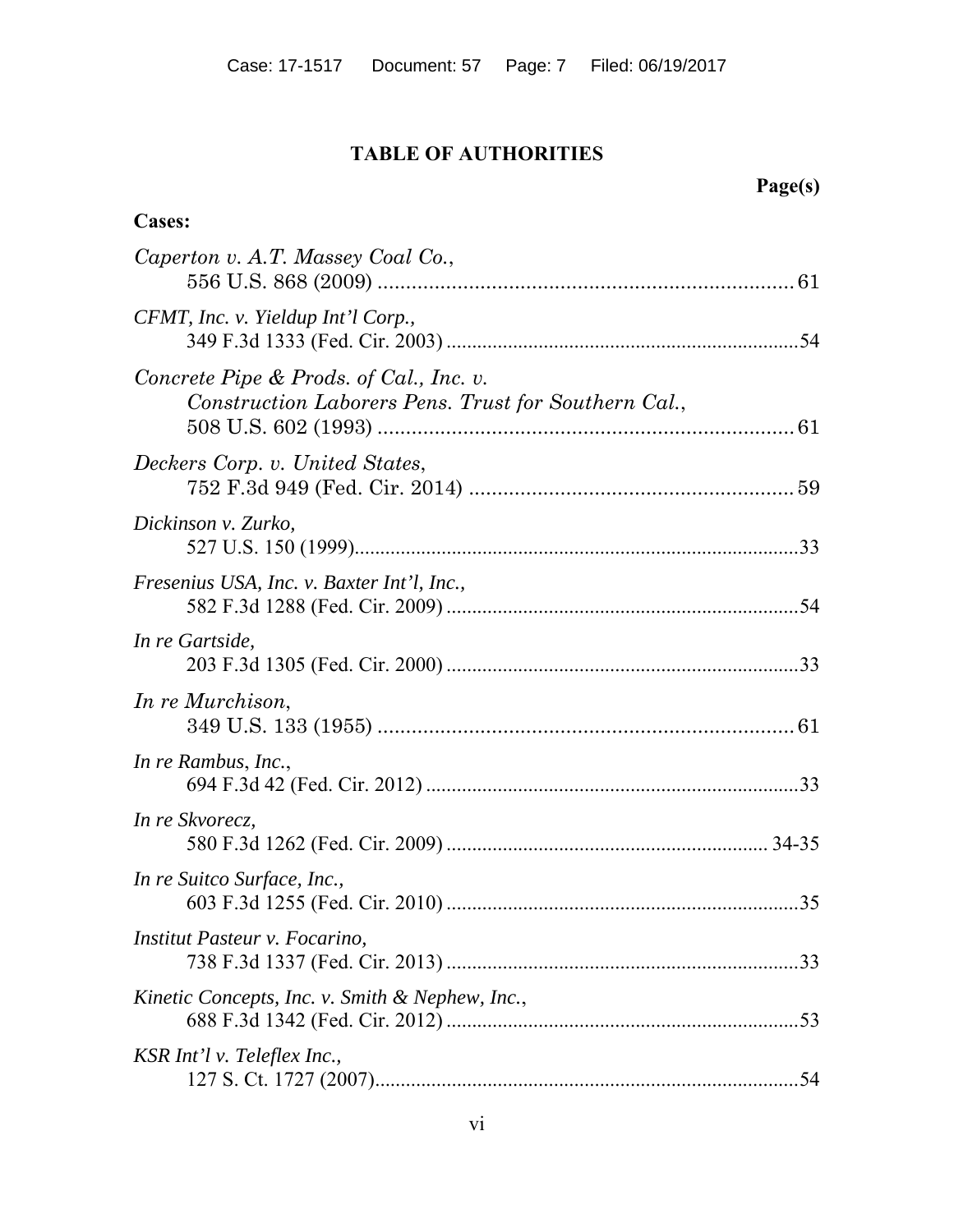| Leo Pharma. Prods., Ltd. v. Rea,                     |     |
|------------------------------------------------------|-----|
| McCormick Harvesting Machine Co. v. Aultman,         |     |
| MCM Portfolio v. Hewlett-Packard,                    |     |
| Microsoft Corp. v. Proxyconn, Inc.,                  |     |
| Net Moneyln, Inc. v. Verisign, Inc.,                 |     |
| Oil States Energy Services v. Greene's Energy Group, |     |
| Phillips v. AWH Corp.,                               |     |
| Syngor, Inc. v. Artesyn Techs., Inc.,                |     |
| Teva Pharms. USA Inc. v. Sandoz Inc.,                | .34 |

# **Statutes & Other Authorities:**

| Scott Moskowitz et al., "PTAB Reforms are Necessary to Restore |  |
|----------------------------------------------------------------|--|
|                                                                |  |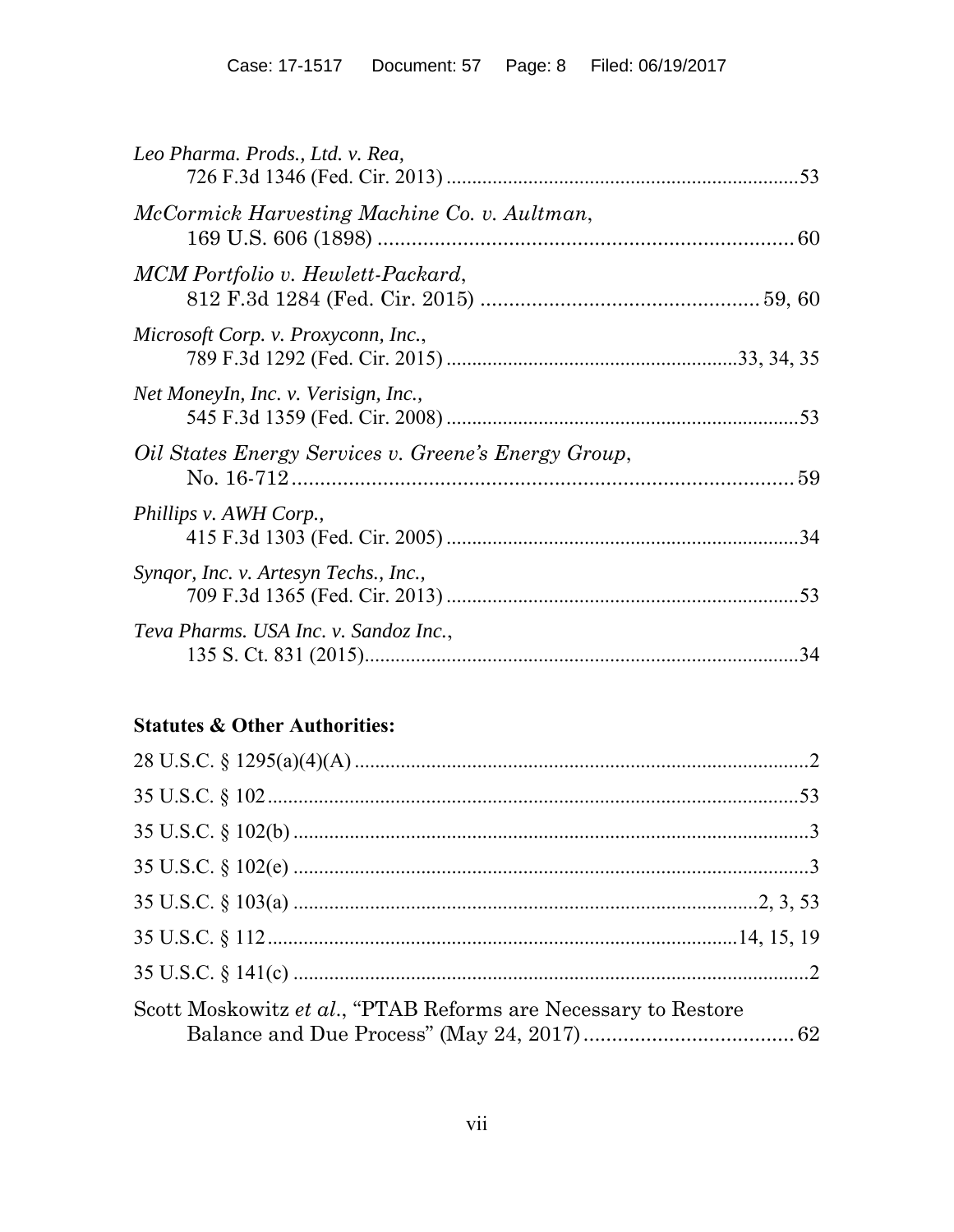# **I. STATEMENT OF RELATED CASES**

Under Federal Circuit Rule 47.5, the following cases might directly affect or be affected by this Court's decision:

• *Cascades Projection LLC v. Epson America, Inc. et al.*, Case No. 2:15 cv-00258-SJO-RZ (C.D. Cal.)

• *Cascades Projection LLC v. Barco, Inc. et al.,* Case No. 2:15-cv-00271-SJO-RZ (C.D. Cal.)

• *Cascades Projection LLC v. Christie Digital Systems USA, Inc.,* Case No. 8:15-cv-00050-SJO-RZ (C.D. Cal.)

• *Cascades Projection LLC v. NEC Display Solutions of America, Inc.,*

Case No. 2:15-cv-00273-SJO-RZ (C.D. Cal.)

• *Cascades Projection LLC v. Sony Corporation of America, Inc. et al.,* Case No. 2:15-cv-00274-SJO-RZ (C.D. Cal.)

# **II. APPELLATE JURISDICTIONAL STATEMENT**

(a) This is an appeal from two inter partes review ("IPR") proceedings of the Patent Trial and Appeal Board ("PTAB"), IPR2015-01206 and IPR2015-01846, concerning United States Patent No. 7,688,347. The Board issued its decision in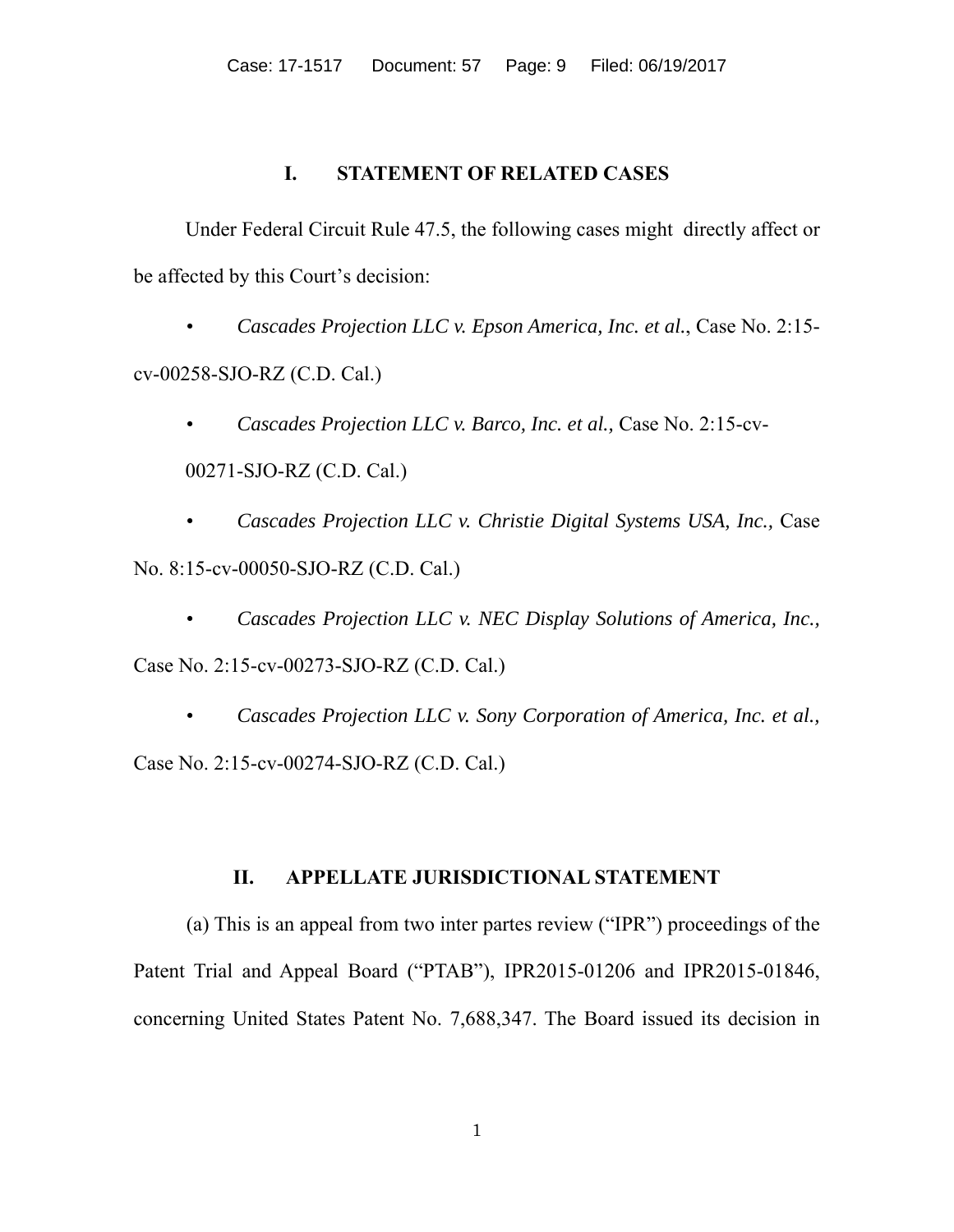IPR2015-01206 on November 29, 2016, and its decision in IPR2015-01846 on January 11, 2017.

(b) This Court's jurisdiction is based on 28 U.S.C.  $\frac{1295(a)(4)(A)}{25}$  and 35 U.S.C. § 141(c), this being an appeal from a final agency action (the United States Patent and Trademark Office, or USPTO).

(c) This appeal is timely under Fed. R. App. P. 4. Notices of Appeal were timely filed in connection with IPR2015-01206 and IPR2015-01846 on January 25, 2017. This Court consolidated both appeals on January 30, 2017.

#### **III. STATEMENT OF THE ISSUES**

The issues raised in this appeal are the following;

1. Whether the Board erred in its construction of claims 29, 30, 32, 33, 47, 48 and 69 of the subject '347 patent.

2. Whether the Board erred in finding that claims 29, 30 and 32 are unpatentable under 35 U.S.C. § 103(a) as being obvious in view of U.S. Patents No. 5,098,184 ("Brandt") and Japanese Reference JP A-5-45724 ("Uchiyama").

3. Whether the Board erred in finding that claim 33 is unpatentable under 35 U.S.C. § 103(a) as being obvious in view of Brandt and European Reference EP 0 509 630 A2 ("EP '630").

2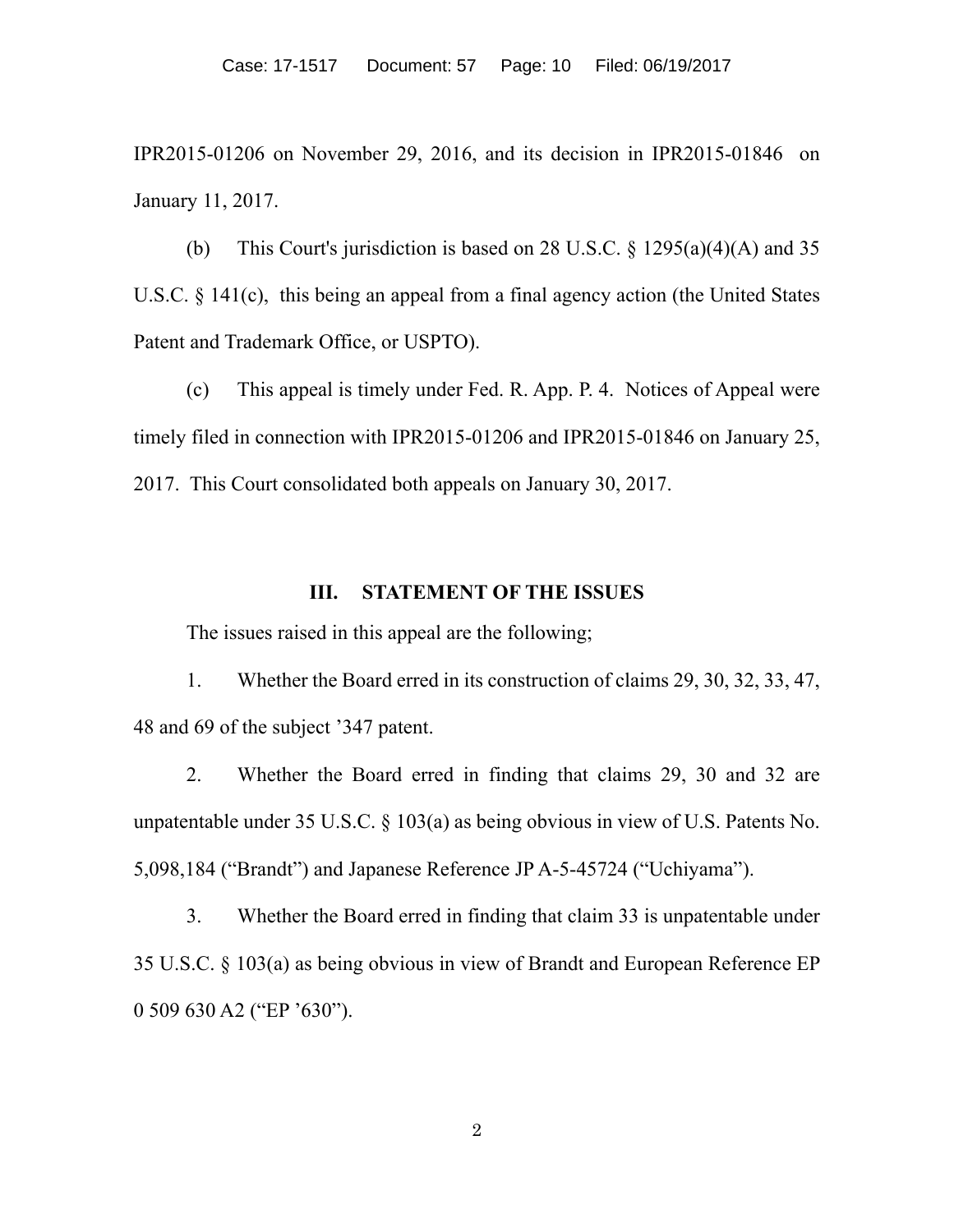4. Whether the Board erred in finding that claims 48 and 69 are unpatentable under 35 U.S.C.  $\S$  103(a) as being obvious in view of Brandt and U.S. Patent No. 5,042,921 ("Sato").

5. Whether the Board erred in finding that claims 29, 30, 32 and 33 are unpatentable under 35 U.S.C. § 102(e) as being anticipated by U.S. Patent No. 5,689,315 ("Fushimi").

6. Whether the Board erred in finding that claim 47 is unpatentable under 35 U.S.C. § 102(b) as being anticipated by U.S. Patent No. 4,912,614 ("Goldenberg").

7. Whether the Board erred in finding that claims 48 and 69 are unpatentable under 35 U.S.C.  $\S$  103(a) as being obvious over Goldenberg and U.S. Patent No. 5,566,367 ("Mitsutake") or U.S. Patent No. 5,042,921 ("Sato").

8. Whether patent cancellation by an administrative agency violates Separation of Powers, Due Process or the Seventh Amendment under the United States Constitution.

#### **IV. STATEMENT OF THE CASE**

This matter began as two separate actions brought by Appellant Cascades LLC to enforce its U.S. Patent No. 7,668,347 ("the '347 Patent") entitled, "High-Efficiency Display System Utilizing Optical Element To Reshape Light With Color And Brightness Uniformity." (Appx136-220). In the first action, Cascades sought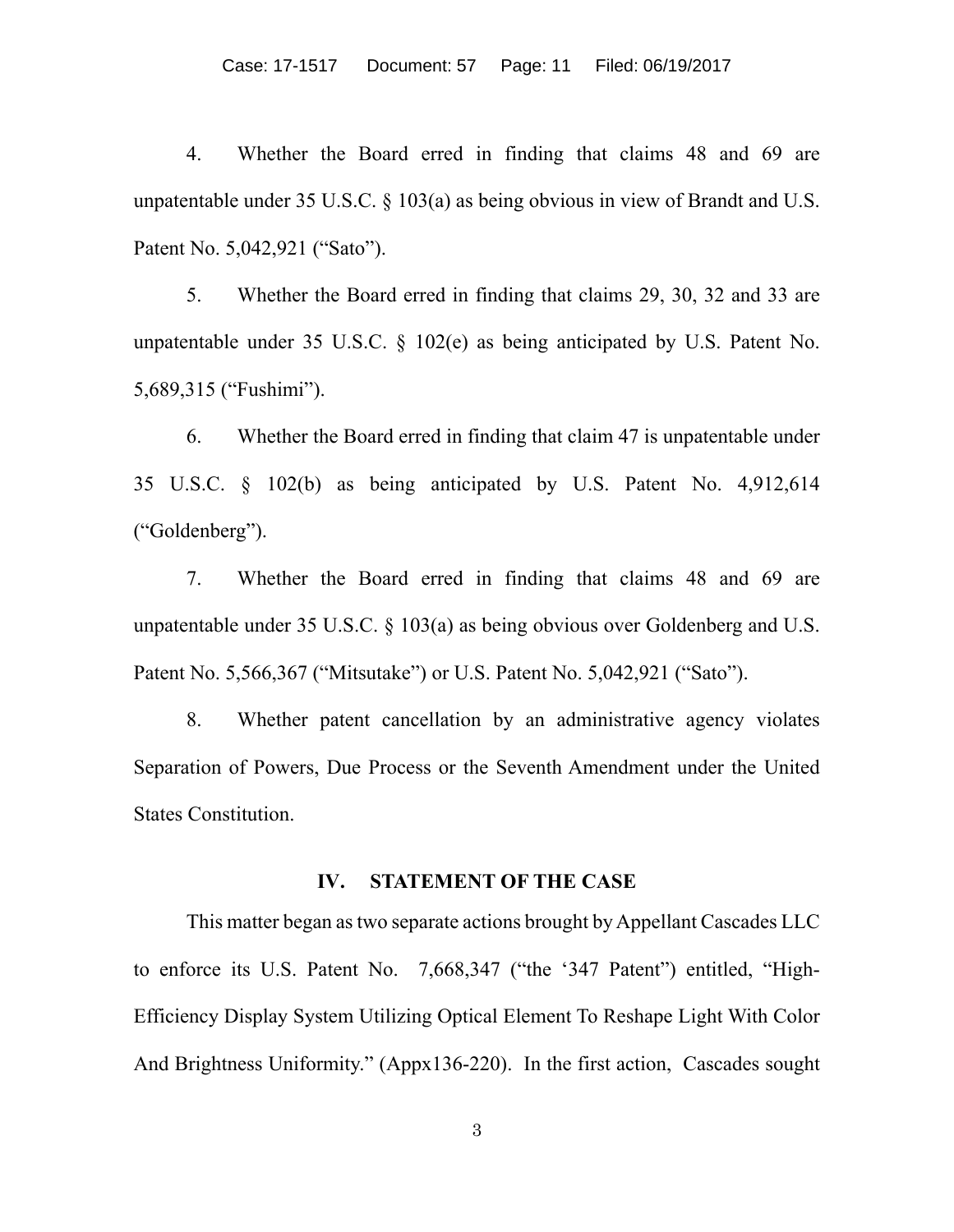to enforce its rights against Appellee Epson America, Inc. In the second, Cascades sought to enforce its rights against Appellee Sony Corporation.

Epson and Sony each initiated separate inter partes Patent Review ("IPR") proceedings before the Patent Trial and Appeal Board ("PTAB") seeking to invalidate the asserted claims of the '347 Patent on prior art grounds. In both proceedings, the PTAB largely adopted the arguments set forth by Epson and Sony and invalidated the challenged claims. (Appx1-32; Appx33-68).

Cascades asks that this Court review and vacate the PTAB's findings of patent invalidity.

#### **V. STATEMENT OF THE RELEVANT FACTS**

# **A. Summary of the '347 Patent Invention**

Eugene Dolgoff, the named inventor in the '347 Patent, is a pioneer in the now well-established field of projecting electronically produced images onto a large screen in order to permit an enhanced viewing experience by large numbers of people. (Appx136-220).

From the earliest days of motion pictures dating to the time of Thomas Edison, photographic film was used to create a series of images that were sequentially and rapidly projected onto a screen using a bright light source and series of optical lenses.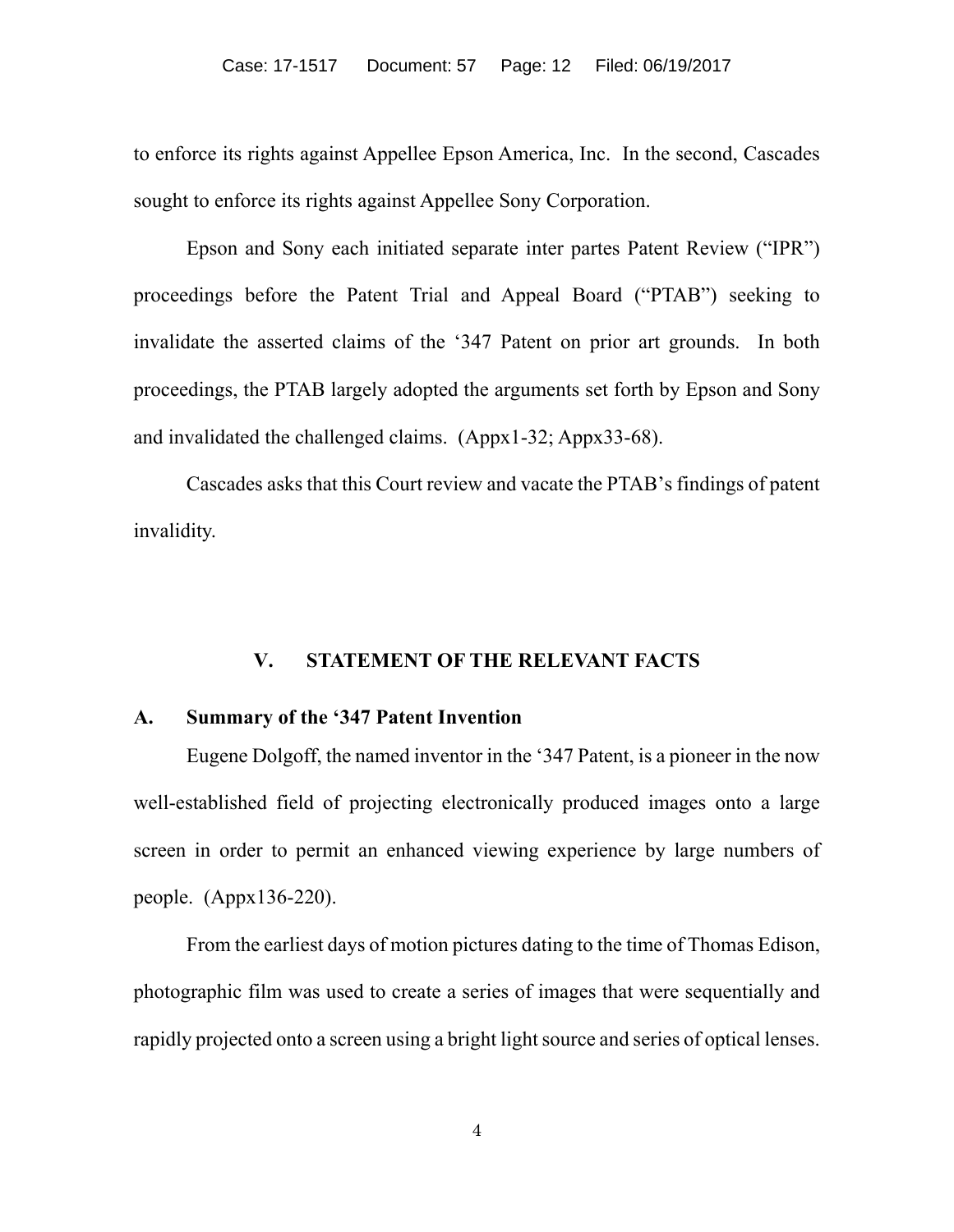This technology of "films" and "projectors" was improved and perfected over the course of more than a century and remained in active use until very recently.

While highly effective, film still had some drawbacks, such as the need to make multiple copies of a movie, physically transport the copies to theaters around the country (with the attendant risk of loss or theft) and then employ skilled projectionists to display and repair them as they often broke during projection.

In the mid-Twentieth Century, a new form of providing moving pictures, namely "television," came into existence. Television differed in that images were created, distributed and displayed electronically, rather than through the use of film and projectors. Television permitted the widespread, economic distribution of images to viewers in their homes without requiring attendance at a theater. At the heart of a television display is the cathode ray tube that is constrained by limited image brightness and relatively small size. Television hardly offered the dramatic, often breath-taking viewing experience that could be achieved using film and projector techniques in a large, commercial movie theater. (Appx187-189).

More recently, new digital technologies have revolutionized how images are created, stored and distributed. Digital cameras now permit scenes to be recorded without the use of photographic film, while computer-generated imaging now permits the creation of scenes that never existed, or could exist, in real life. Filmmakers now have creative freedom their predecessors could only dream of. Full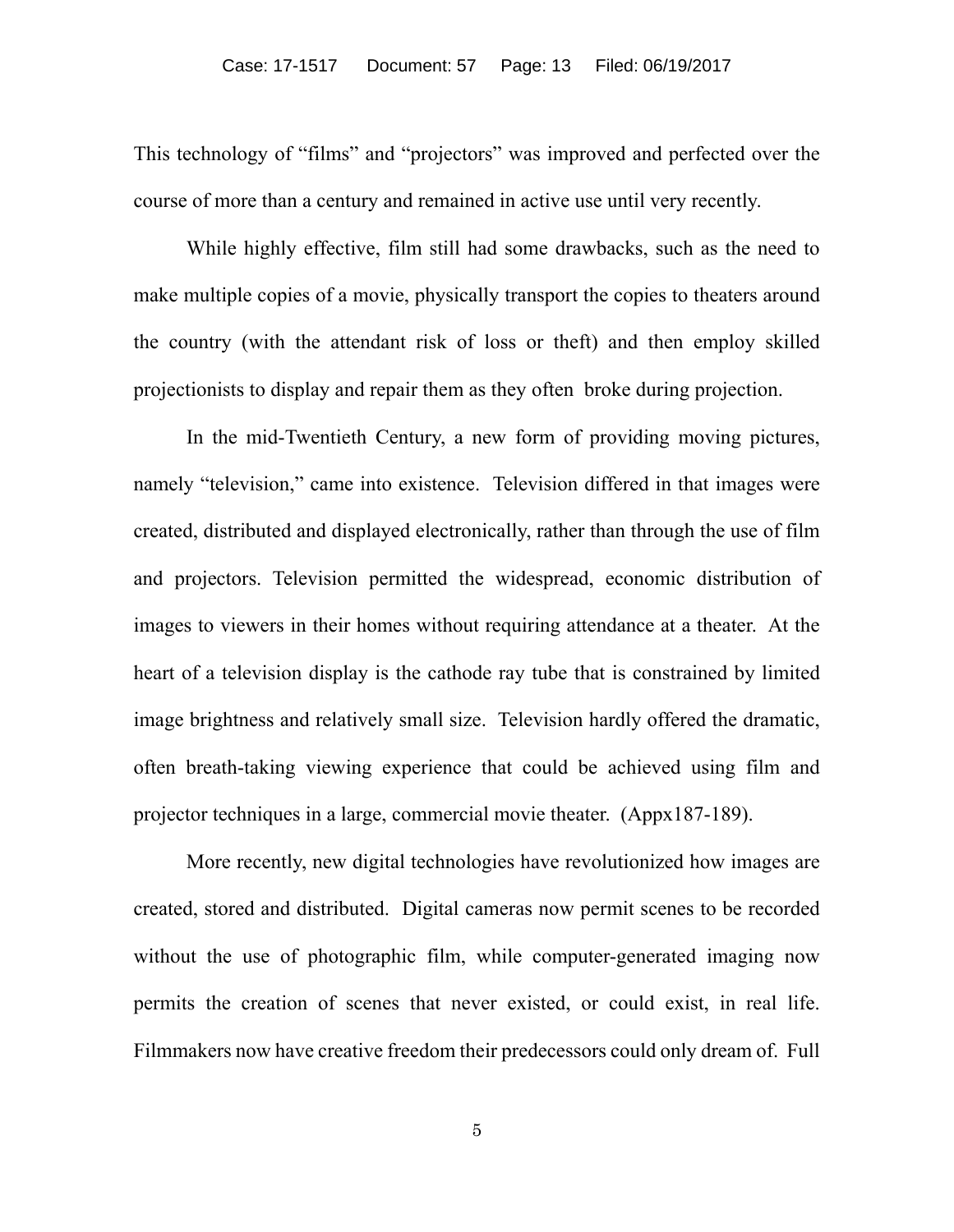blown feature films can now be copied, stored and distributed digitally (and in encrypted form to avoid theft), which greatly reduces the cost and inefficiencies associated with physically making and sending out large "cans" of film as was done in the past.

Although creating digital images is now a well-developed technology, displaying them in a large, movie-theater setting is not straight-forward. Liquid Crystal Display ("LCD) technology is now in widespread use and, in the area of personal devices, such as personal computers and smart phones, has largely supplanted the cathode ray tube. While highly effective in small personal computer displays, LCDs are not readily adapted to large-scale displays such as would be required to directly replace a large screen in a traditional movie theater.

Beginning in the late 1960s, Mr. Dolgoff began his life-long mission to project electronically-generated images onto a large screen and thereby duplicate the viewing experience that could be achieved using film and projector techniques without the drawbacks of such technology. Recognizing that the inherent deficiencies of cathode ray tubes limit image brightness and quality (early, threecolor "projection" TVs largely failed for this reason), Mr. Dolgoff knew that an electronic "Image Forming Element ("IFE") or liquid crystal display, in combination with a bright light and projecting lens, was the key to achieving success. (Appx188).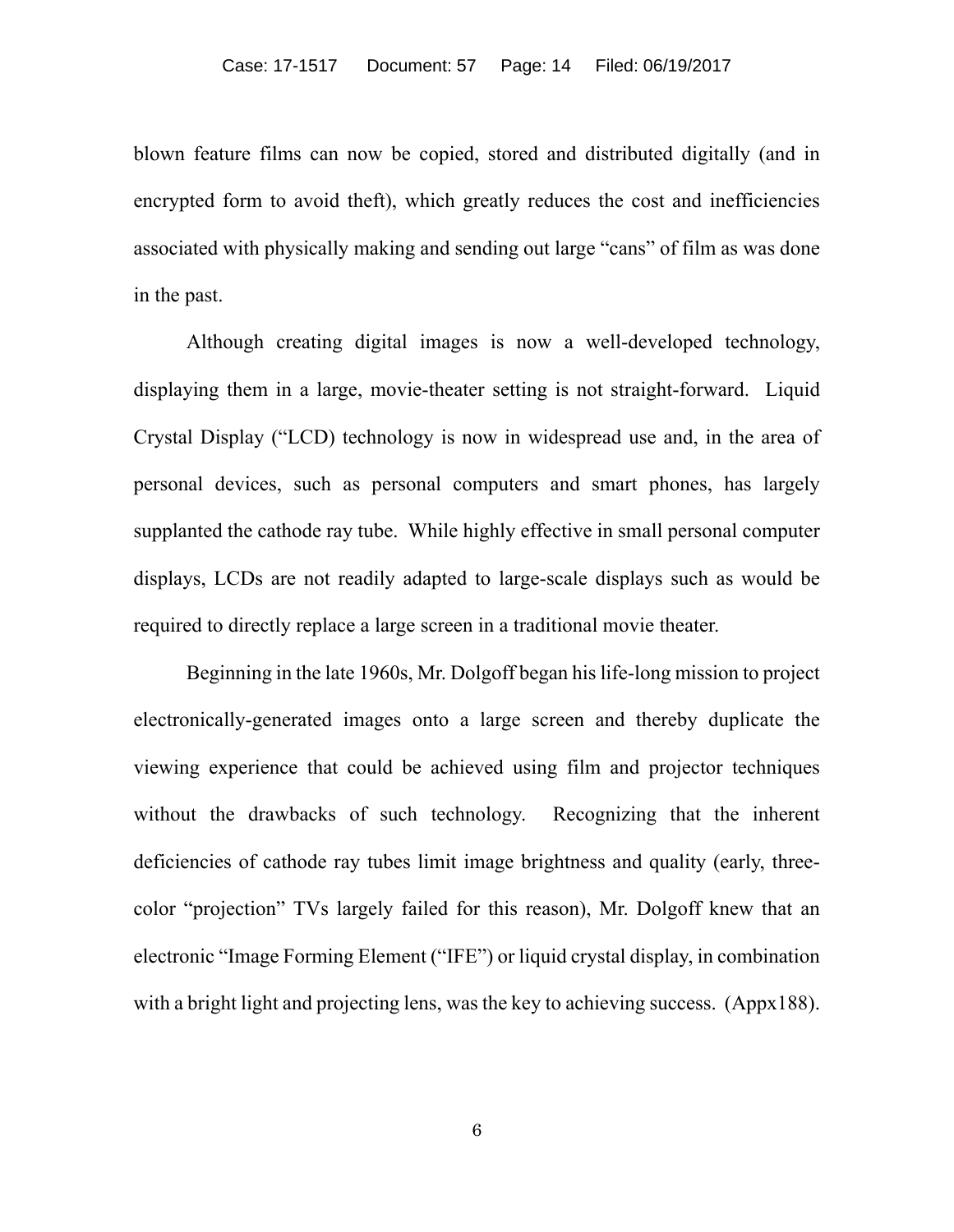However, several technical challenges remained to be overcome before success could be realized.

After a long, painstaking methodical analysis, Mr. Dolgoff recognized that making the maximum use of the available light from a projection bulb was critical to success. Mr. Dolgoff set about to determine where light was being lost in a conventional projector setup and set about developing techniques to avoid such loss. (Appx189).

One serious loss of light occurred because the illuminating light source produced a round beam of light, while the Image Forming Elements or "IFEs" (along with virtually all movie screens) are rectangular. Illuminating a rectangular IFE with a round beam meant that all of the light falling outside the rectangle (nearly 50% of the beam) was wasted. Mr. Dolgoff sought to make effective use of this otherwise wasted light. (Appx202-203; Appx1692-1761, ¶¶18&19).

Knowing that LCDs need polarized light for operation, Mr. Dolgoff further recognized that the polarizers in existence at the time wasted more than 50% of the light going through them. Another problem Mr. Dolgoff sought to solve was how to recapture and make effective use of the light otherwise lost during polarization. (Appx208).

Finally, Mr. Dolgoff recognized that, while cathode ray tubes display images that are brightest at the center and fall off in brightness toward the edges of the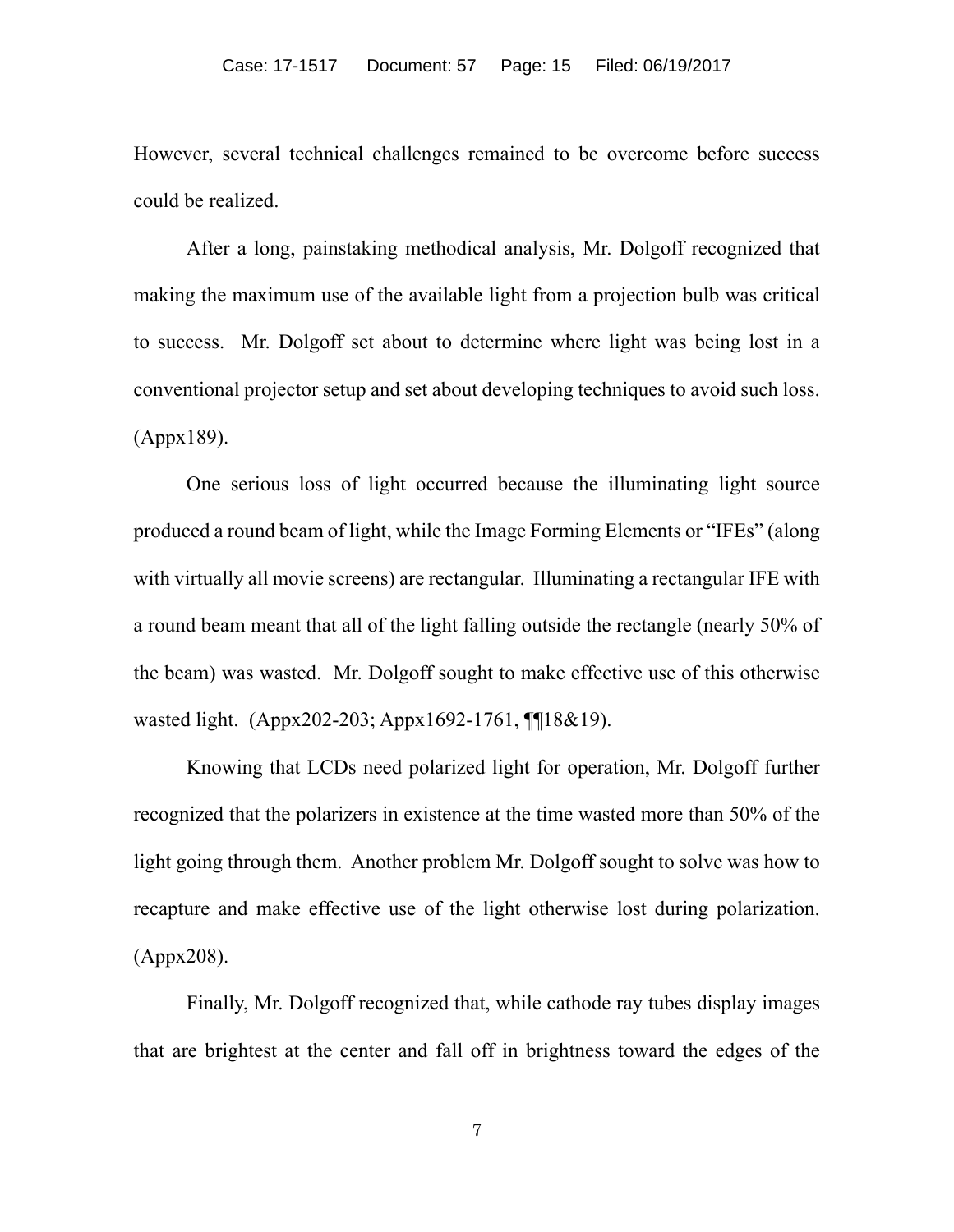screen, an effective projected image requires *uniform* brightness out to each of the corners. Achieving uniform image brightness was yet another problem Mr. Dolgoff needed to solve. (Appx205-206, 38:57 – 38:67; Appx1703-1711, ¶¶20-29).

After recognizing, considering and solving each of these problems, Mr. Dolgoff created an optical system that proved highly effective for its purpose, that is currently in widespread use today and that makes modern projection of digitally created images in a movie theater setting a reality.

These solutions, developed through the painstaking efforts of Mr. Dolgoff, are the subject of the '347 Patent.

#### **B. Mr. Dolgoff's Solutions**

#### **1. Reducing Polarization Loses**

As noted, LCD image forming elements cannot be used with ordinary light, such as that produced by a standard light bulb. Such light is "non-polarized," or "randomly polarized," meaning that the electric fields making up the light are oriented in random directions. For proper operation, LCD devices require that the electric fields of the light beam be oriented in one of two mutually orthogonal (i.e. perpendicular) directions, referred to as "S" and "P" polarization. Standard polarizers operate by, in essence, absorbing light waves of the undesired orientation. Thus, to achieve S polarization, the P oriented waves are absorbed, while to achieve P polarization, the S waves are absorbed.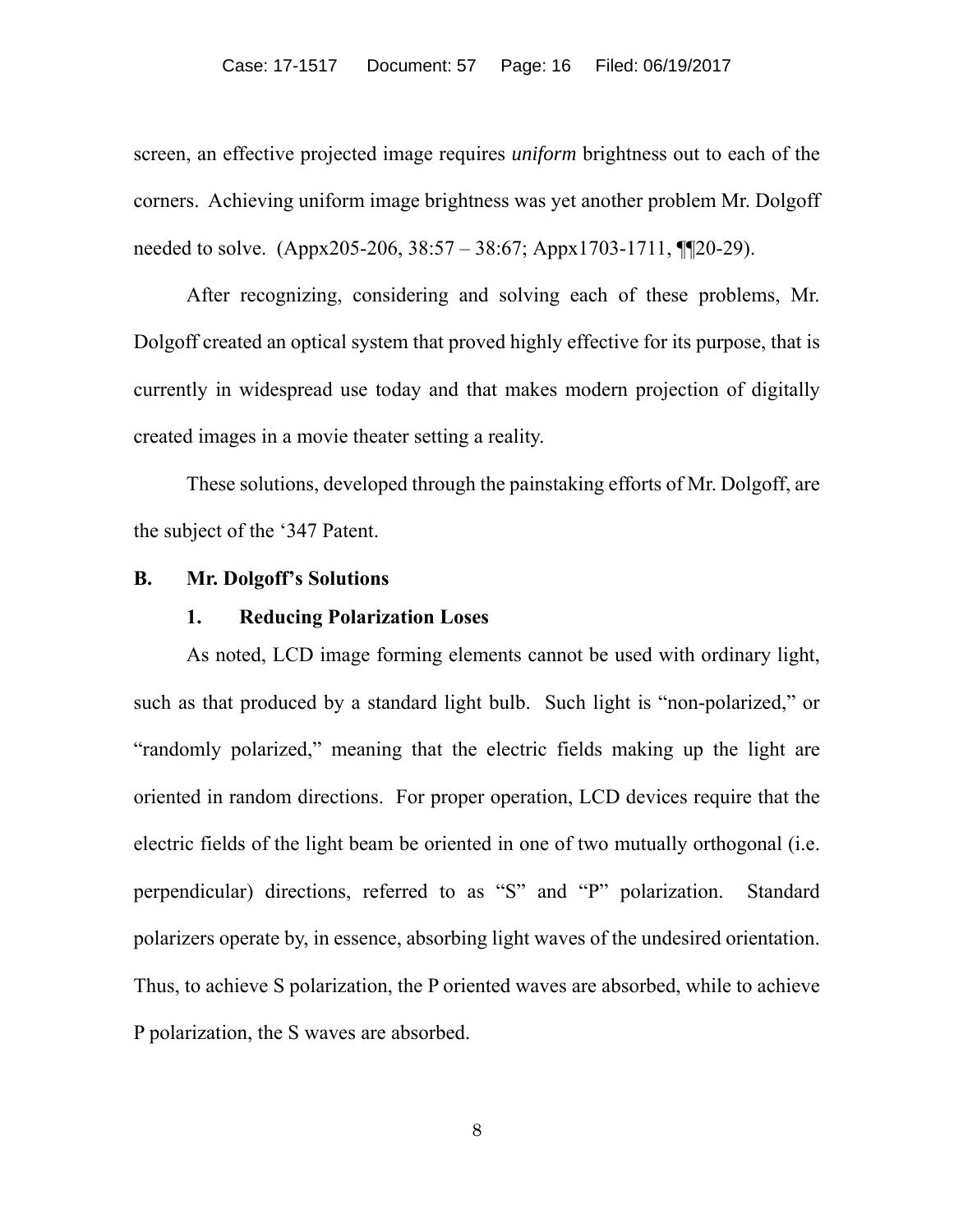While effective in achieving the desired polarization, the absorption technique of standard polarizers results in the loss of approximately 65% of the original light. Hence a light beam passing through a polarizer will be less than half as bright following polarization than before polarization. Using standard polarizers is, thus, a major source of light loss and inimical to Mr. Dolgoff's goal of making maximum use of available light. (Appx1711-1715; ¶¶30-34).

To avoid such light loss, Mr. Dolgoff looked to so-called "MacNeille" prism polarizers as a possible solution. Unlike conventional polarizers that polarize randomly polarized light by using crystals to absorb the light of the unwanted polarization, MacNeille polarizers include two prisms and a multi-layer dielectric coating that work together to polarize light by directing the P polarized component of a light beam in one direction, while separating out and directing the S polarized component in another direction. Although MacNeille prisms have the advantage that substantially all of the original light remains (rather than having more than 50% of it converted into heat as in other polarizers) a problem still exists in that the nonwasted 50% of the light is still of the wrong polarization and traveling in the wrong direction. (Appx1711-1715, ¶¶30-34).

To overcome this problem, Mr. Dolgoff hit upon the idea of using a half-wave plate in conjunction with the MacNeille prism to convert the previously unusable S polarized component of the light into the desired P polarized form and a mirror to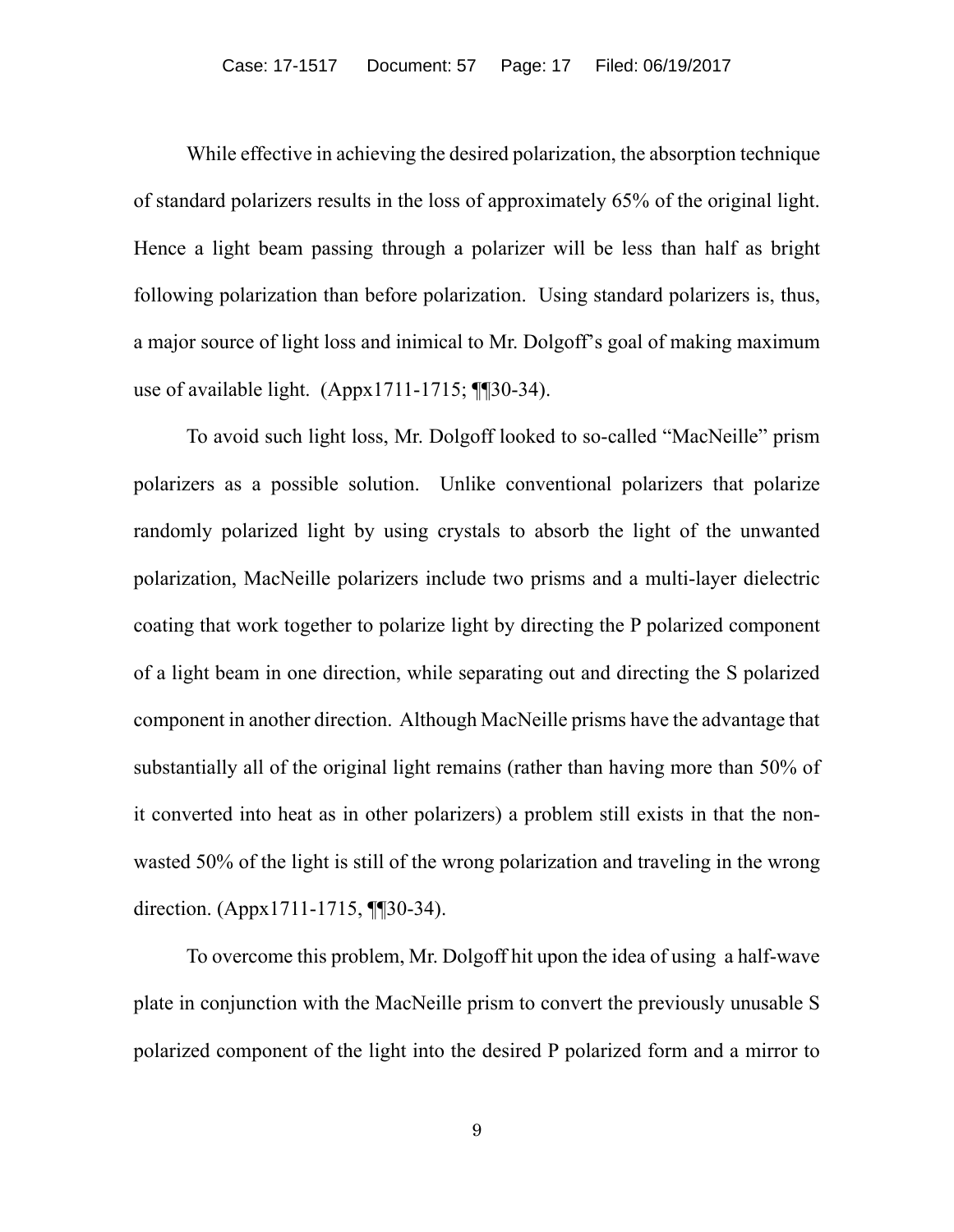redirect that newly formed P component into a usable direction. By using his newly developed concept, Mr. Dolgoff was able to achieve his goal of converting substantially *all* of the light from a randomly polarized light source into a single beam, heading in a single direction, and having the desired polarization. (Appx1711- 1715; ¶¶30-34).

Unfortunately, MacNeille prism polarizers are heavy, big, bulky, and expensive and not practically suited to Mr. Dolgoff's purpose. Thinking still further, Mr. Dolgoff realized that he could achieve substantially the same result by creating what he invented and dubbed, a "Fresnel MacNeille Prism" or "Fresnel polarizer." Such a polarizer utilizes a 2-dimensional array of tiny MacNeille prism polarizers, each with its own additional mirror and half-wave plate, to accomplish the same functions without the big size, bulk, weight, and cost of prior techniques. The final Fresnel Polarizer looks like a plate having, "a multiplicity of tiny saw-tooth surfaces" in combination with "[a] multi-layer dielectric coating...deposited on the flat surfaces of [the] saw-tooth component." (Appx208-210; 44:2–47:12). The resulting "Fresnel polarizer," which was Mr. Dolgoff's own invention and never existed before, allowed substantially *all* of the light from a randomly polarized source to be converted into the desired polarization without the losses inherent in earlier polarizers. In the words of his '347 Patent, Mr. Dolgoff's Fresnel polarizer also, "eliminates the cost and weight of the prisms in a MacNeille polarizer, which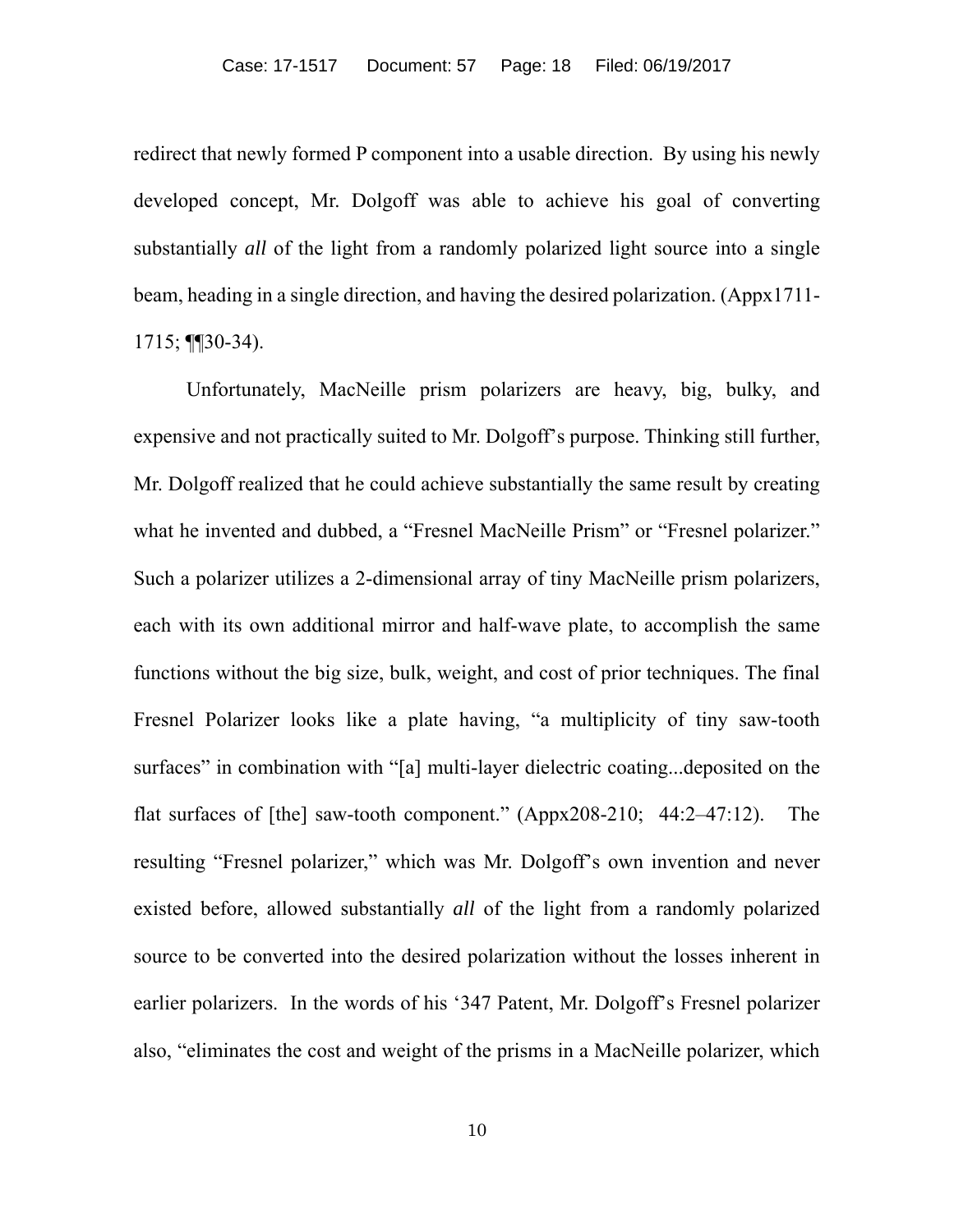become heavier and more expensive as the beam to be polarized increases in size." (Appx208, 44:27–30).

# **2. Reducing Beam Shape Loses**

Solving the polarization problem was, however, only one of the tasks Mr. Dolgoff faced. Again, a significant source of light loss is that the beam of light from the source is circular in shape, while the image forming element or IFE (along with the shape of the viewing screen) is rectangular. Simply illuminating the Image Forming Element with a circular beam wastes all the light that falls outside of the rectangle. (Appx205-206, 38:57 – 38:67; Appx1703-1711, ¶¶20-29).

To address this source of light loss, Mr. Dolgoff faced the problem of how to convert a circular beam of light to a rectangular beam having the same relative dimensions or "aspect ratio" as the image forming element.

To solve this problem, Mr, Dolgoff created a lens shaped as a rectangle matching the aspect ratio of the image forming element. To capture all of the light of the circular source beam, the rectangular lens had to be larger than the source beam. To direct the resulting beam to the image forming element, the lens needed to focus the light as it traveled toward the image forming element. However, merely using a rectangular focusing lens would simply illuminate the image forming element with an image of the circular light source and result in uneven illumination of the image forming element. This would create an image that was brighter toward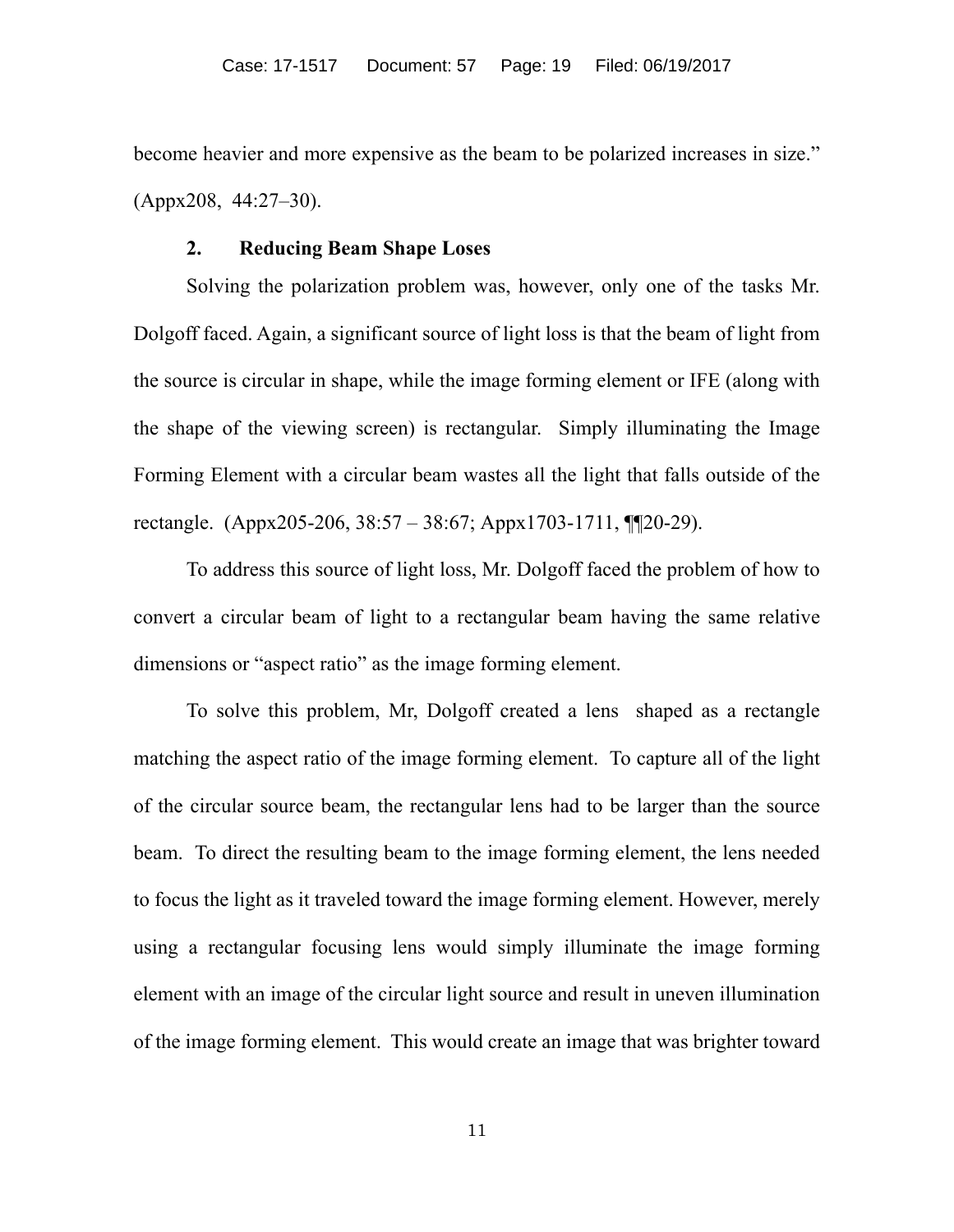the center and dimmer toward the edges – a result Mr. Dolgoff sought *not* to achieve but, rather, to *avoid*. (Appx205-206, 38:57 – 38:67; Appx1703-1711, ¶¶20-29).

To achieve his goal of creating a rectangular light beam matching the size and shape of the image forming element and illuminate the image forming element uniformly, Mr. Dolgoff hit on the idea of forming his rectangular lens using an array of smaller lenses or "lenslets" arranged into a rectangular matrix. Each of the lenslets making up the array was rectangularly shaped with the same aspect ratio as the image forming element and was arranged so that, with the addition of carefully designed and placed prisms, whatever light from the source that fell on it was directed toward the image forming element. He then added a second similar lens array such that each lenslet of the second lens array focused a magnified image of a single rectangular lenslet from the first lens array (rather than of the round light source) onto the Image Forming Element, with just the right magnification to completely fill it. One key benefit of this approach was that, because each of the lenslets directed whatever light that fell on it toward the *entire* image forming element, rather than only a part of the image forming element, the overall light falling onto the image forming element was averaged so that the overall illumination of the image forming element was uniform over its entire surface. In this manner, Mr. Dolgoff was able to achieve his goal of providing a rectangular light beam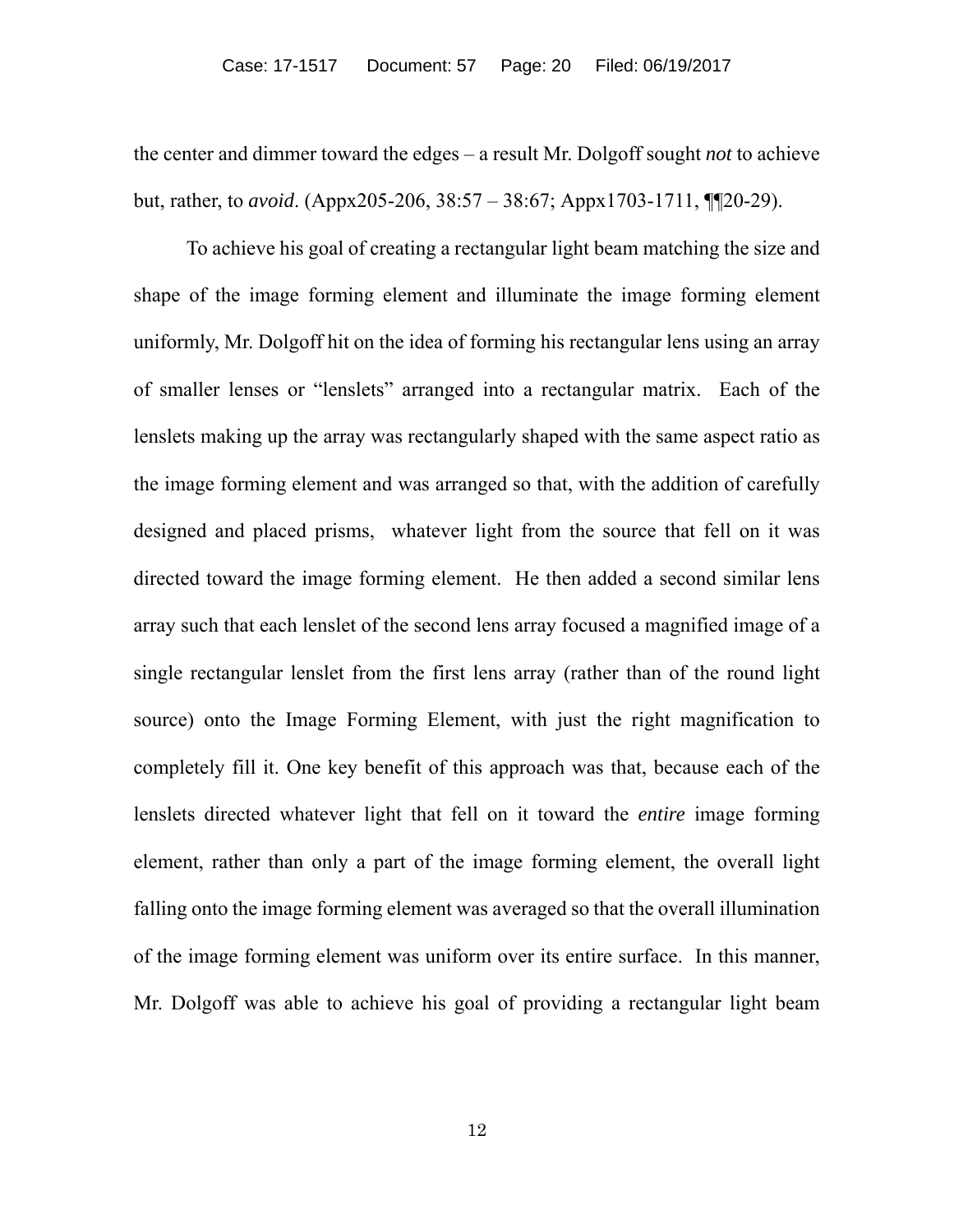providing uniform illumination without the resulting image appearing brighter at the center than at the edges. (Appx205-206, 38:57 – 38:67; Appx1703-1711, ¶¶20-29).

## **C. The '347 Patent Disclosure And Claims**

The '347 Patent broadly discloses and claims the various ways in which Mr.

Dolgoff solved the problems of making the most effective use of available light and

uniformly illuminating the entire surface of an electronic image forming element.

In this appeal, Claims 29, 30, 32, 33, 47, 48 and 69 of the '347 Patent are at issue.

Independent Claim 29 reads as follows:

29. A display system comprising: a light source; an element having pixels, said element being capable of having an image formed thereon; and means for focusing different segments of a light beam emanating from said light source onto said element at proper angles such that light is focused onto the pixels of said element, comprising at least one input lens array located between said light source and said element.

Claims 30, 32 and 33 depend from Claim 29 and read as follows:

30. The display system of claim 29, further comprising means for bringing light from different sections of the light beam emanating from said light source to foci.

32. The display system of claim 29, wherein the element has a size, wherein a focused image has the same size as said element.

33. The display system of claim 29, further comprising a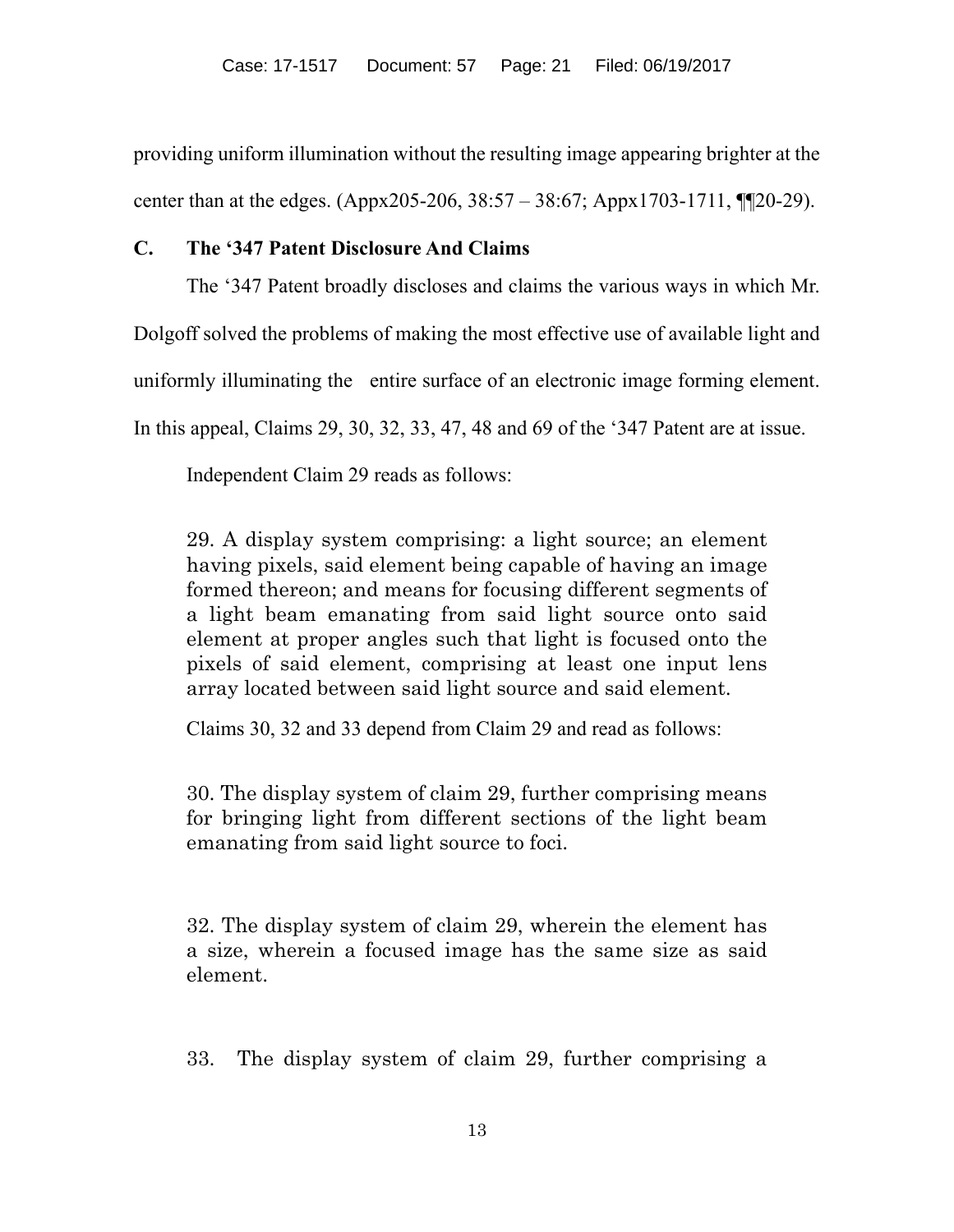field lens located near said element.

 Independent Claim 29 is directed to ensuring that the entire image forming element is uniformly illuminated by the light beam emanating from the light source. This is addressed principally by the claim element reading, "means for focusing different segments of a light beam emanating from said light source onto said element at proper angles such that light is focused onto the pixels of said element, comprising at least one input lens array located between said light source and said element." In the proceedings below, construction of this "means plus function" claim term under 35 U.S.C. §112 was a principal issue.

Independent Claim 47 reads as follows:

47. A display system comprising: a light source; an electronic image-forming element capable of having an image formed thereon, said electronic image-forming element having a predetermined shape; and means for enhancing brightness of an image by shaping a beam illuminating said electronic image-forming element such that the shape of the beam substantially matches the shape of said electronic image-forming element.

Claim 48 depends from Claim 47 and reads as follows:

48. The display system of claim 47, wherein said enhancing means also includes a Fresnel polarizer means.

 Independent Claim 47 is directed to the concept of making maximum use of available light by shaping the light beam to match the shape of the image forming element. This is addressed principally by the claim element reading, "means for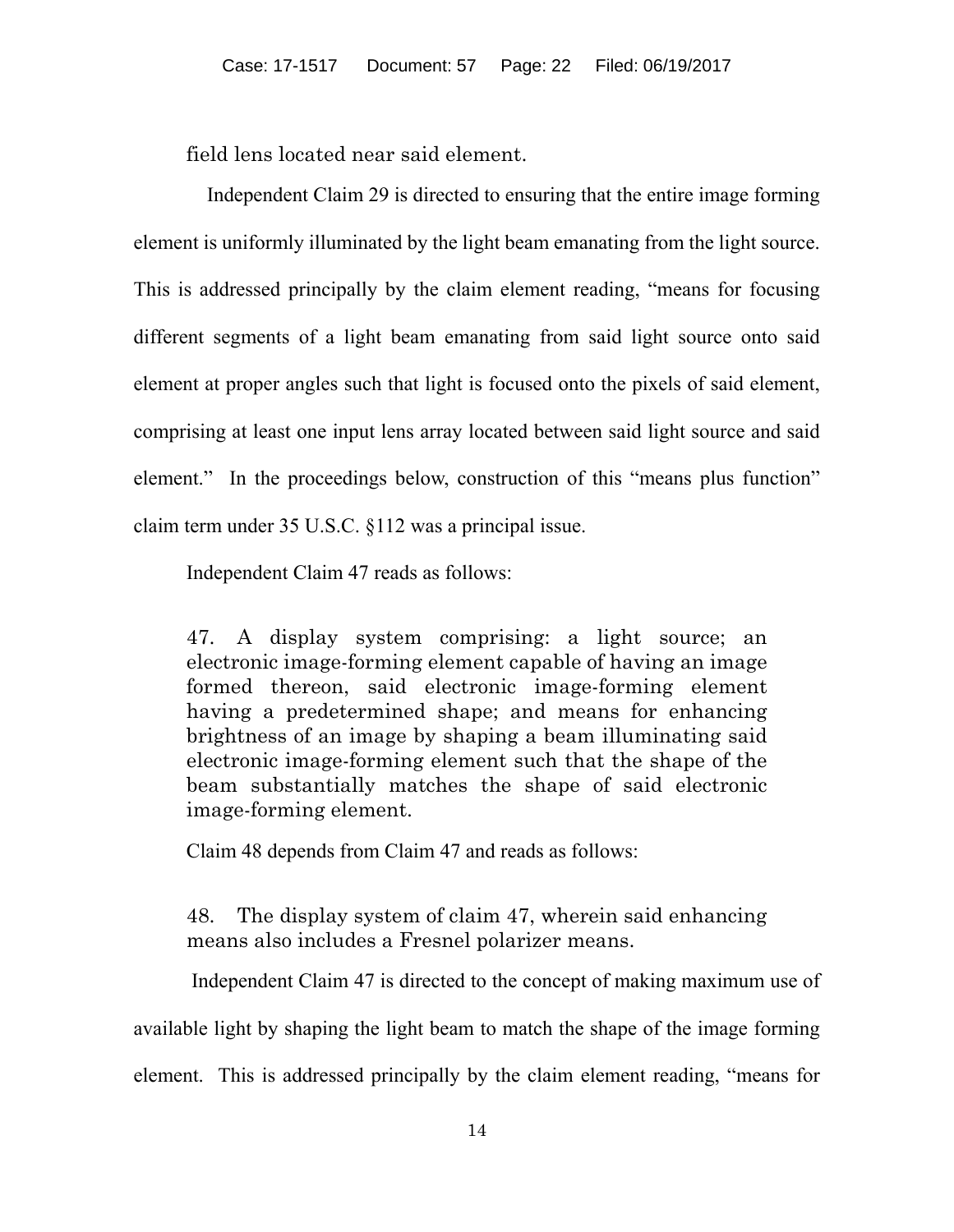enhancing brightness of an image by shaping a beam illuminating said electronic image-forming element such that the shape of the beam substantially matches the shape of said electronic image-forming element." In the proceedings below, construction of this "means plus function" claim term under 35 U.S.C. §112 was also a principal issue.

Dependent Claim 48 depends from Claim 47 and clarifies that the "enhancing means also includes a Fresnel polarizer means." Claim 48 thus expressly requires a "Fresnel polarizer" which, as has been previously noted, is itself an element that Mr. Dolgoff, himself, *invented and named.*

Finally, Independent Claim 69 reads as follows:

69. A display system comprising: a light source; an element capable of having an image formed thereon, said element having a predetermined shape; and means for enhancing brightness of an image by shaping a beam illuminating said image-forming element such that the shape of the beam substantially matches the shape of said image-forming element, wherein said enhancing means also includes a Fresnel polarizer means.

As with Claim 47, Independent Claim 69, too, is directed to Mr. Dolgoff's concept of making maximum use of available light by shaping the light beam to match the shape of the image forming element, and includes the claim element, "means for enhancing brightness of an image by shaping a beam illuminating said image-forming element such that the shape of the beam substantially matches the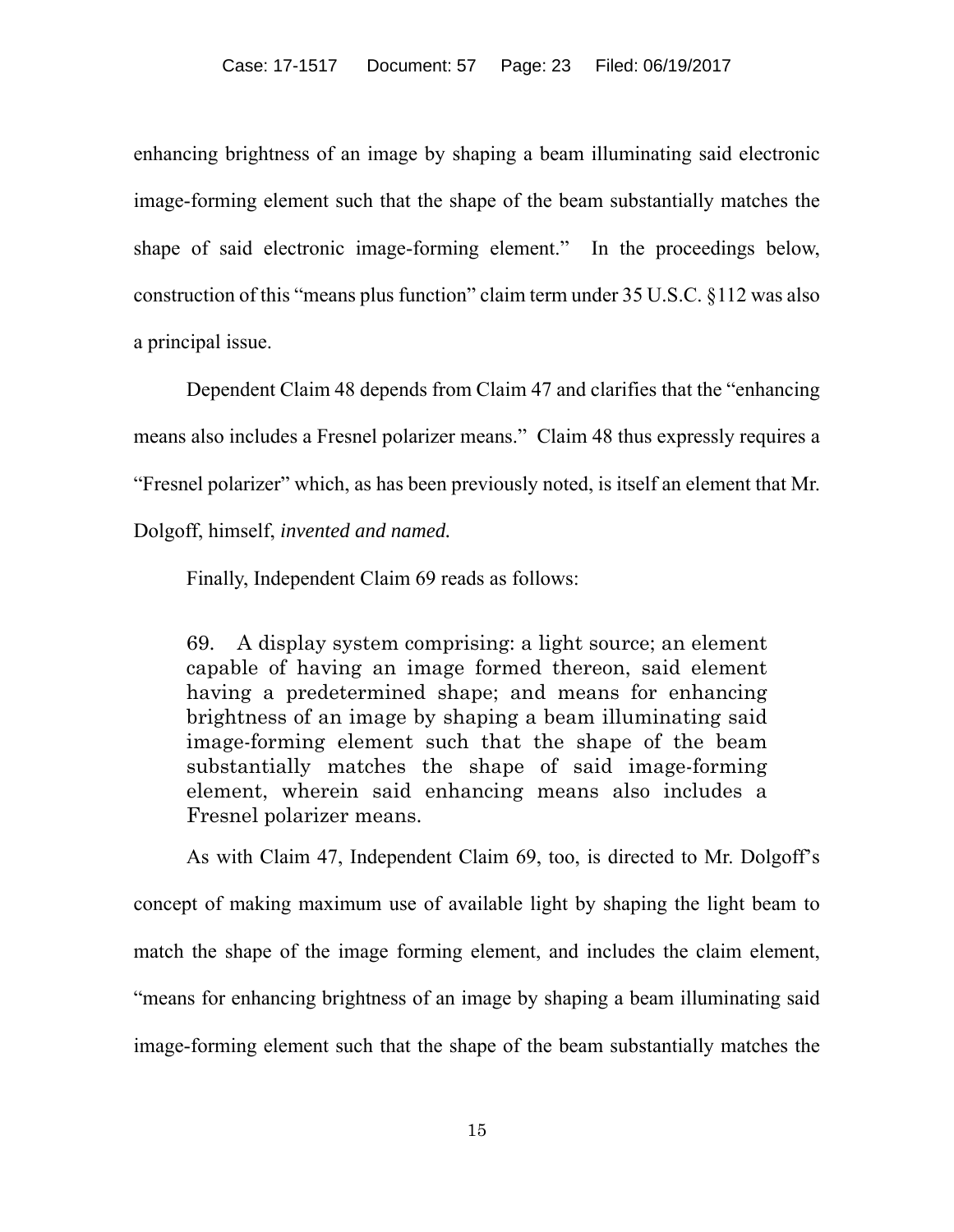shape of said image-forming element." As with Claim 48, Claim 69, too, specifies that the "enhancing means" further includes Mr. Dolgoff's "Fresnel polarizer means."

#### **D. The Proceedings Below**

Although this consolidated appeal follows two separate IPRs brought by two separate corporations, considerable overlap exists.

In both proceedings, the claims reviewed were the same with the sole exception that IPR2015-01846 (brought by Sony) included Claim 47, while IPR2015-01206 (brought by Epson) did not. Two of the Administrative Patent Judges served on both three-judge panels, and much of the prior art overlapped as well. Not surprisingly, many of the claim terms requiring construction were the same, (namely, "means for focusing," "means for enhancing brightness" and "Fresnel polarizer").

In the Epson proceeding, Epson introduced and relied on the opinion of its expert, Dr. Frederic J. Kahn, while Cascades relied on the opinion of its expert, Mr. William K. Bohannon. (Appx1692-1761).

In the Sony proceeding, Sony relied on the opinion of its expert, Dr. Alan E. Willner, while Cascades again relied on an opinion of its expert, Mr. Bohannon. (Appx4620-4711).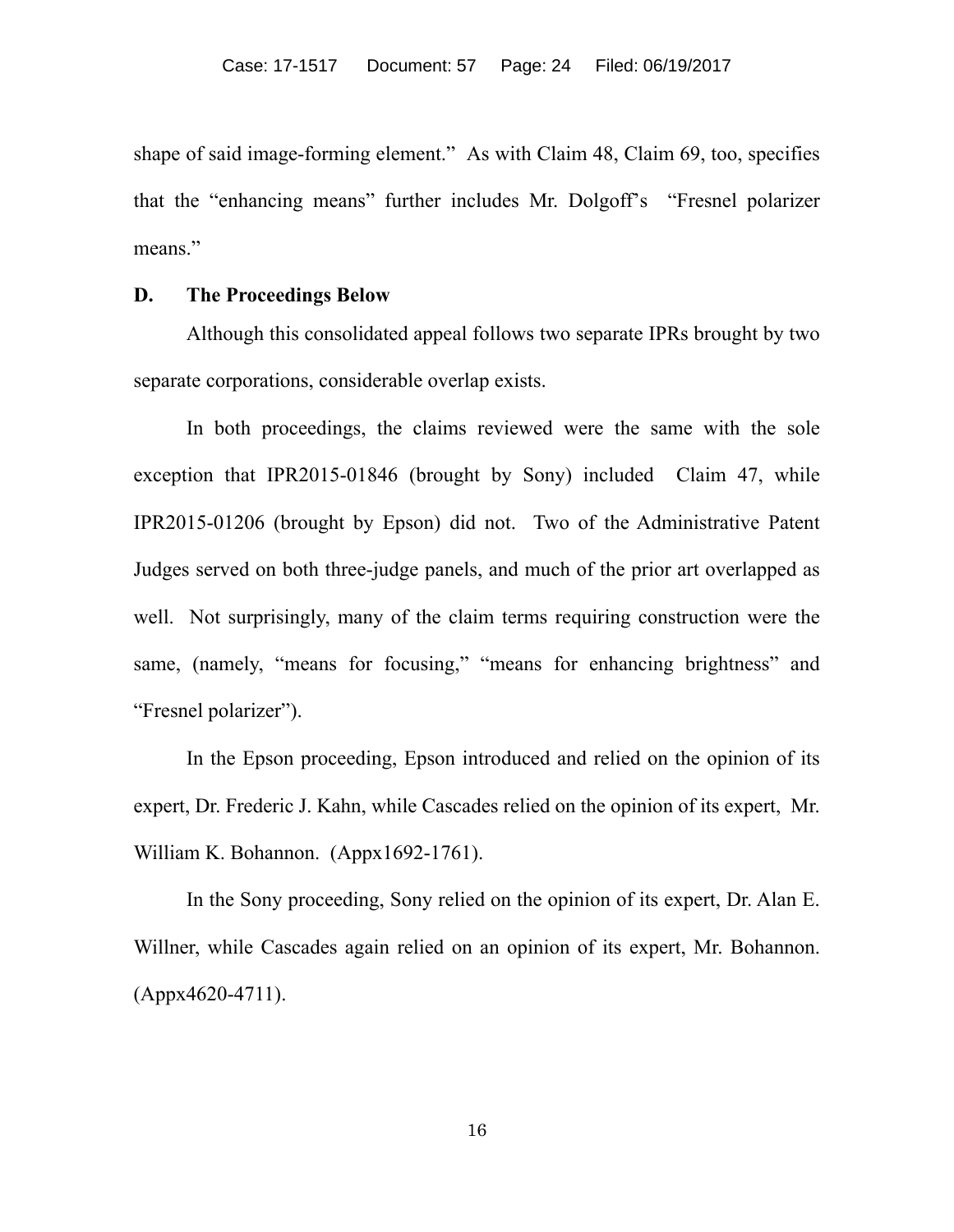For purposes of this appeal, only the claim terms, "means for focusing," "means for enhancing brightness" and "Fresnel polarizer" require further review by this Court.

In the Epson proceeding, Cascades filed its Preliminary Response (Appx1103- 1168), its Brief Regarding Expected Expiration Date of Patent (Appx1266-1278) and its Response Opposing Petition for Inter Partes Review. (Appx1361-1423).

In the Sony proceeding, Cascades filed its Preliminary Response (Appx3862- 3902) and its Response Opposing Petition for Inter Partes Review. (Appx4129- 4193).

# **1. Claim Construction**

In the proceedings below, the PTAB construed various elements of the subject claims as follows:

#### **(a) Construction of "Means for Focusing"**

The claim element, "means for focusing" appears in Independent Claim 29 and Dependent Claims 30, 32 and 33.

In Epson, the PTAB looked to Figure 65 of the '347 patent to determine the "corresponding structure." In the words of the Board, "we determined that the structure corresponding to the claim 29 "means for focusing" consists of focusing lenses 6560 ('347 patent Fig. 65) and the unnumbered prisms near foci 6550." (Appx10). Recognizing that, "The claim further requires that the 'means for focusing' includes the structural element of at least one input lens array located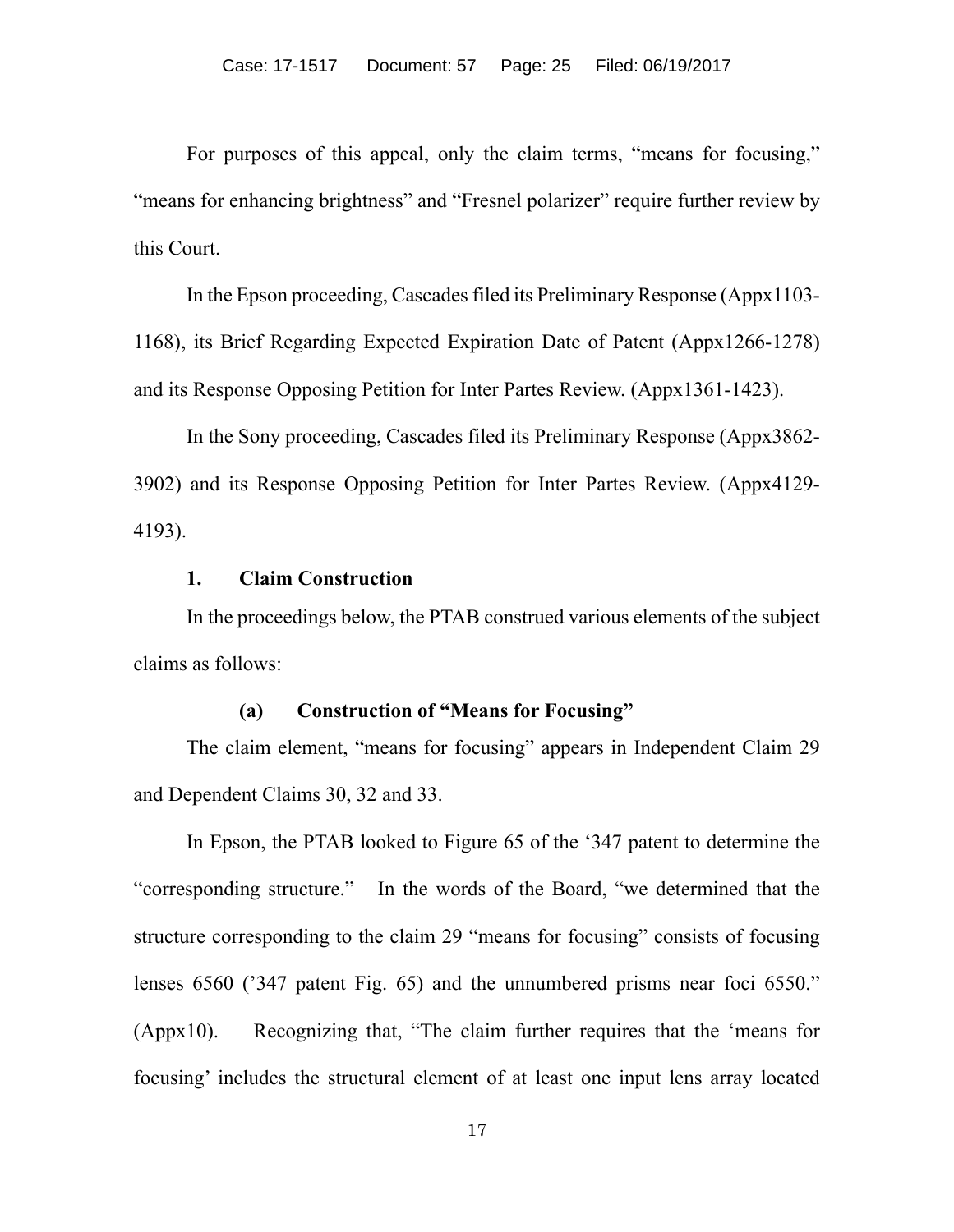between the light source and the element having pixels (e.g., input lens array 6580 as depicted in Figure 65)," the Board held that, "The 'at least one input lens array' is exemplified by the lens array(s) 6580 as depicted in Figure 65, but is not limited to that particular structure and equivalents thereof." (Appx11). Thus the Board agreed that the required "at least one input lens array" need *not* be lens array 6580.

In Sony, the Board, over Cascades' objection, looked to Figure 69 (not Figure 65 as in Epson) to determine the "corresponding structure." (Appx42-44). In Sony, the Board ignored Cascades' arguments against relying on Figure 69 with a casual, "we are not persuaded" dismissal. (Appx42). Relying on Figure 69, the Board then "determined that the structure corresponding to the claim 29 'means for focusing' requirement is input lens array 6930 shown in Figure 69 of the '347 patent." (Appx44).

As a result of the holdings in Epson and Sony, the structure corresponding to the "means for focusing" can (according to the Board) be *either* (1) the "focusing lenses 6560 ('347 patent Fig. 65) and the unnumbered prisms near foci 6550" along with, "input lens array 6580 as depicted in Figure 65," *or* (2) the "input lens array 6930 shown in Figure 69 of the '347 patent."

Cascades challenged this construction adopted by the Board noting that the "at least one input lens array" is *not* the lens array 6580 shown in Figure 65, but, rather, is the lens array 6570 shown in that Figure. Cascades also challenged the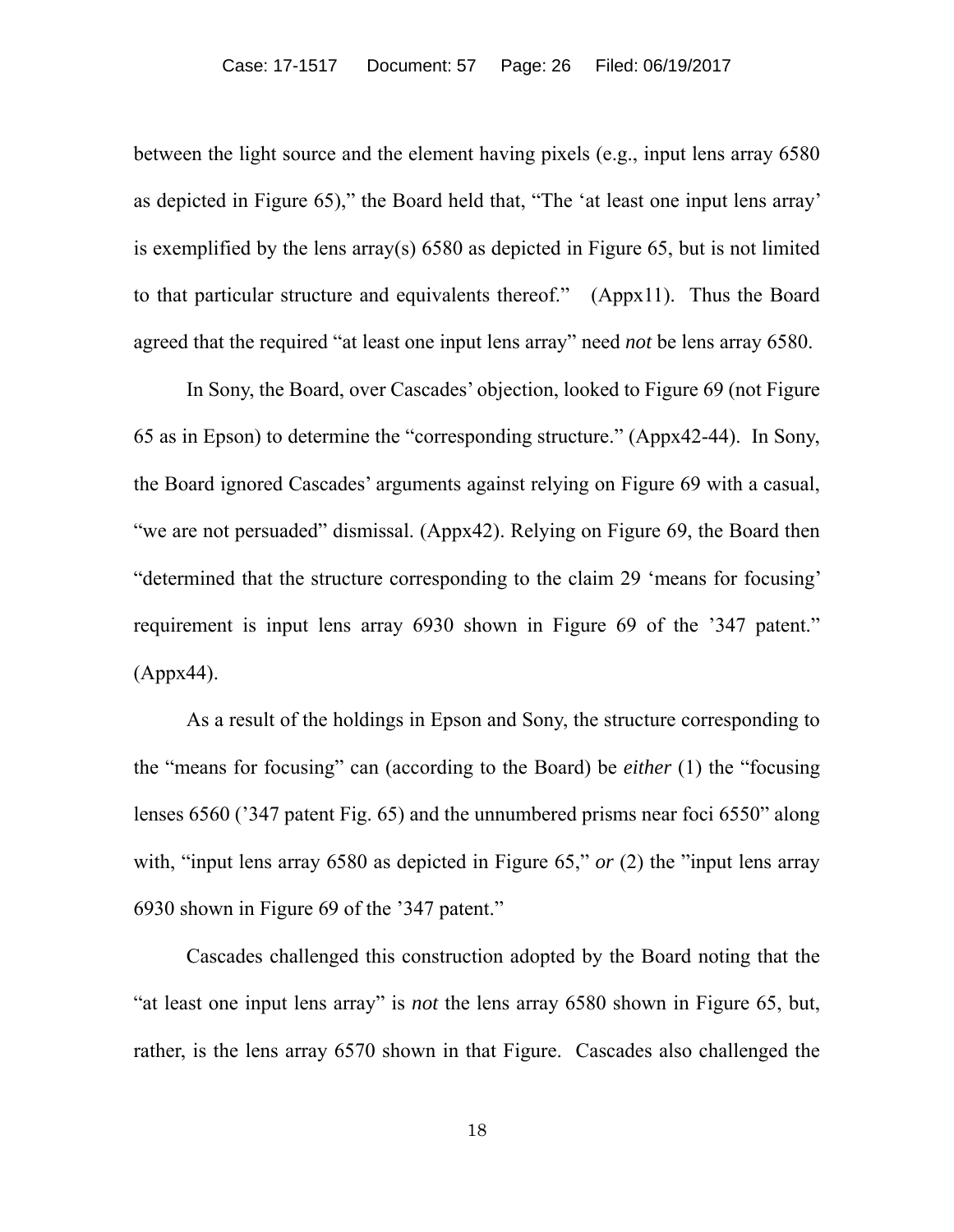Sony Board's reliance on Figure 69, rather than Figure 65 of the '347 patent, as showing the proper corresponding structure.

# **(b) Construction of "Means for Enhancing Brightness."**

The element, "means for enhancing brightness" appears in Independent Claims 47 and 69, as well as Dependent Claim 48. "Means for enhancing brightness" was construed in both the Epson and the Sony IPRs. The parties were in general agreement that the corresponding structure for this claim element was shown in Figure 65 and included all the structure shown in that Figure with the exception of the input lens array 6580. However, the Board rejected Cascades' argument that the *way* in which brightness enhancement is achieved includes the use of prisms.

#### **(c) Construction of "Fresnel Polarizer"**

 It is primarily in its construction of "Fresnel Polarizer" that the Board in both Epson and Sony committed clear error. To reach the construction it did, the Board discounted the clear testimony of both Epson's *and* Cascades' experts and instead relied on a distinction (a) that neither expert made and (b) that directly contradicts what the '347 Patent actually says.

The Board correctly noted that 'Fresnel polarizer' is not a "means plus" function" element and, thus, is "not a limitation to be construed in accordance with 35 U.S.C. § 112, sixth paragraph." Accordingly, the Board properly looked to the '347 Patent disclosure for guidance in construing this claim term. (Appx13).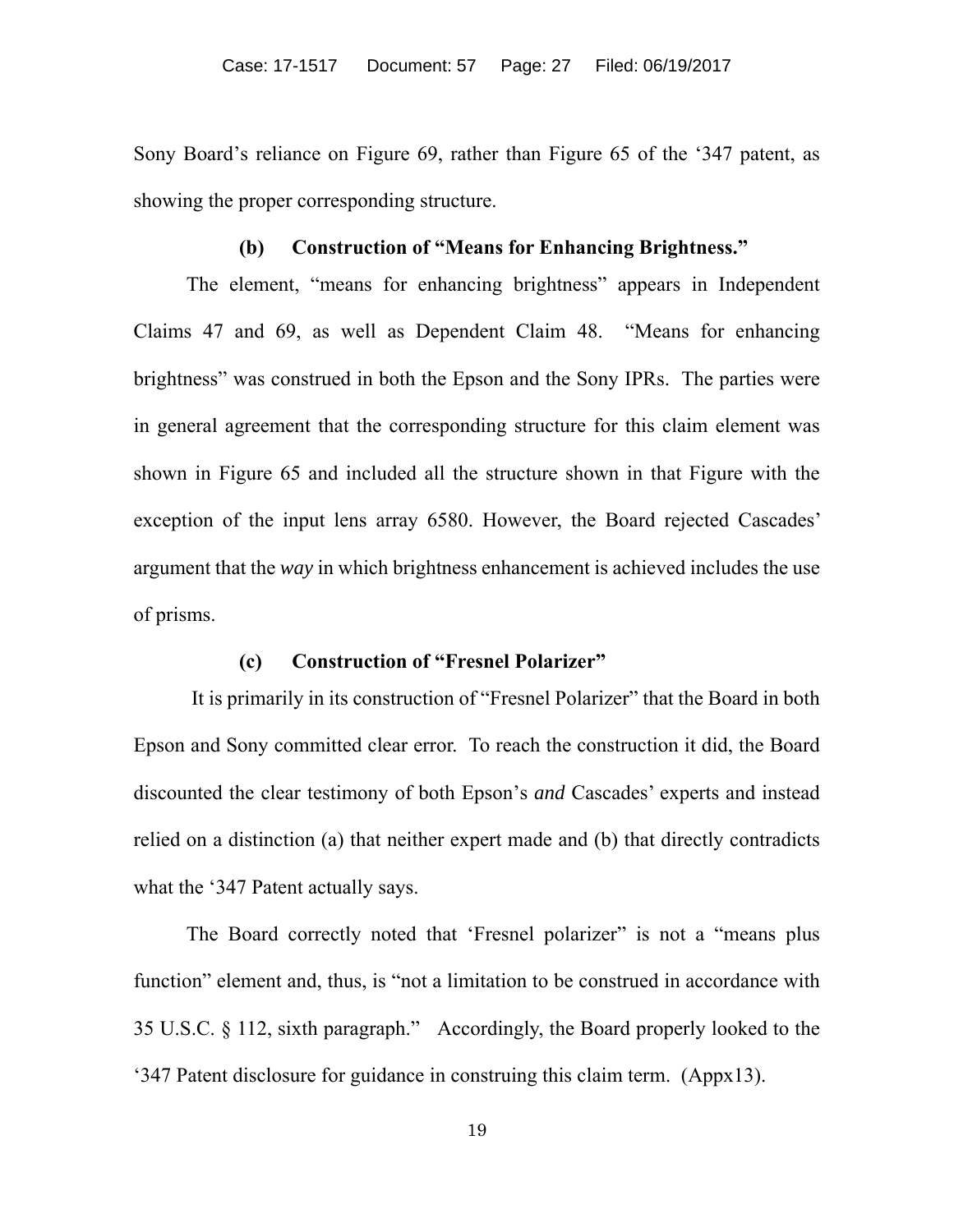Epson argued that "Fresnel polarizer" should be construed as "a polarizer constructed with stepped, sawtooth-like elements so as to have the optical properties of a much thicker polarizer." In arguing for its proposed construction of "Fresnel polarizer," Epson pointed to a technical dictionary which defined a "Fresnel lens" as a "thin lens constructed with stepped setbacks so as to have the optical properties of a much thicker lens." (Appx13). The Board in Epson placed heavy reliance on this definition of "Fresnel lens," even though the actual claim term in question was "Fresnel polarizer," an altogether different structure, and, indeed, one created by Mr. Dolgoff himself.

Cascades, in turn, argued that "Fresnel polarizer" should be construed as a:

polarizer constructed with stepped, sawtooth-like elements so as to have the optical properties of a much thicker polarizer, with an optical coating layer where two sawtooth-like elements touch, and with polarization conversion of reflected incident light through a wave plate in a manner to cause nearly all incident light to exit with primarily one polarization.

Cascades' argument for this construction was properly based on the actual language of the '347 patent itself, supported by the opinion of its expert, Mr. Bohannon and the deposition testimony of Epson's expert, Dr. Kahn. In particular, Cascades pointed out that both experts agreed that, "an essential feature of a Fresnel polarizer, as described by the '347 patent, is an *optical coating* at the boundary where two subparts touch." The Board sidestepped this inconvenient testimony by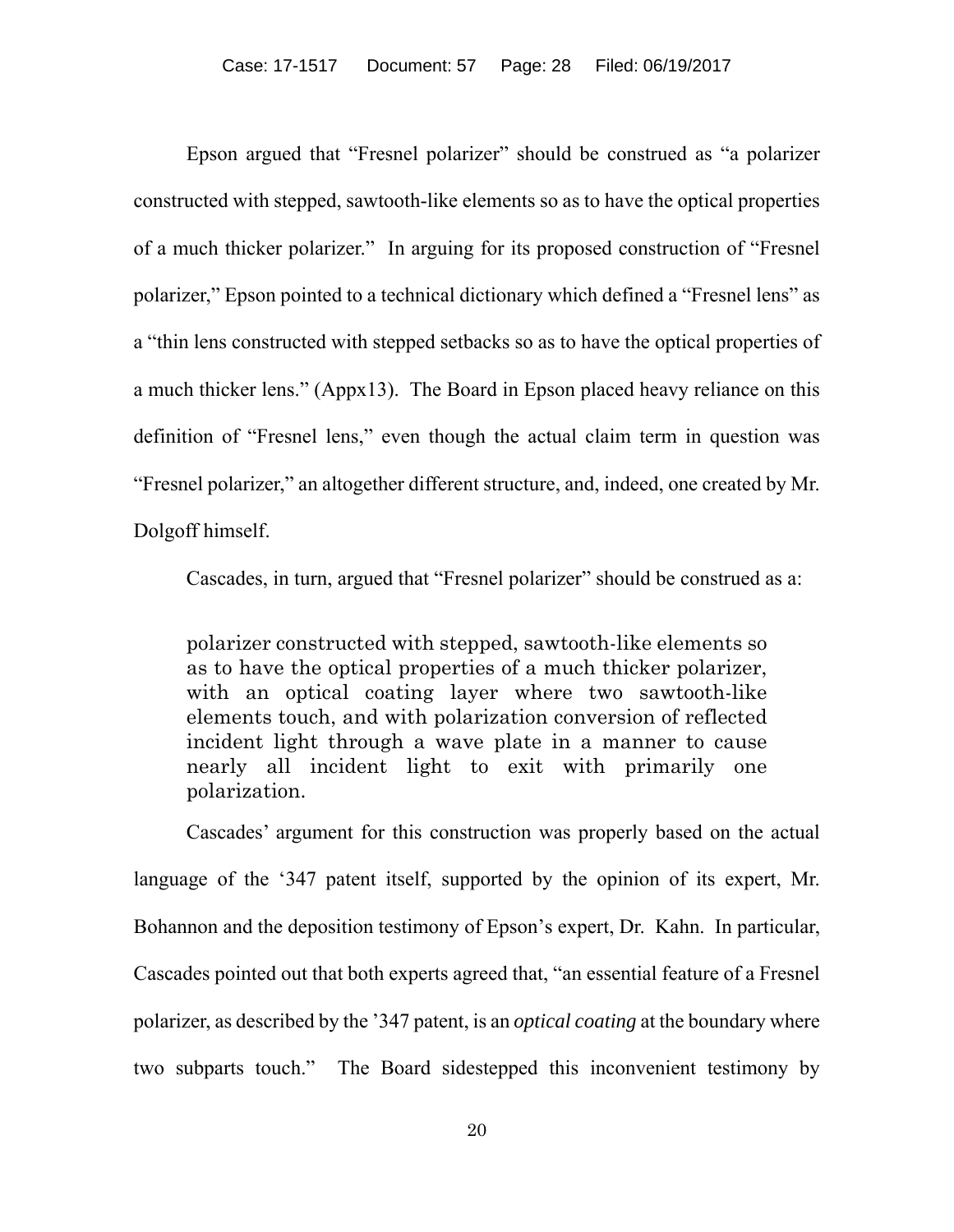claiming that Cascades failed to "[question] the witness...concerning [an] alternative hologram embodiment." (Appx15). In so doing, the Board failed to appreciate that the referenced "alternative hologram embodiment" is *itself* a type of optical coating.

In Sony, the Board again rejected Cascades' argument that a Fresnel polarizer requires an optical coating and instead adopted the flawed reasoning that because "the terms 'Fresnel' and 'polarizer' have customary meanings in the art, as [Sony] asserts." "a person of ordinary skill familiar with Fresnel lenses and polarizers would understand the term Fresnel polarizer as a polarizer constructed with stepped, sawtooth-like elements so as to have the optical properties of a much thicker polarizer." (Appx53). In short, the Board reasoned that, simply because "Fresnel lenses" and "polarizers" existed separately in the art, one of ordinary skill would understand the coined term, "Fresnel polarizer" to mean something *different* from what the actual inventor, Mr. Dolgoff, actually said in his own '347 Patent. Again, to reach this distorted and inaccurate conclusion, the Board, in its apparent zeal to invalidate the subject claims of the '347 Patent, ignored the testimony of the experts and the clear language of the '347 Patent.

#### **2. The Asserted Prior Art**

After construing relevant limitations of the subject claims, the PTAB in Epson and Sony then proceeded to assess the validity of the claims in light of the following prior art: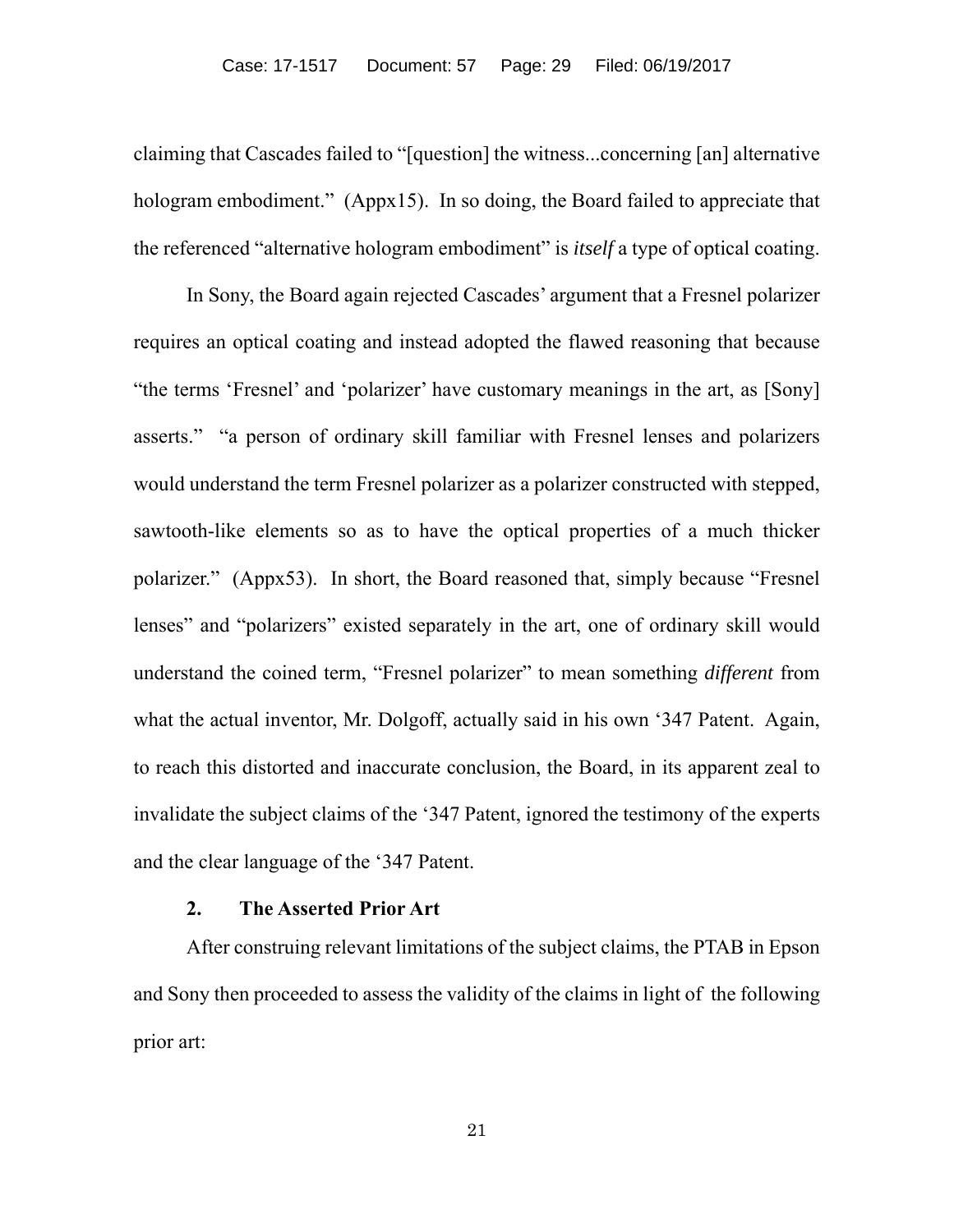#### **(a) Brandt**

U.S. Patent No. 5,098,184 (Brandt) discloses an "Optical Illumination System and Projection Apparatus Comprising Such a System." (Appx772-796). Significantly, Brandt nowhere discloses the use of prisms as does the '347 patent. Furthermore, Brandt takes an entirely different approach than does Mr. Dolgoff in his '347 Patent in that Brandt wastes significant light whereas Mr. Dolgoff makes maximum use of available light. While Mr. Dolgoff, in his '347 patent, captures the entirety of a circular beam of light and converts that entire circular beam to a rectangular beam, Brandt, on the other hand, captures only the rectangular portion of light within a circular beam and wastes the light falling outside that circle. (Appx 1394-1401).

Importantly, Brandt actually teaches away from Mr. Dolgoff's goal of providing uniform illumination of the rectangular IFE. Again, Mr. Dolgoff's primary goal was to have the same level of illumination at the edges as at the center of the image. Brandt, on the other hand, not only does not seek to achieve this, but expressly states, "It is then preferably [sic] for the illumination intensity to decrease to a slight extent from the center towards the edges of the display panel," (Appx792; 17:31-33) and that, "This results in a total radiation spot having an illumination intensity decreasing from the center." (Appx792; 17:64-65). By the express and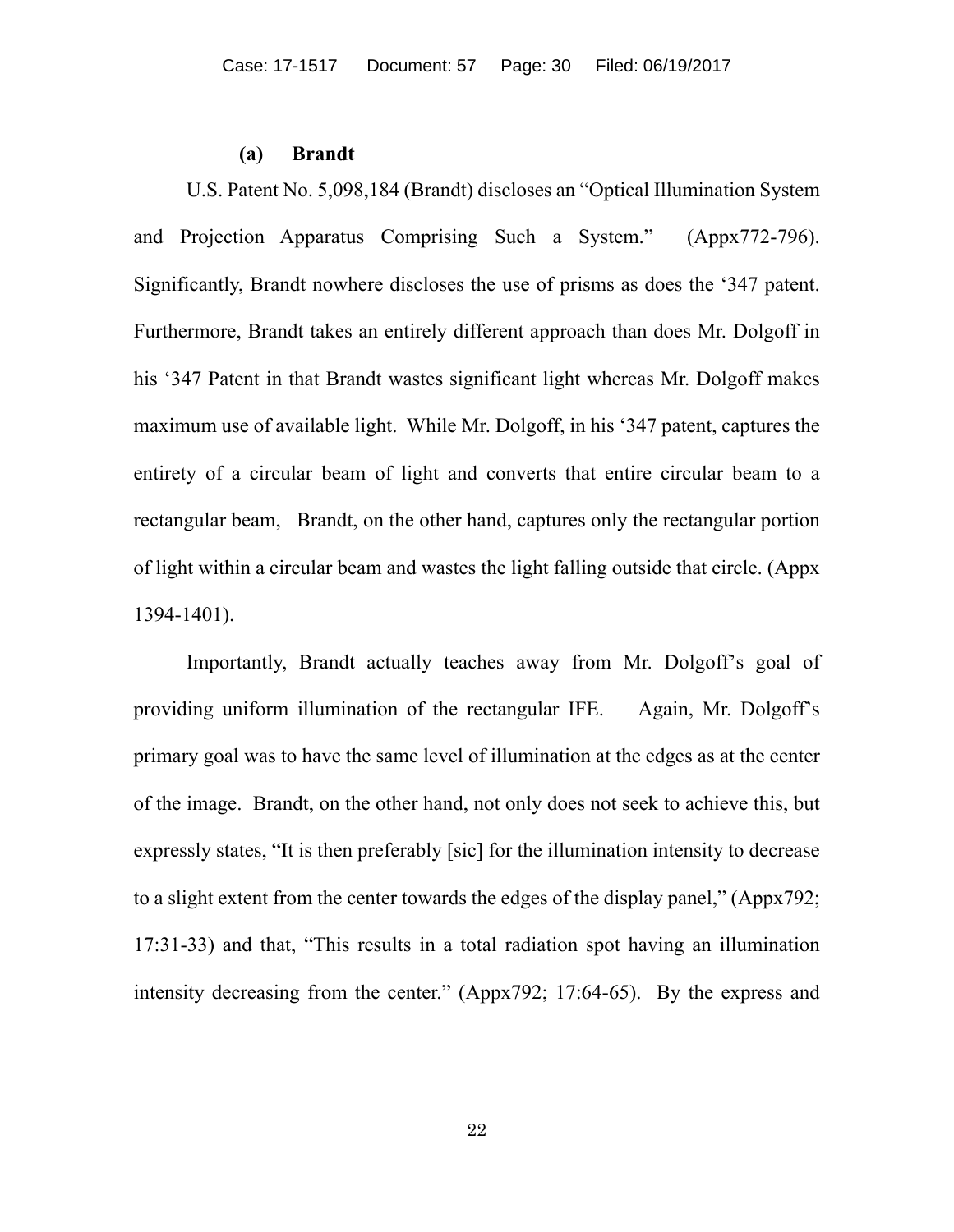clear language of Brandt himself, Brandt achieves the very *opposite* of what Mr. Dolgoff seeks and achieves.

#### **(b) Uchiyama**

Japanese Published Patent Application No. JP-A-5-45724 ("Uchiyama") relates to a projection-type liquid crystal display apparatus and discloses a simple system wherein a circular lens collects light from a circular source and focuses the light onto a rectangular liquid crystal display element. (Appx797-816). Unlike the '347 patent, Uchiyama makes no attempt to avoid the light waste that occurs when a circular light beam overlaps a rectangular space contained within the circle. (Appx 1401-1403). Furthermore, Uchiyama makes no attempt to achieve uniform brightness across the entirety of the rectangular image forming element and instead exacerbates it. One skilled in the art seeking to solve the problems Mr. Dolgoff solved would not, therefore, reasonably look to Uchiyama for guidance.

# **(c) EP '630**

European Patent Application No. 0 509 630 ("EP '630") is directed to a high efficiency light valve projection system that was, in fact, invented by Mr. Dolgoff himself. (Appx855-926). In Epson below, EP'630 was only relevant to the extent it shows a "field lens," which in turn is a limitation that appears only in Claim 33, which depends directly from claim 29.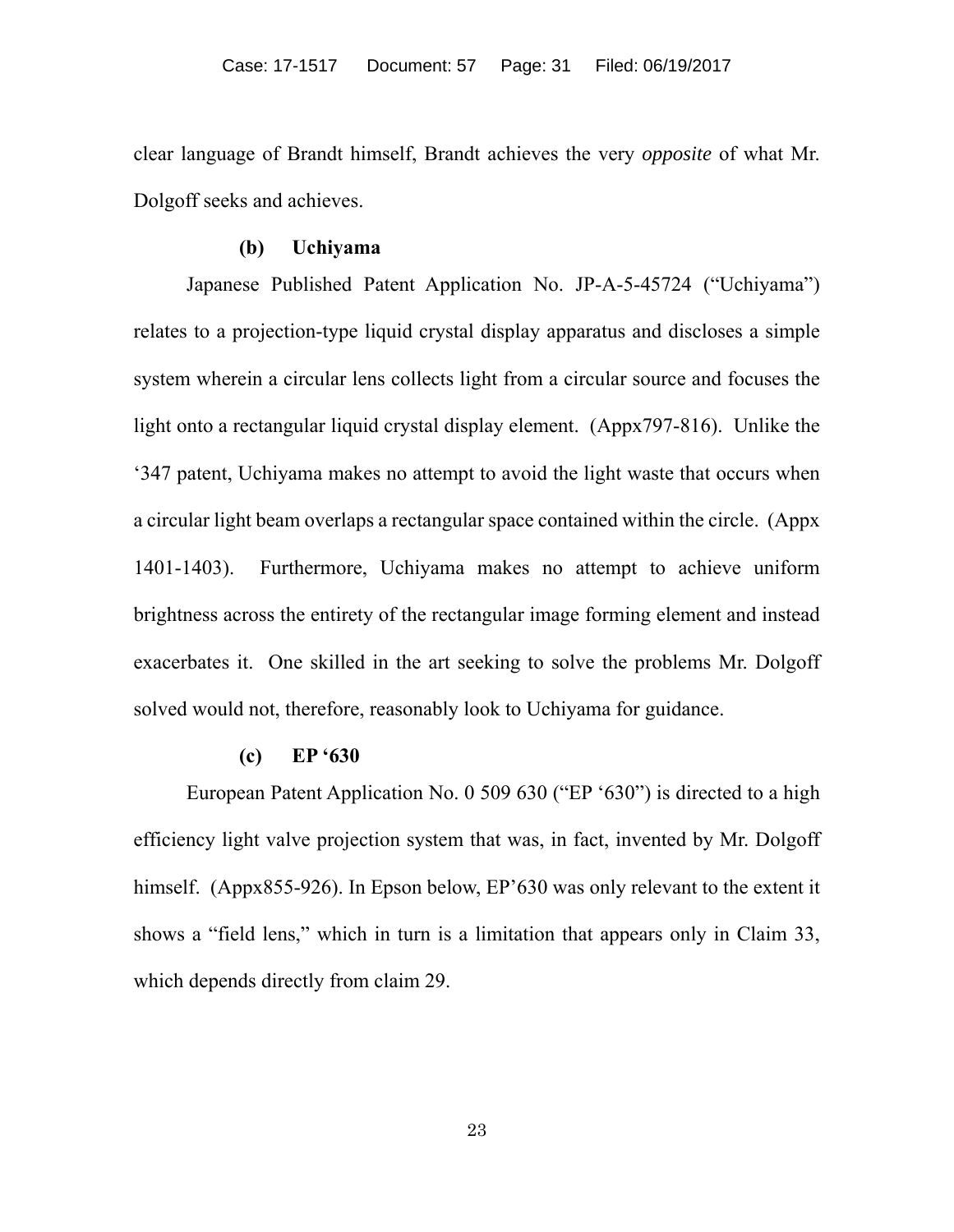#### **(d) Sato**

U.S. Patent No. 5,042,921 ("Sato") discloses a liquid crystal display apparatus. (Appx817-854). Epson points to Sato as disclosing a Fresnel polarizer. Epson's expert, Dr. Kahn, agreed, however, that Sato fails to disclose the use of an optical coating where the sawtooth-like elements in Sato touch. (Appx. 1405). Furthermore, and as pointed out by Cascades' expert, Mr. Bohannon, Sato relies on passing the available light several times through the optical elements of his system, which results in the eventual loss of more than 50% of the available light. (Appx1745-1746, ¶80). Again, this is directly contrary and inimical to Mr. Dolgoff's goal and achievement of retaining and making effective use of virtually *all* the available light.

Not only does Sato fail to disclose a "Fresnel polarizer" as that claim term should be properly construed, Sato, by wasting 50% of the light that reaches his device, actually teaches away from Mr. Dolgoff's goal of making maximum use of all available light.

# **(e) Fushimi**

U.S. Patent No. 5,689,315 ("Fushimi") discloses a light valve apparatus in which a first lens array, a second lens array and a light valve are arranged sequentially. (Appx3155-3193). Fushimi is addressed only in Sony and is addressed only in connection with Figure 69 of the '347 patent. Cascades argued that under a proper construction of "means for focusing," Fushimi does not disclose the claimed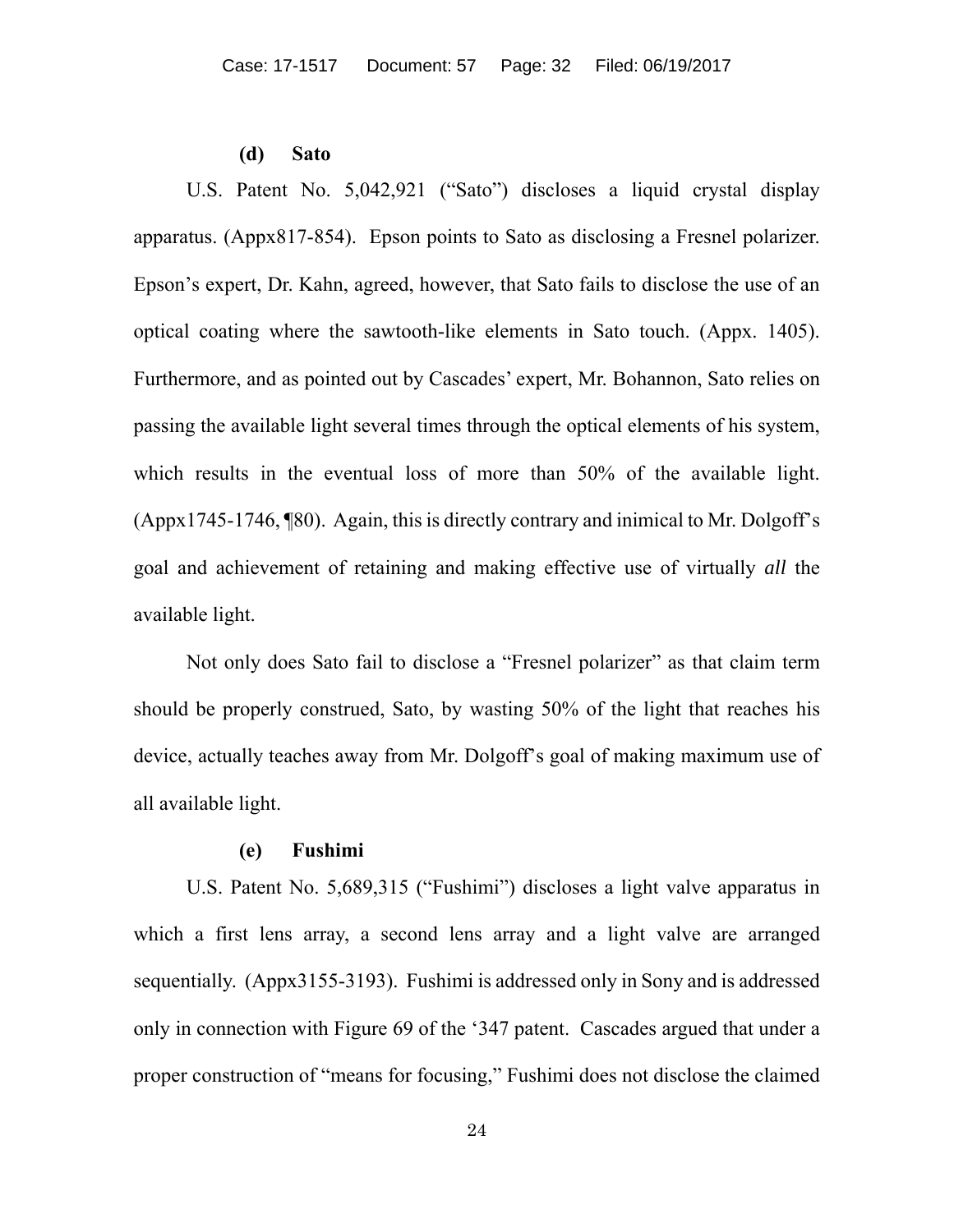structure and, therefore, has no probative value with respect to the validity of claims 29, 30, 32, and 33 of the '347 patent. The Board dismissed Cascades' arguments with the explanations that, (1) "We adopt Petitioner's analysis and find that each limitation of these claims is met by Fushimi" (Appx56) and that, (2) "For the reasons discussed above, we adopted Petitioner's claim construction, not Patent Owner's." (Appx56-57).

#### **(f) Goldenberg**

U.S. Patent No. 4,912,614 ("Goldenberg") discloses a display system with an illumination system that uses a light collector in the form of a non-imaging reflector having a rectangular output aperture. (Appx3194-3202). Goldenberg appears only in the Sony proceeding and is addressed only in connection with Claims 47, 48 and 69 of the '347 Patent. Sony relied on Goldenberg as purportedly disclosing the limitation (appearing in Claims 47, 48 and 69) of "enhancing brightness of an image by shaping a beam illuminating said electronic image-forming element such that the shape of the beam substantially matches the shape of said electronic image-forming element."

Cascades argued that the corresponding structure for this element is a "light tunnel" and that such a light tunnel "is a tube with inner reflective surfaces; it has an entrance through which light is shined into the tunnel, and it has an exit on the other end of the tunnel." (Appx4181). Significantly, Cascades pointed out that, not only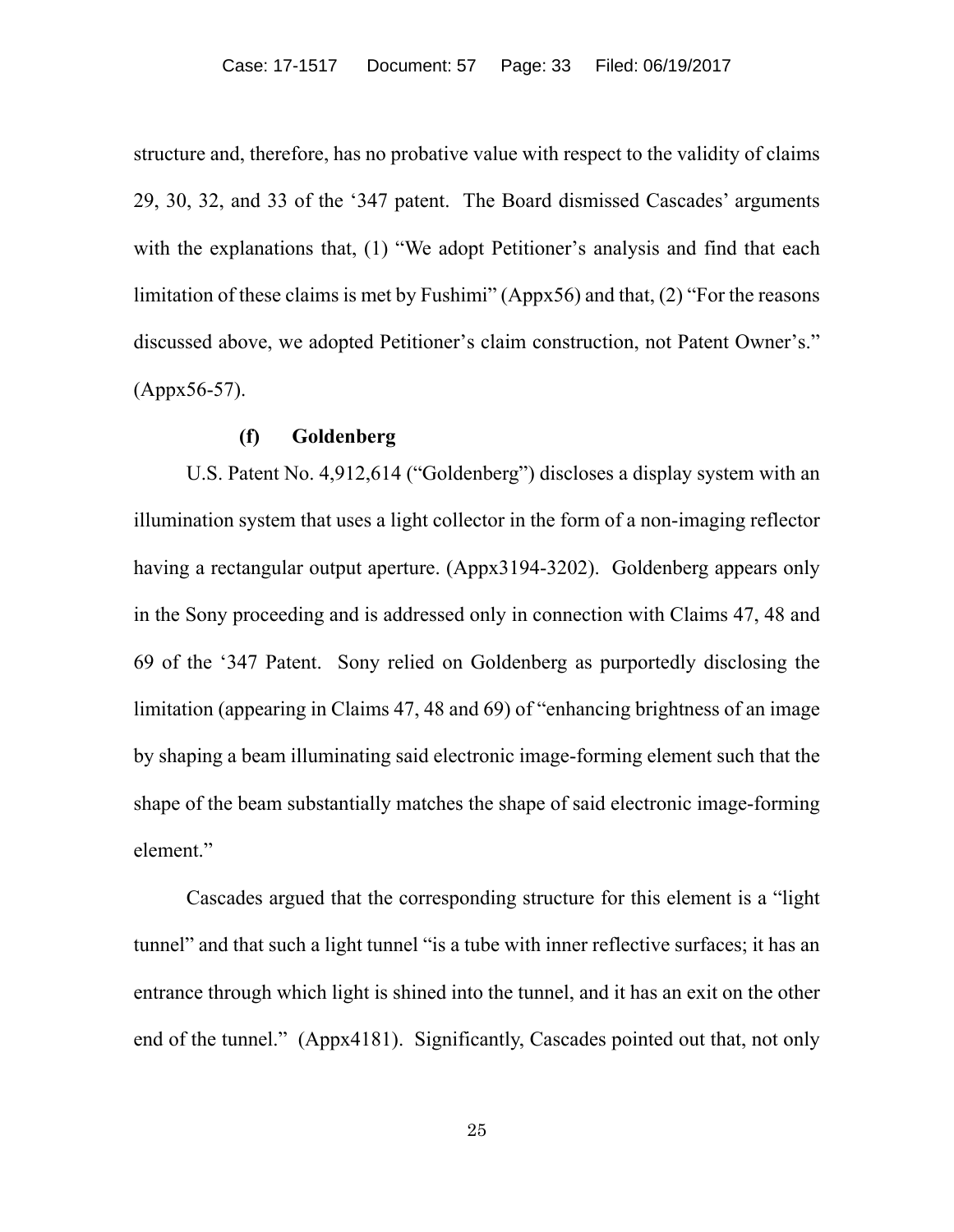does Goldenberg *not* disclose a light tunnel, what Goldenberg *does* disclose is something that (a) would *not* work in Mr. Dogloff's invention, (b) would likely not work *anywhere* and (c) has certainly never been successfully implemented in any commercial device. (Appx4680-4681, ¶88). Cascades established that Goldenberg contemplates placing an electric arc lamp – a source of extreme heat – inside the closed end of an aluminum, rectangular sectioned tube. As pointed out by Cascades and its expert, Mr. Bohannon, placing the light source *inside* the reflector is nowhere disclosed or required by the claims of the '347 patent. More importantly, placing an electric arc lamp inside an aluminum tube as directed by Goldenberg would melt the aluminum tube and destroy the device. (Appx4684-4685, ¶¶93,94). The Board dismissed these valid concerns by simply adopting Sony's arguments and speculations concerning what someone skilled in the art *might* do, and ignoring what Goldenberg *actually teaches*.

#### **(g) Mitsutake**

U.S. Patent No. 5,566,367 ("Mitsutake") discloses a "a plate-like polarizing element for converting light into polarized light." (Appx3203-3221). Mitsutake is also addressed only in the Sony proceeding and is addressed only in connection with Claims 48 and 69 of the '347 Patent. In particular, Sony argued that Mitsutake discloses a "Fresnel polarizer" as called for by Claims 48 and 69 and relied primarily on Figures 2 and 10 of the Mitsutake patent in making its argument.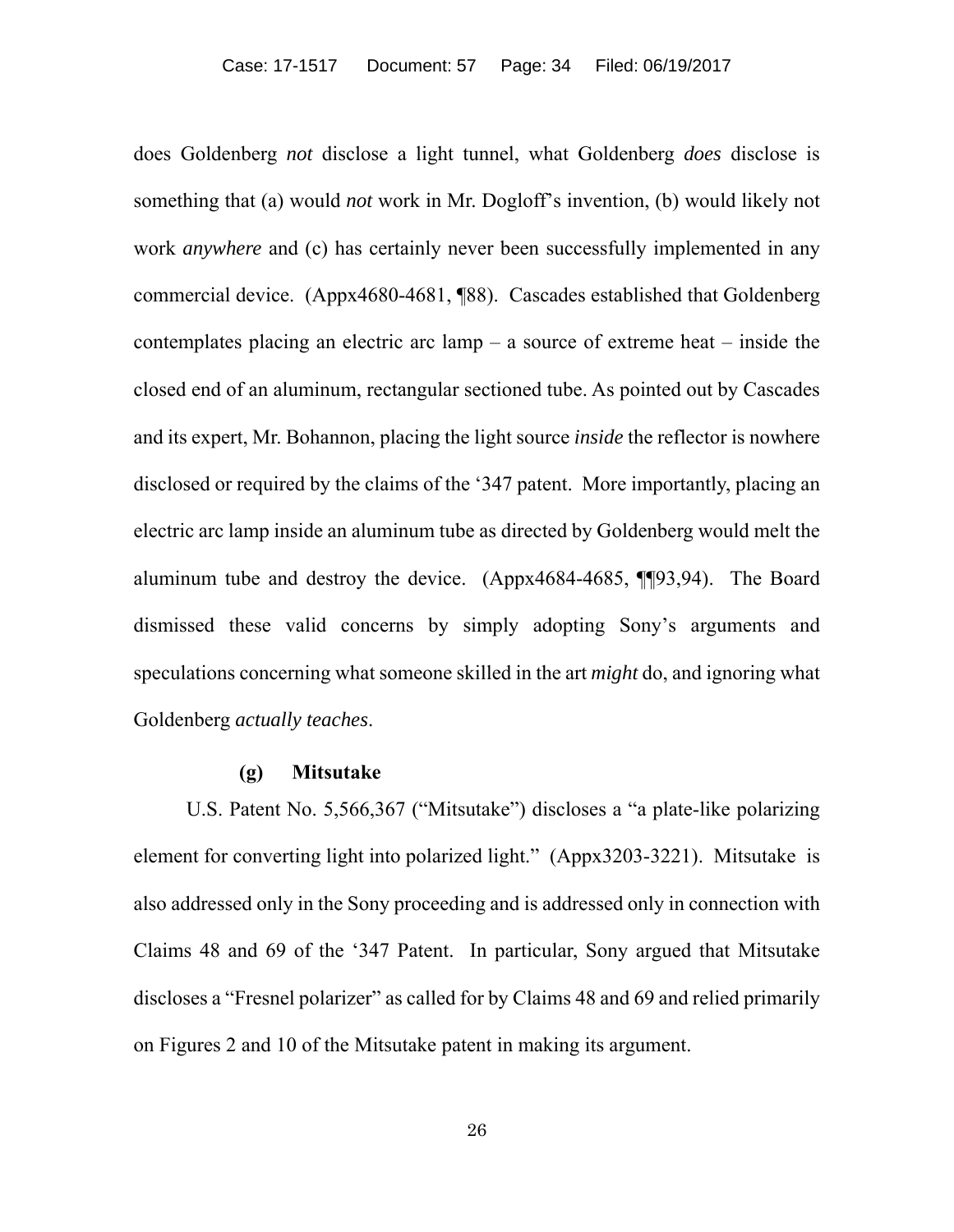Cascades argued that Mitsutake would be understood by a person of ordinary skill in the art to teach a structure that does not pass essentially all incident light as polarized. (Appx4174-4176.) In particular, Mitsutake discloses what he refers to as a "quarter wave plate," identified by reference numeral  $23<sub>1</sub>$  in Figure 2 of his patent. Cascades, through its expert, argued that one of skill in the art would recognize that the structure disclosed by Mitsutake would not, in fact, convert all of the incident light into the desired polarization, but, instead, would trap approximately half the light within the system and not let it out. (Appx. 4176). Obviously, this is inimical to Mr. Dolgoff's goal of making maximum use of available light. Indeed, Mr. Dolgoff's express goal in creating his "Fresnel polarizer" was to make effective use of substantially *all* the light reaching it, not waste half of it. Given that the purportedly equivalent device in Mitsutake performs no such function, Mitsutake does not disclose any form of "Fresnel polarizer" as that element exists when properly construed.

The Board, with little explanation, rejected Cascades' arguments and accepted Sony's arguments wholesale, adopting the same construction of "Fresnel polarizer" that it did in Epson. (Appx53).

Significantly, the Board in Sony affirmed its construction of "Fresnel polarizer" by "agreeing" with Sony, "that the record shows the terms 'Fresnel' and 'polarizer' have customary meanings in the art" and then simply combining those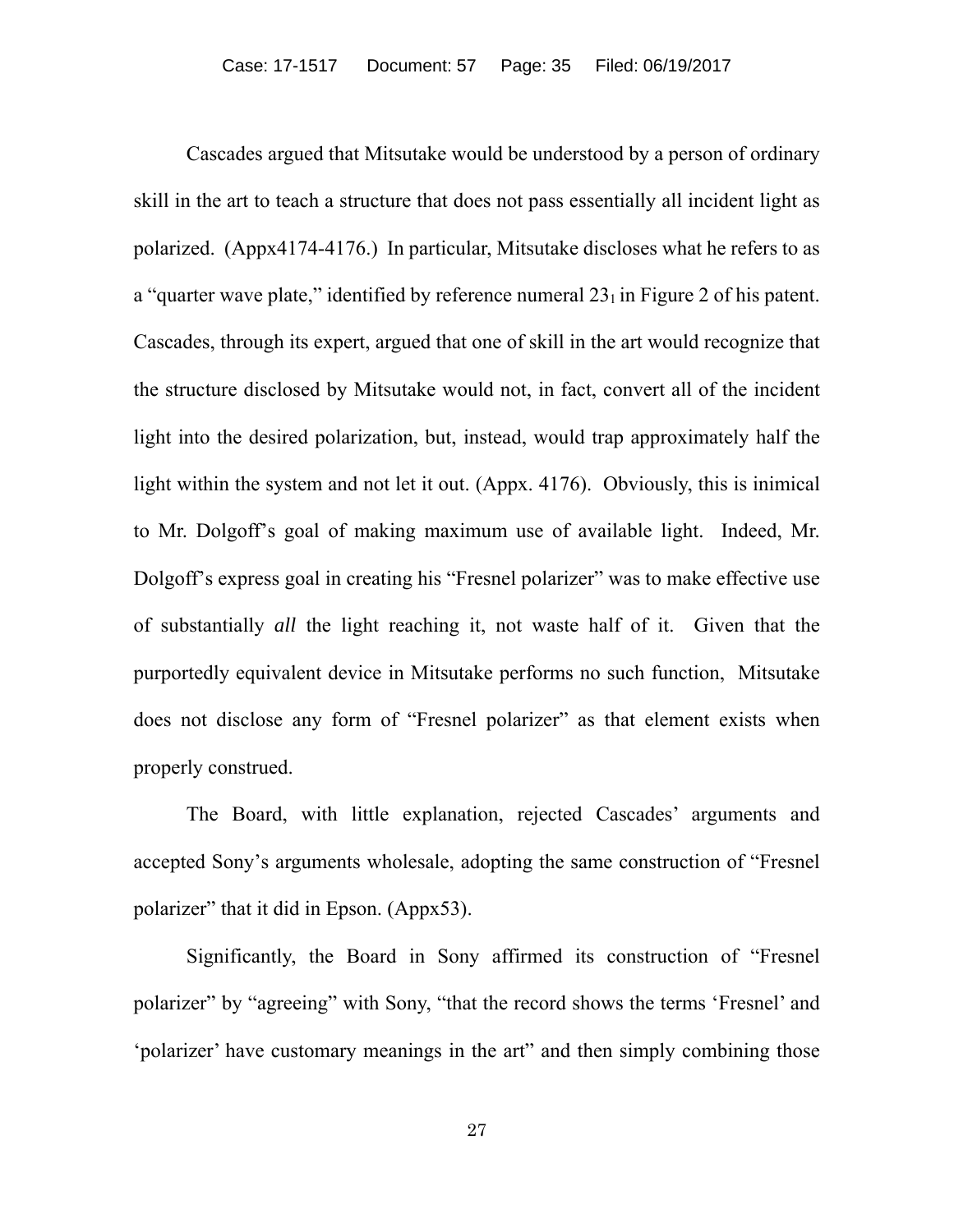meanings without regard for what Mr. Dolgoff actually says about his own invented structure.

Ultimately, the Board improperly held that Mitsutake discloses a "Fresnel polarizer" and, on that basis, concluded, "that claims 48 and 69 would have been obvious over Goldenberg and either Mitsutake or Sato." (Appx66). Again, this conclusion is based squarely on the Board's flawed construction of "Fresnel polarizer."

# **3. The Validity Analysis**

In assessing the '347 Patent claims in view of the prior art, the Board in both Epson and Sony found all of the reviewed claims invalid.

#### *Epson*

In Epson, the Board found the following claims invalid for the reasons stated:

#### **(a) Claims 29, 30, and 32 — Brandt and Uchiyama**

Relying on its flawed construction of "means for focusing" and, in particular, the opinion of Dr. Kahn, the Board held that Claims 29, 30 and 32 of the '347 patent were obvious in light of the teachings of Brandt and Uchiyama. While expressly noting that "Brandt's Figure 2 apparatus lacks the prisms or other optical elements to change the beam size in the manner shown in Figure 65 of the '347 patent," the Board nevertheless found it, "obvious to add to Brandt's structure [such] prisms." (Appx19).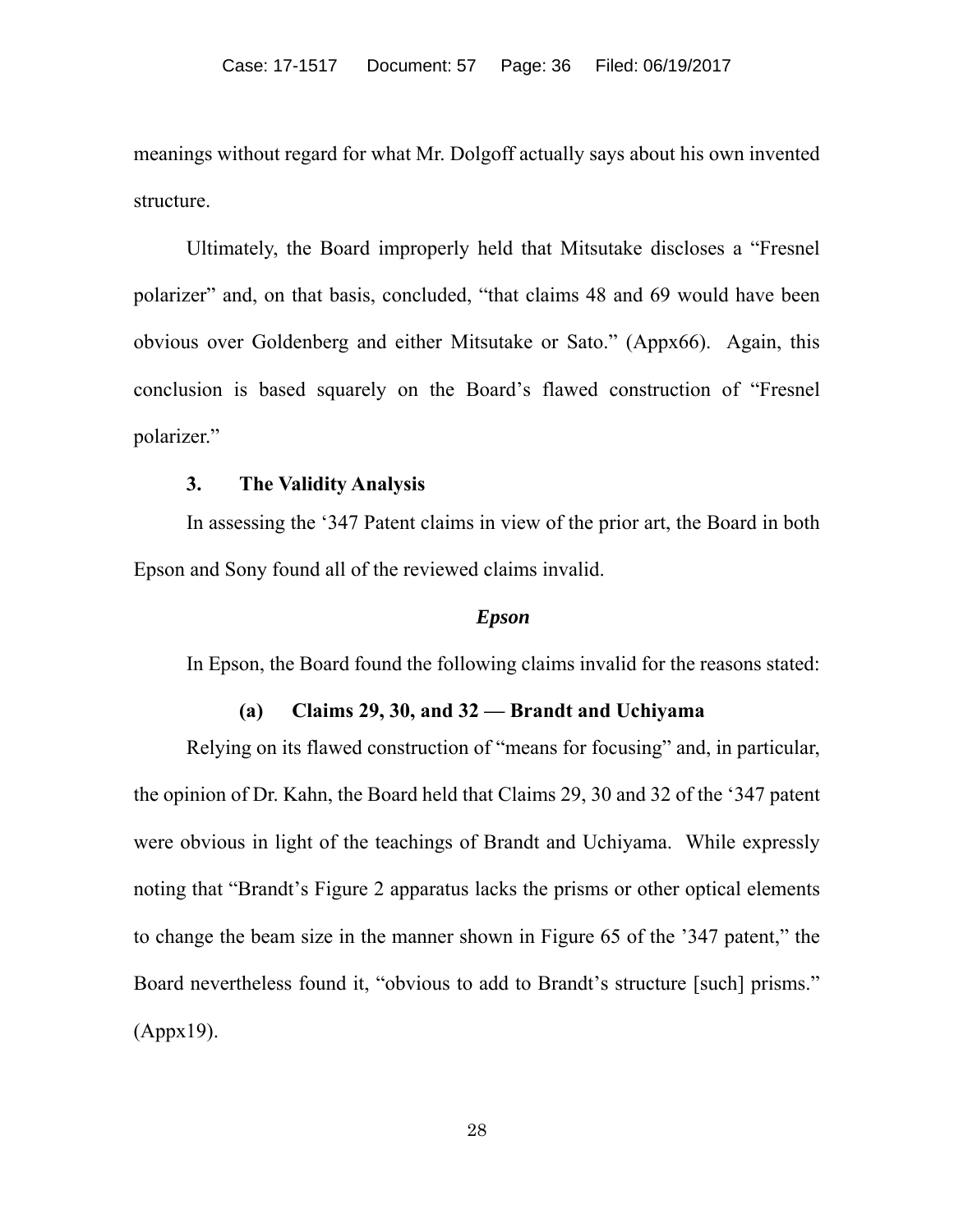#### **(b) Claim 33 — Brandt and EP '630**

Again, relying on its flawed construction of "means for focusing," the Board held dependent Claim 33 invalid as being obvious in light of Brandt and EP '630. (Appx23-26). In particular, the Board discounted Cascades' argument that neither Brandt nor EP '630 discloses prisms (a necessary component of "means for focusing" when properly construed) and held that, "We are persuaded that claim 33 does not require 'prism' structures, but may be met by 'mirror' structures." (Appx26).

# **(c) Claims 48 and 69 — Brandt and Sato**

Relying on its flawed construction of "Fresnel polarizer," the Board held Claims 48 and 69 invalid as being obvious in light of Brandt and Sato. (Appx26- 29). Indeed the Board expressly stated, "on this record we construe 'Fresnel polarizer means' as recited in claims 48 and 69 as a polarizer constructed with stepped, sawtooth-like elements so as to have the optical properties of a much thicker polarizer." (Appx26).

#### *Sony*

In Sony, the Board found the claims invalid for reasons as follows:

#### **(d) Claims 29, 30, 32, and 33 — Fushimi**

Relying on a flawed construction of "means for focusing," the Board held that Claims 29, 30 and 32 of the '347 patent were anticipated by Fushimi. (Appx54-59). Again, the Board dismissed Cascades' argument that the Board adopted an incorrect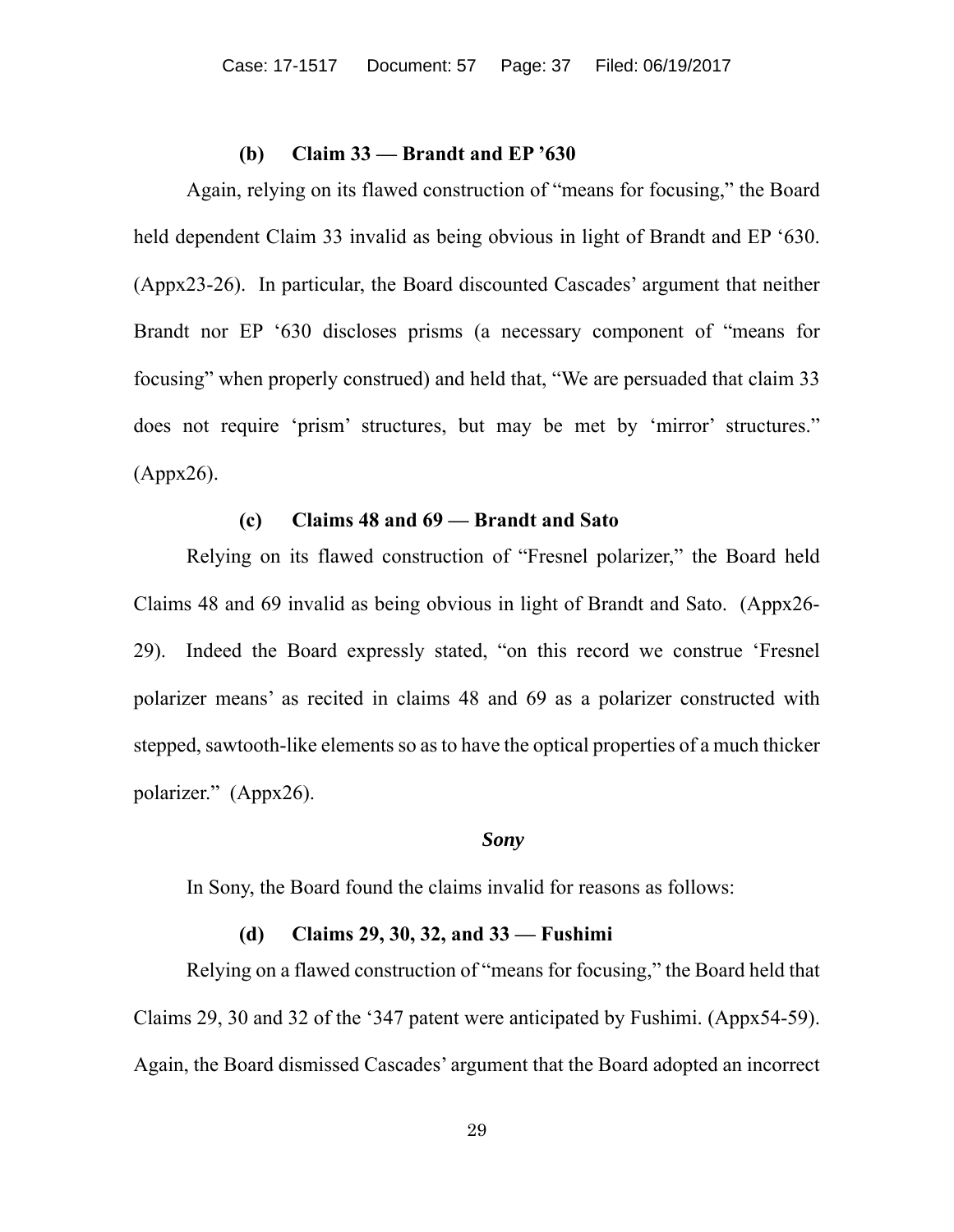construction of "means for focusing" with the statements that, "We are, therefore, not persuaded by this argument" and that, "Testimony from Dr. Willner supports Petitioner's assertion that the 'focusing means' limitation is met by Fushimi." (Appx57). Without comment or analysis, the Board dismissed the opposing view of Cascades' expert, Mr. Bohannon.

#### **(e) Claim 47 – Goldenberg**

The Board held that Claim 47 of the '347 patent was anticipated by Goldenberg. (Appx59-63). As in Epson, the Board dismissed Cascades' arguments that the proper corresponding structure for Claim 47 is a light tunnel, and that the structure actually taught by Goldenberg could not be built or operated in the real world. As in Epson, rather than look to what Goldenberg actually discloses, the Board instead adopted Sony's speculations as to what modifications a person skilled in the art *might* make to what is actually disclosed. (Appx62). In the words of the Board, "those of ordinary skill would have known that other light sources besides metal halide arc lamps could be used with Goldenberg's reflector in an LCD projector." (Appx62-63).

#### **(f) Claims 48 and 69 — Goldenberg and Mitsutake or Sato**

Finally, as in Epson, the Board adopted a flawed construction of "Fresnel polarizer" and found that Claims 48 and 69 of the '347 patent, "would have been obvious over Goldenberg and either Mitsutake or Sato." (Appx63-66). Referring specifically to Cascades' proposed, proper construction of "Fresnel polarizer," the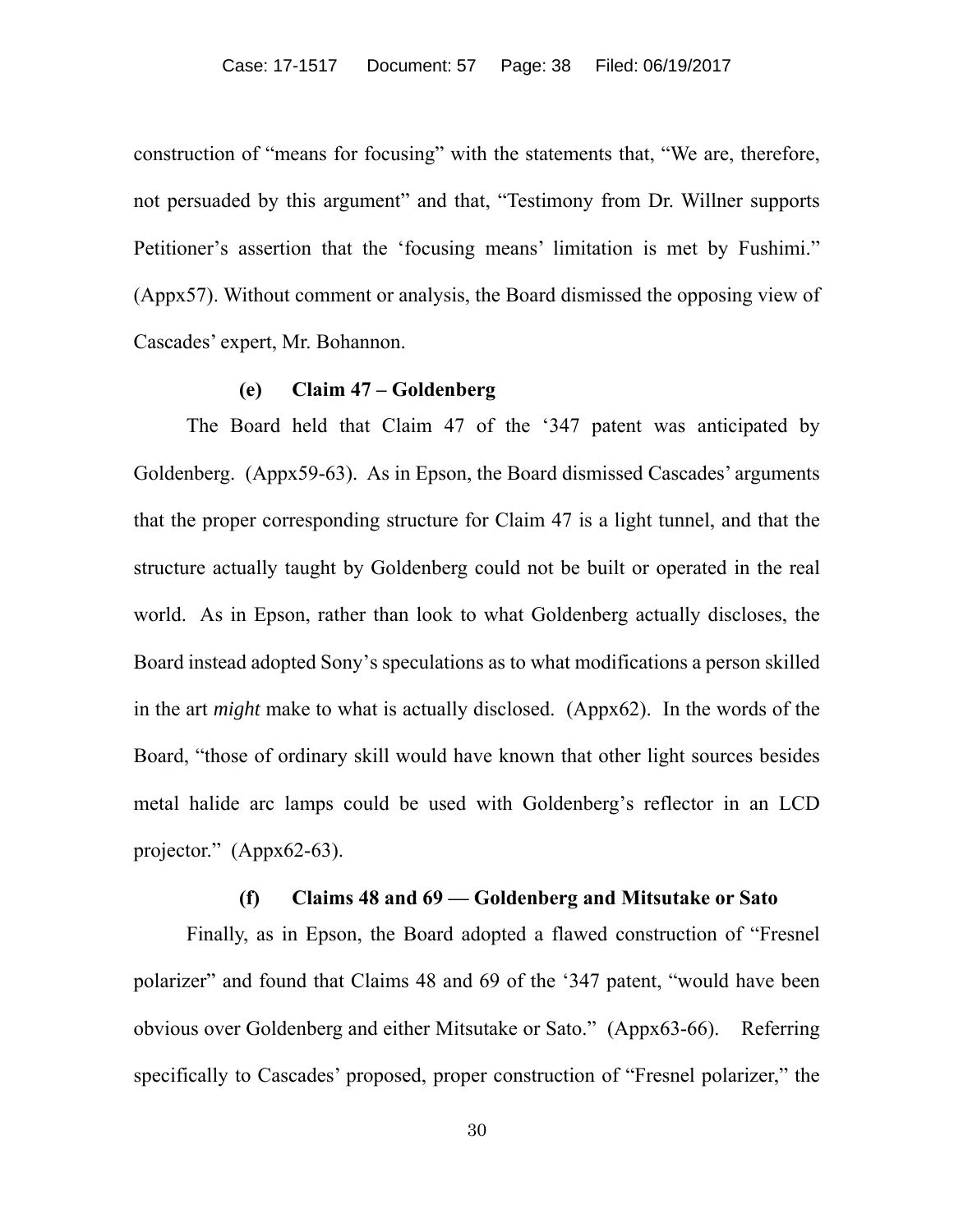Board expressly stated, "Because we do not adopt [Cascades'] construction for Fresnel polarizer requiring 'polarization conversion . . . in a manner to cause nearly all incident light to exit with primarily one polarization,'... these assertions, even if true, are not persuasive." (Appx64).

#### **VI. SUMMARY OF THE ARGUMENT**

The Board erred in its construction of three key claim terms, namely, "Fresnel polarizer," "means for enhancing brightness" and "means for focusing."

With respect to "Fresnel polarizer," the Board improperly held that an "optical coating" is *not* part of such a structure. In so doing, the Board discounted (1) that "Fresnel polarizer" is a coined term and, (2) that every disclosed "Fresnel polarizer in the subject '347 Patent includes an "optical coating" and (3) that a hologram, which the Board viewed as a form of "Fresnel polarizer without a coating, is *itself*  an optical coating. Indeed, Epson's own expert did not dispute that a "Fresnel polarizer" requires an "optical coating."

With respect to "means for enhancing brightness," the Board mistakenly construed this term too broadly. The '347 Patent discloses "corresponding structure" that, in all cases, includes a "light tunnel" or similar structure wherein *externally applied* light is processed. The Board, however, interpreted this claim element to include a structure wherein an *internal* source of light (namely an electric arc lamp)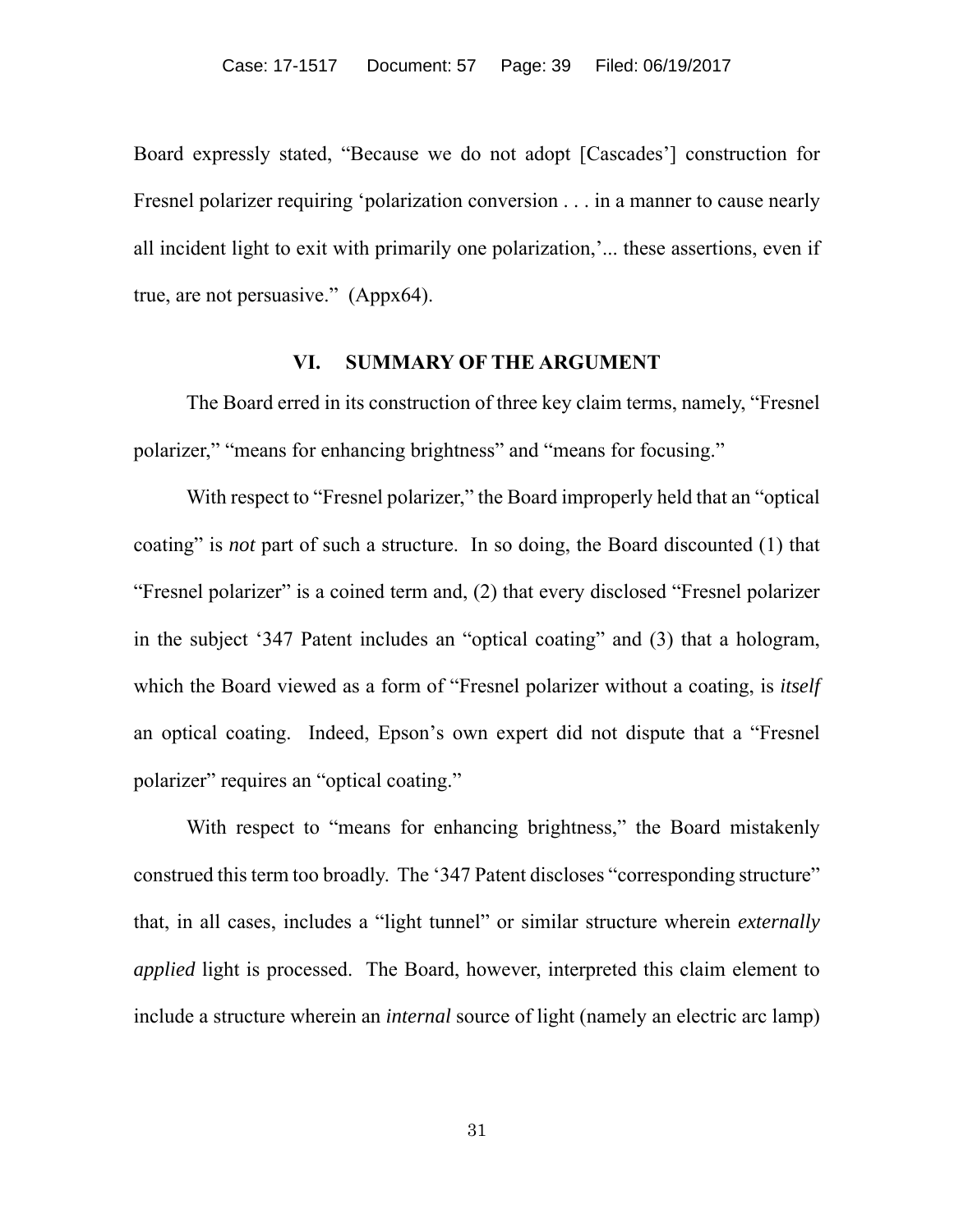is used. In so doing, the Board erred in its analysis of the "way" in which the recited means function is carried out.

With respect to "means for focusing," the Board (1) mistakenly identified what structure corresponds to the "input lens array" specified as part of such means and (2) in the case of the Sony proceeding, incorrectly relied on Figure 69 of the '347 Patent rather than the proper Figure 65.

As a result of these errors in construing the relevant claim elements, the Board mistakenly adopted an overly broad interpretation of the claims and, as a result, mistakenly found the relevant claims invalid over the prior art.

Additionally, the Board improperly attributed an early effective filing date to the '347 Patent. The filing date issue is presently the subject of a pending Petition currently under review in the United States Patent and Trademark Office and, therefore, is not yet ripe for review.

Finally, for reasons stated in Cascades' previously filed request for en banc hearing, inter partes patent reviews, such as those conducted here, violate the Separation of Powers and Due Process requirements of the United States Constitution and, therefore, are unconstitutional.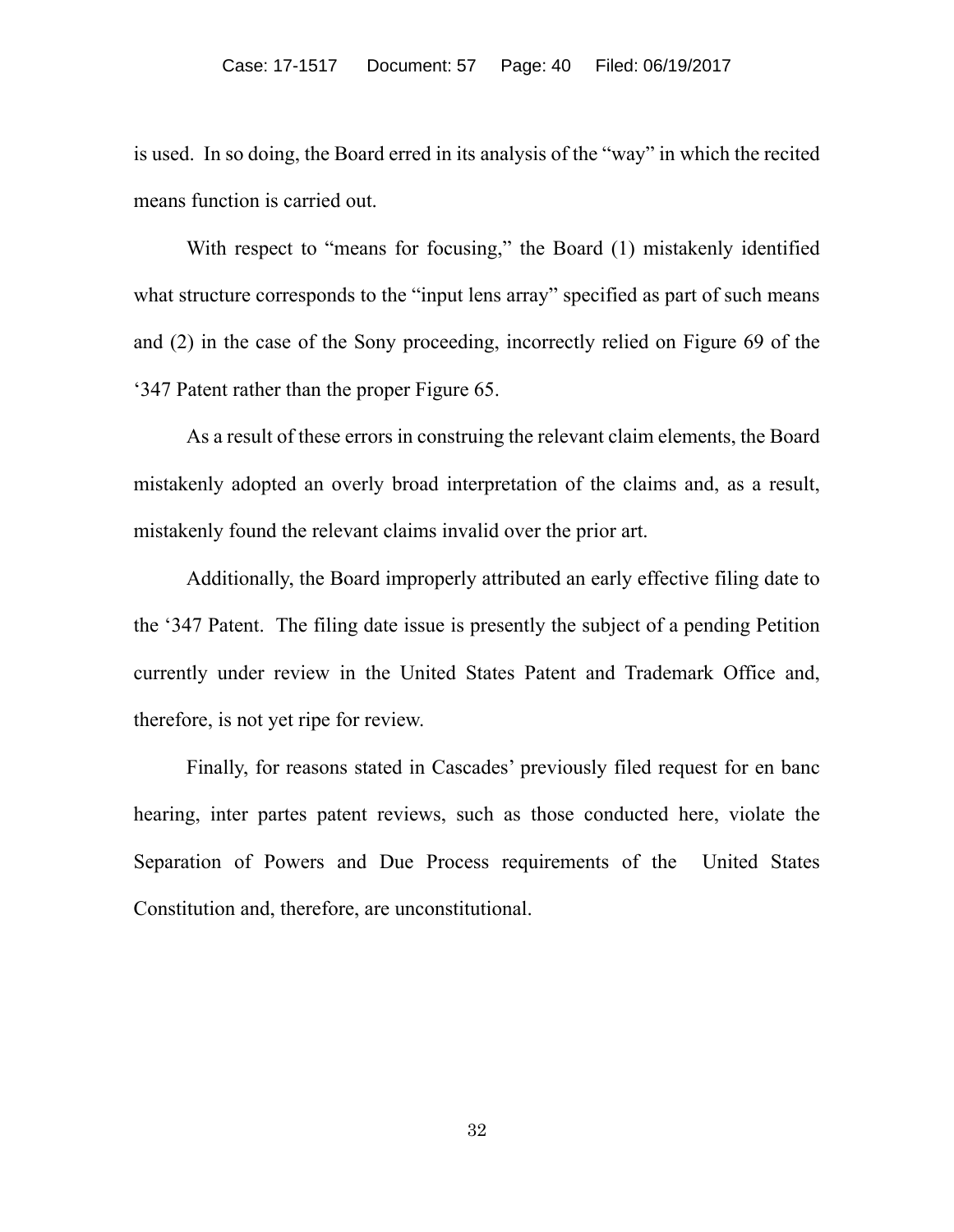#### **VII. ARGUMENT**

#### **A. Governing Law**

#### **1. Standard of Review**

 As a general rule, this Court reviews the Board's conclusions of law de novo and its findings of fact for substantial evidence. *See In re Gartside,* 203 F.3d 1305, 1316 (Fed.Cir.2000); *Microsoft Corp. v. Proxyconn, Inc.*, 789 F.3d 1292, 1298 (Fed. Cir. 2015).

 On an appeal from the PTAB, this Court employs a substantial evidence standard of review for questions of fact. *Dickinson v. Zurko,* 527 U.S. 150, 162 (1999). When considering whether a PTAB finding meets the substantial evidence standard, the Court considers whether a reasonable fact finder could have arrived at the decision. *Id.* The Court reverses when a PTAB factual finding about the disclosures of the prior art is not based on substantial evidence. See *Institut Pasteur v. Focarino,* 738 F.3d 1337, 1345 (Fed. Cir. 2013).

 During its review, the PTAB concluded over Cascades' arguments that the '347 Patent was subject to an effective filing date of February 21, 1991 and, therefore, would expire before the completion of review. Accordingly, for purposes of claim construction, the PTAB stated, "for claims of an expired patent, the Board's claim interpretation is similar to that of a district court" and applied the standard set out in *In re Rambus*, *Inc.*, 694 F.3d 42, 46 (Fed. Cir. 2012).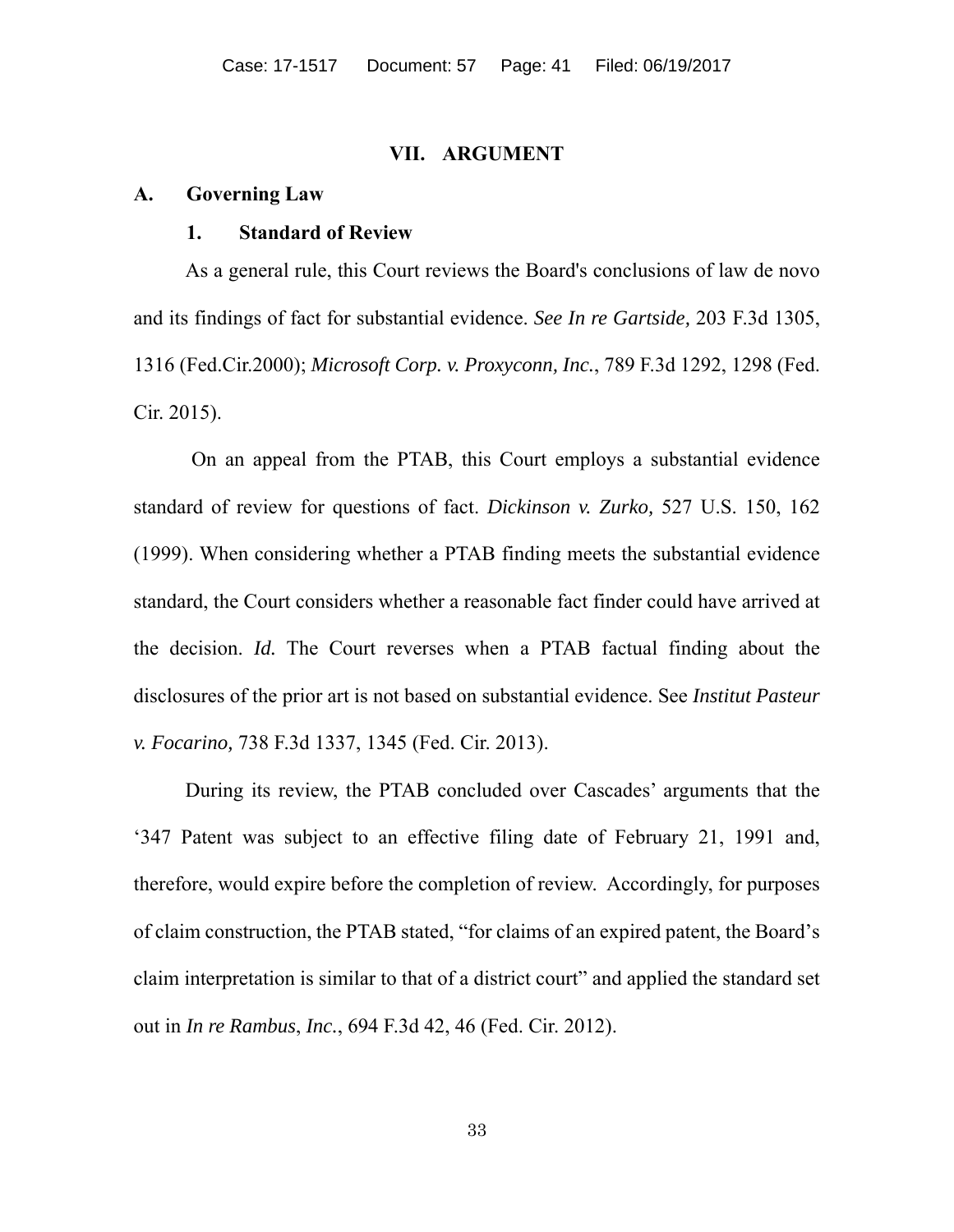In general, because the ultimate question of proper claim construction of a patent is a question of law, this Court reviews claim construction de novo. *Teva Pharms. USA Inc. v. Sandoz Inc.*, 135 S. Ct. 831, 837, 841 (2015). Furthermore, claim terms are given their ordinary and customary meanings, as would be understood by a person of ordinary skill in the art at the time of the invention, having considered the language of the claims, the specification, and the prosecution history of record. *Phillips v. AWH Corp.,* 415 F.3d 1303 (Fed. Cir. 2005) (en banc). Under this standard, this Court reverses when the PTAB's construction is unreasonable, for example by contradicting the specification or prosecution history, or, as here, the *agreed* testimony of the respective experts. *Microsoft Corp. v. Proxyconn, Inc.*, 789 F.3d 1292, 1298 (Fed. Cir. 2015).

## **B. The PTAB Erred In Its Construction Of Key Claim Terms**

Ultimately, in both Epson and Sony, the PTAB erred in construing three key claim elements, namely, "Fresnel polarizer," "means for enhancing brightness" and "means for focusing." As a slight misalignment in a building's foundation often goes on to create problems in its upper stories, these errors in claim construction tainted the entire validity analysis in both Epson and Sony.

It is elementary that the Board is bound by law and precedent in construing claims: "The protocol of giving claims their broadest reasonable interpretation . . . does not include giving claims a legally incorrect interpretation." *In re Skvorecz,* 580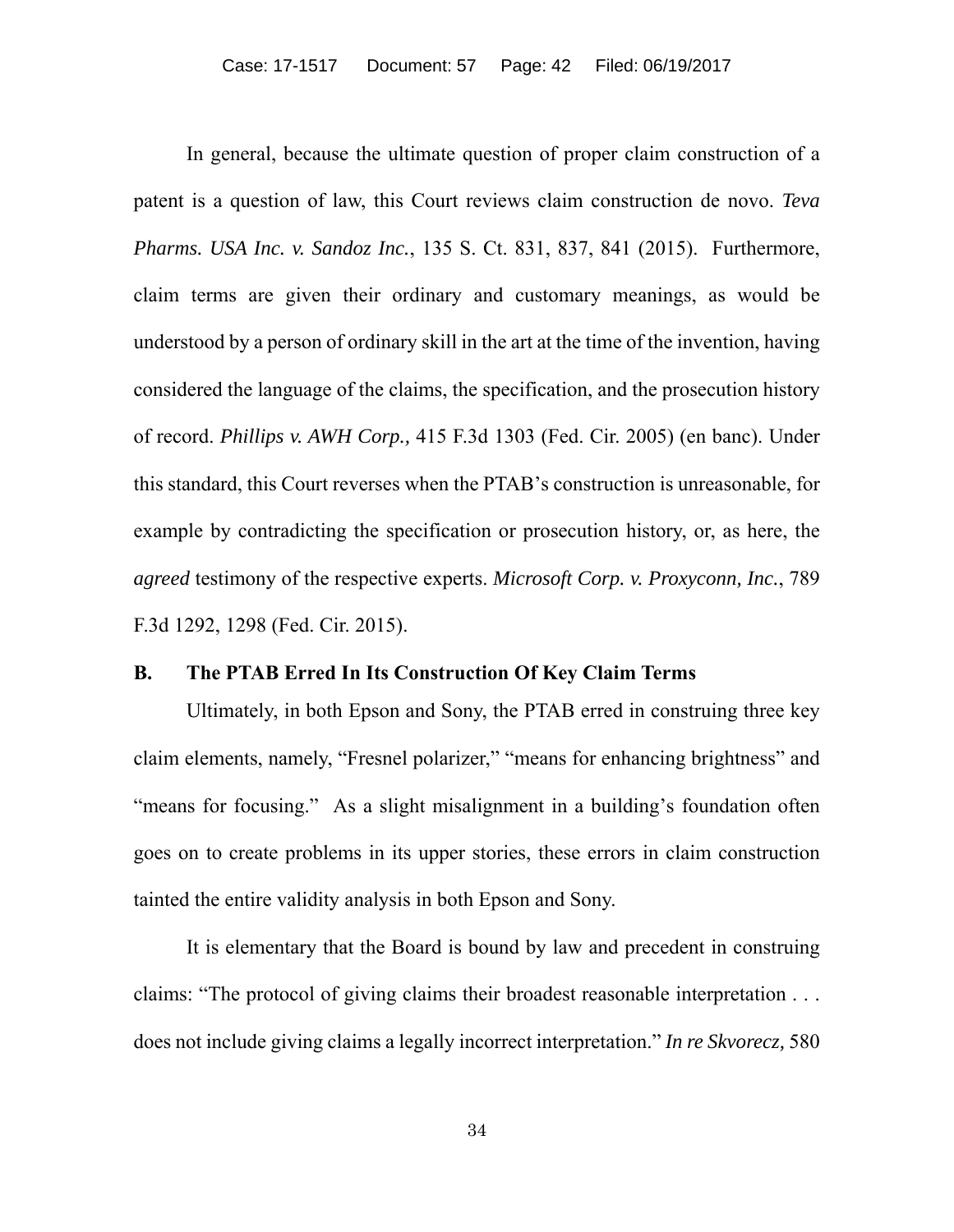F.3d 1262, 1267 (Fed. Cir. 2009). Instead, "claims should always be read in light of the specification and teachings in the underlying patent," *In re Suitco Surface, Inc.,* 603 F.3d 1255, 1260 (Fed. Cir. 2010). Furthermore, the Board "should also consult the patent's prosecution history in proceedings in which the patent has been brought back to the agency for a second review," *Microsoft Corp. v. Proxyconn, Inc.,* 789 F.3d at 1298.

The Board may not "construe claims during IPR so broadly that its constructions are unreasonable under general claim construction principles." *Id.*  "[C]laims should always be read in light of the specification and teachings in the underlying patent." *Suitco,* 603 F.3d at 1260.

### **1. The Board's Erroneous Construction Of "Fresnel Polarizer"**

The Board's erroneous construction of "Fresnel polarizer" is both unmistakable and undeniable. To adopt the erroneous construction that it did, the Board not only discounted the expert testimony of Cascades' expert, *the Board discounted the testimony of Epson's expert as well.* In doing so, the Board also ignored the express teaching of the '347 patent. In its apparent zeal to invalidate the '347 Patent, the Board ultimately adopted a construction (a) that neither expert agreed with, (b) that contradicts the express teaching of the '347 patent, and (c) that simply cannot be supported by the evidence of record. For these reasons alone, this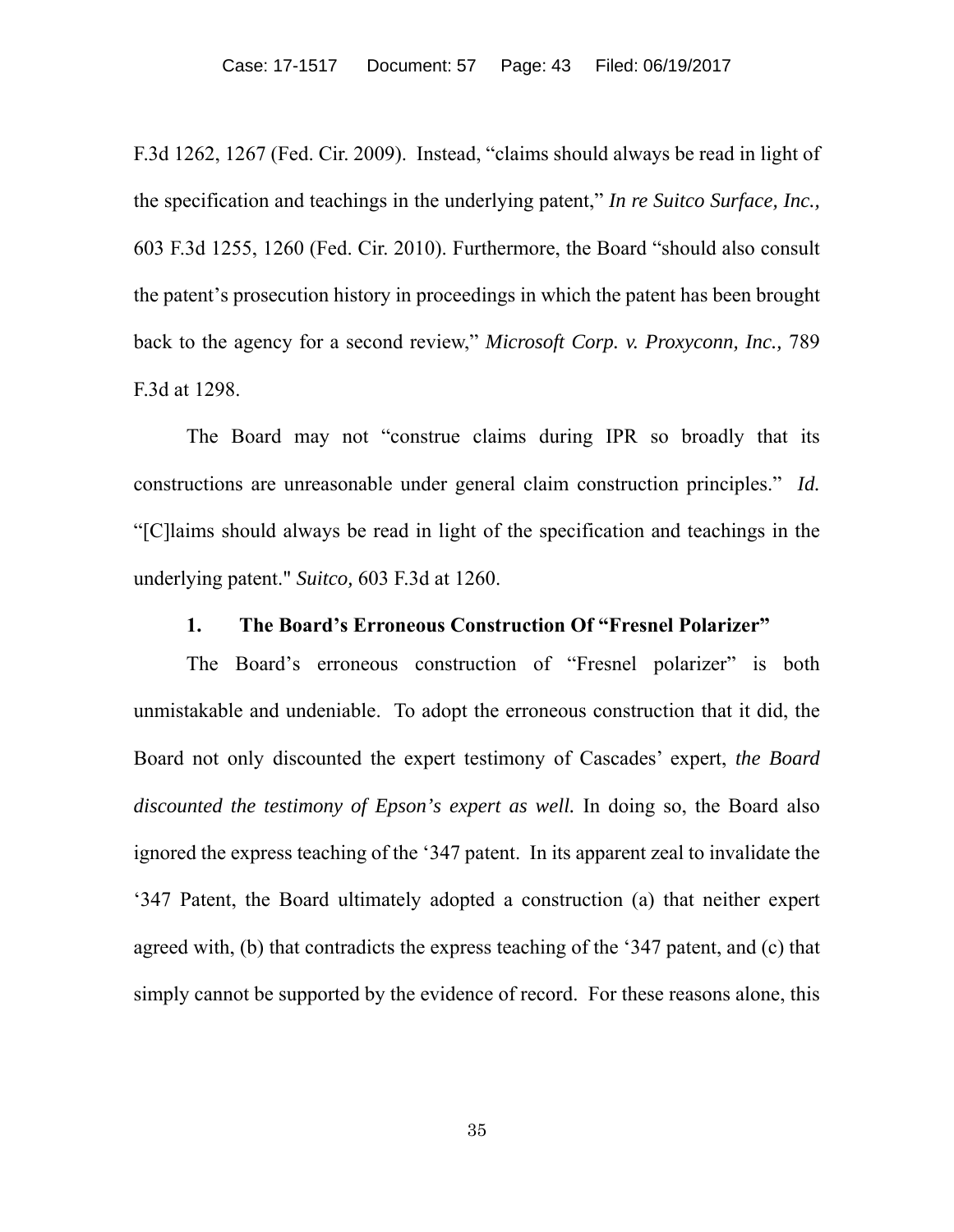Court can and should reinstate Claims 48 and 69 where the "Fresnel polarizer" element expressly appears.

# **(a) "Fresnel polarizer" is A Coined Term, Created By Mr. Dolgoff Himself**

Prior to the efforts of Mr. Dolgoff, there was no such thing as a "Fresnel polarizer." Mr. Dolgoff, himself, invented the "Fresnel polarizer" as part of his effort to make use of all available light without waste.

The "Fresnel polarizer" is described in detail in the '347 Patent at Cols. 44-47, (Appx136-220, '347 Patent, 44:01-47-11) and is clearly identified as something Mr. Dolgoff invented himself:

Applicant has devised a "Fresnel MacNeille prism," which functions as a MacNeille prism beam splitter but has, at the outer surfaces of the plates, a multiplicity Of [sic] tiny sawtooth surfaces, each behaving as a normal prism. This device weighs much less than a prism, consumes less space, operates over the entire visible spectrum, and costs less to produce.

(Appx208, '347 Patent, 44:02-44:08) ("Fresnel MacNeille prism" and "Fresnel polarizer" are synonymous, as is made clear at several points in the '347 Patent, e.g., "Another way to reduce the size, weight, and cost of the MacNeille *or Fresnel polarizer* is with the use of holograms or simple diffraction gratings.") (Appx209, 46:21-46:23 emphasis supplied).

Given the '347 Patent's clear language and unambiguous assertion that Mr. Dolgoff "devised" the "Fresnel polarizer" the Board in both Epson and Sony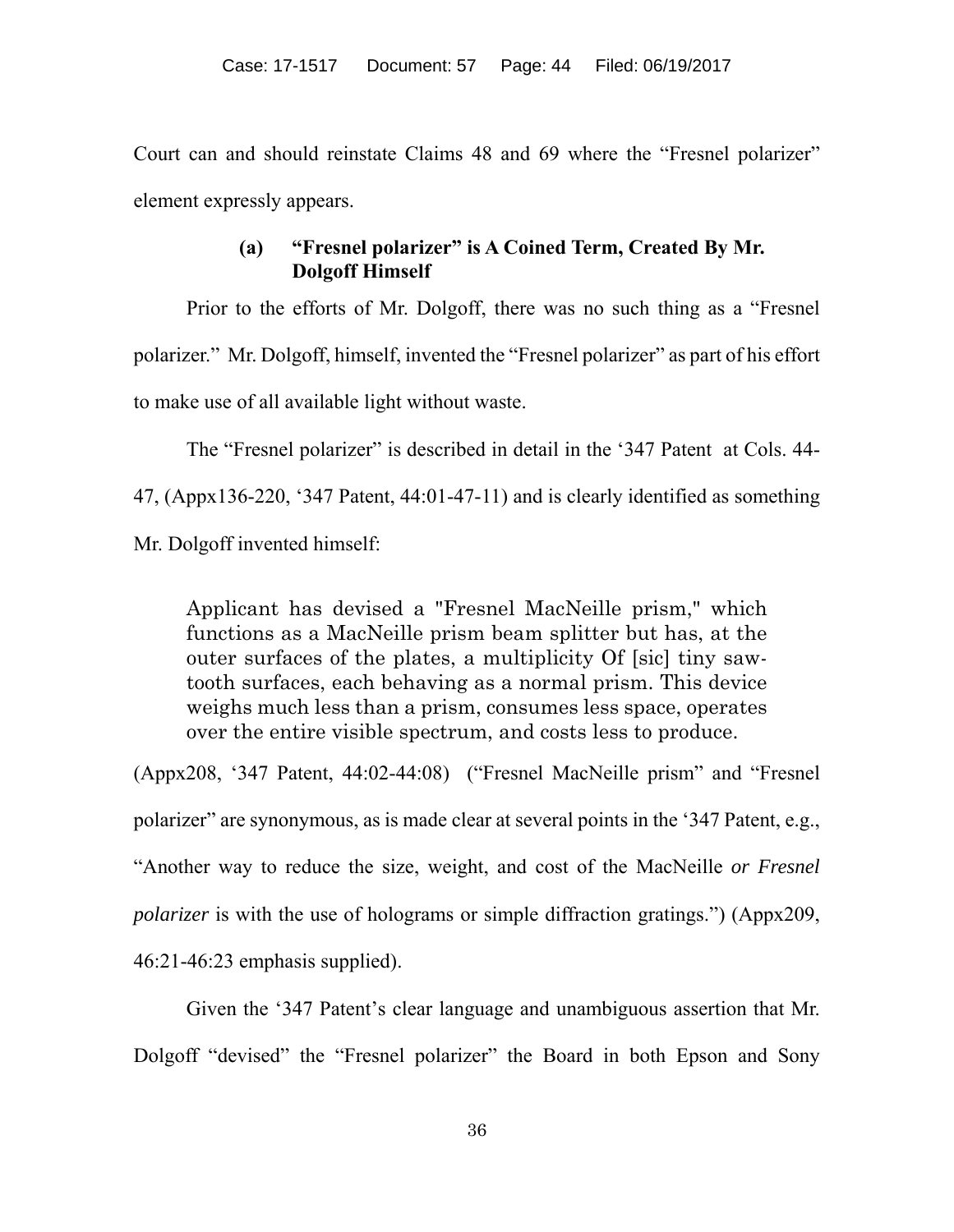committed clear error by ignoring what the '347 Patent actually says and, instead, construing this claim term by reference to technical dictionaries. Rather than actually read the '347 Patent, the Board in both Epson and Sony construed the claim term "Fresnel polarizer" as something *other* than what Mr. Dolgoff actually disclosed and claimed in his '347 Patent.

# **(b) A "Fresnel polarizer"** *Requires* **A "Coating"**

An actual reading of the '347 Patent makes clear that a "Fresnel polarizer" requires a coating and does not simply comprise "a polarizer constructed with stepped, sawtooth-like elements so as to have the optical properties of a much thicker polarizer."

At Col. 44, lines 9-12, the '347 Patent states, "FIG. 78 depicts [a Fresnel polarizer]. *A multi-layer dielectric coating 7800 is deposited* on the flat surfaces of a saw-tooth component 7810 which is made, preferably, of a plastic such as polycarbonate." (Appx208, '347 Patent, 44:09 – 44:12, emphasis supplied)

At Col. 44, lines 51-55, the '347 Patent states, "This configuration can be modified for easy mass-production by injection molding, for instance, components 6435 and 6415. These components can be glued together *after the appropriate dielectric coating is deposited* on either surface at interface 6425." (Appx208, '347 Patent,  $44:51 - 44:55$ , emphasis supplied)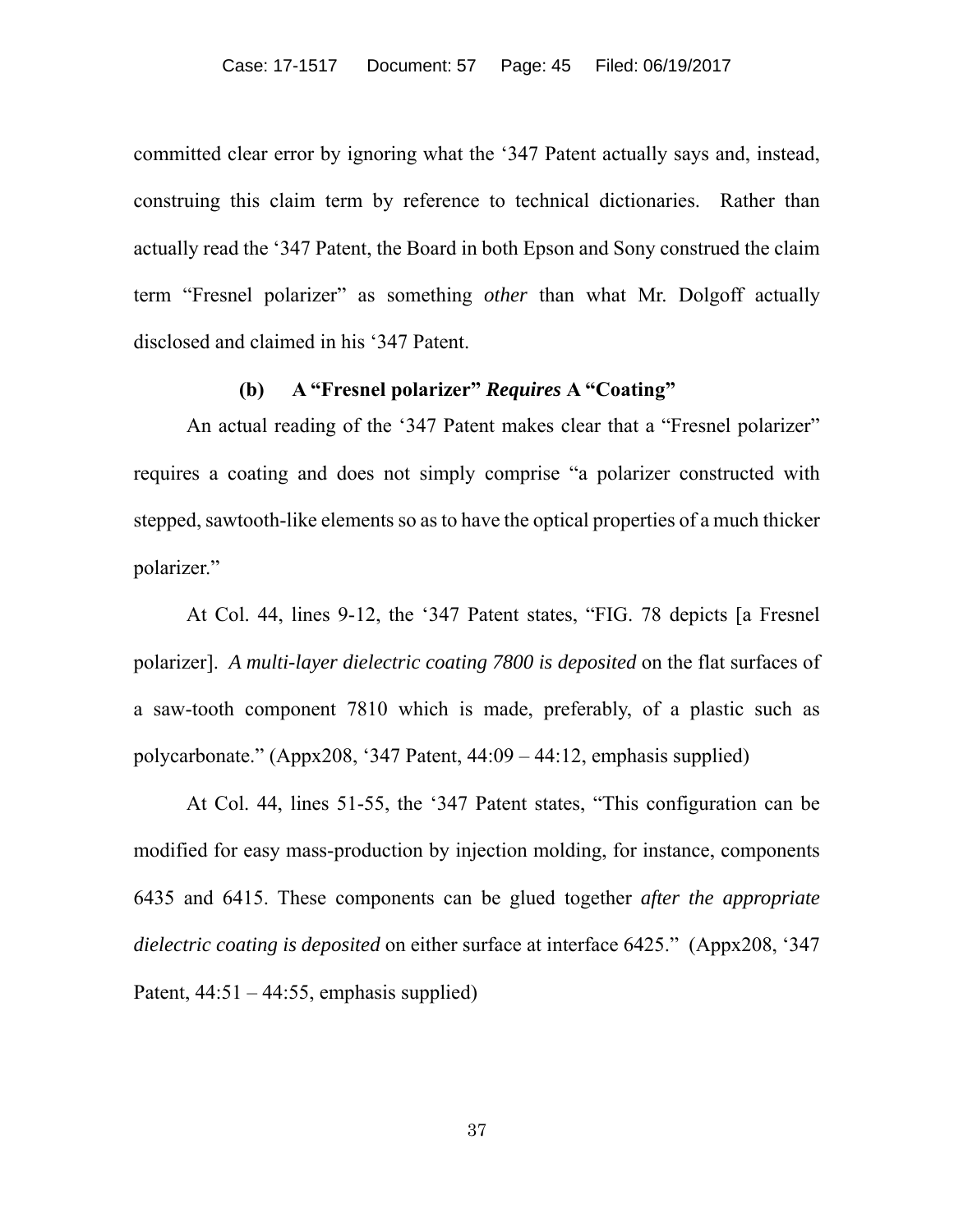At Col. 45, lines 20-24, the '347 Patent states, "*Coated onto at least all of the slanted surfaces that slant upwards from left to right is a dielectric coating 7960* of different index materials such as SI02 and TI02 deposited in alternating layers, as is known in the art, to make a MacNeille polarizer." (Appx209, '347 Patent, 45:20 – 45:24, emphasis supplied)

At Col. 45, lines 52-59, the '347 Patent states, "A preferred variation of this arrangement is depicted in FIG. 81. In this variation, component 8150 has half as many saw-teeth as 8170... *After deposition of an appropriate coating on 8160,* the two components 8150 and 8170 are glued together as before." (Appx208, '347 Patent,  $45:52 - 45:59$ , emphasis supplied).

At Col. 46, lines 10-14, the '347 Patent states, "These beams illuminate structure 8530 at normal incidence, which can be made, for instance, from two injection-molded parts 8540 and 8550. These parts are glued together *after being coated with the appropriate multi-layer coating on slanted surfaces 8560.*" (Appx209, '347 Patent, 46:10 – 46:14, emphasis supplied).

Indeed, there is no example in the '347 Patent of a "Fresnel polarizer" that *does not* have some form of coating. A person having skill in the art reading the '347 Patent would clearly understand that an optical coating of some form is an essential element of a "Fresnel polarizer." The Board's conclusion to the contrary flies in the face of what the '347 Patent actually says.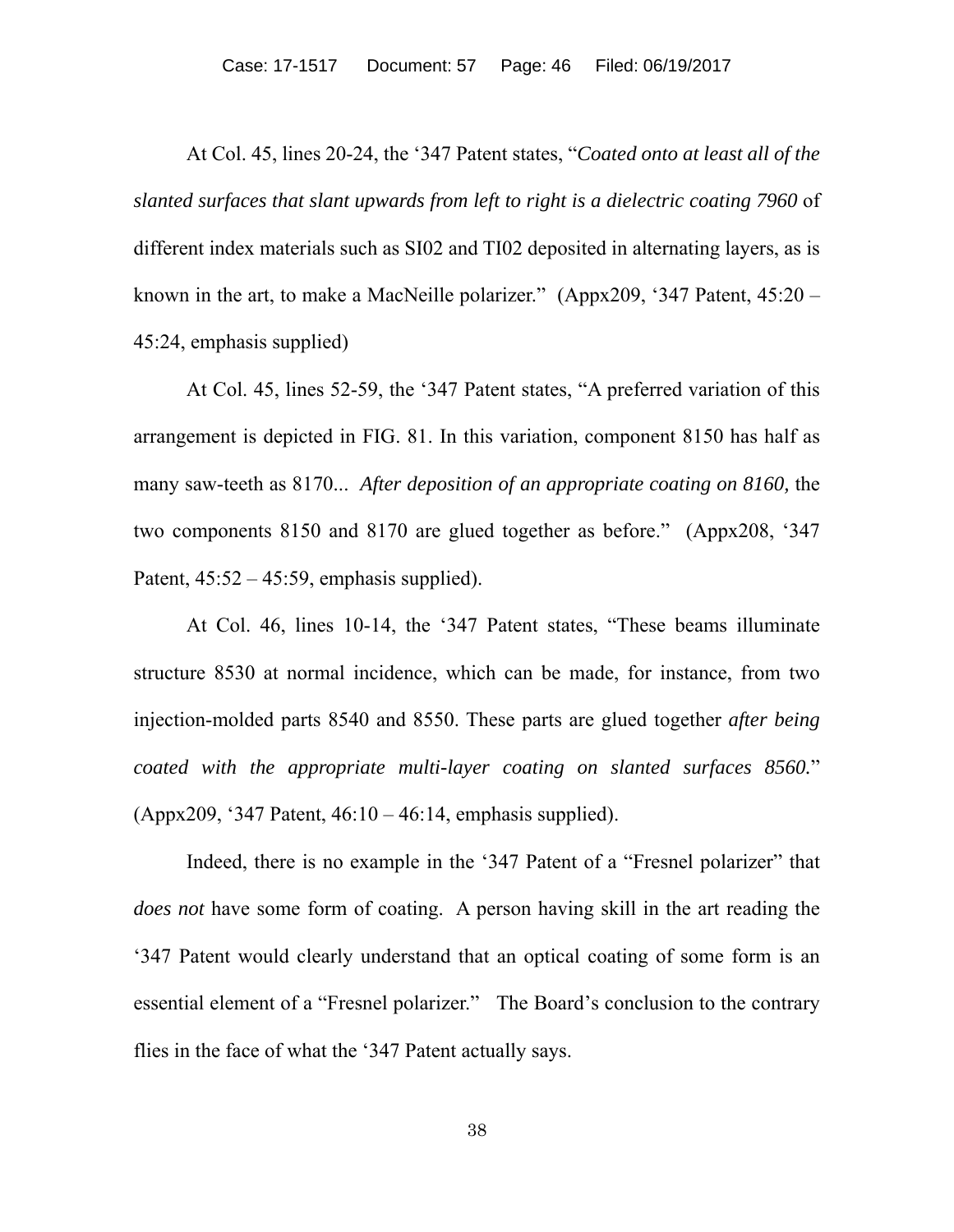# **(c) The Experts** *Agreed* **That A "Fresnel polarizer" Requires A Coating**

The experts below agreed, as they must, that, under a fair reading of the '347 Patent, a "Fresnel polarizer" requires some form of coating.

Cascades' expert testified that a coating is required in a "Fresnel polarizer."

In the words of Mr. Bohannon, "The Fresnel polarizer contains a lens array 8510

that provides parallel light beams 8520; a polarizing structure 8530 (composed of

parts 8540 and8550); *optically-coated, slanted surfaces 8560*; and half-wave plates

8570." (Appx1712-1713, Bohannon Declaration, ¶31, emphasis supplied).

Mr. Bohannon further testified that the optical coating performs essential functions in a "Fresnel polarizer":

When a light beam 8520 strikes a corresponding slanted surface 8560, a portion of the light beam 8520 passes directly through the slanted surface 8560...*The optical coating reflects the s-polarized light to the right, so that the portion of the light passing through the slanted surface 8560 is composed primarily of p-polarized light.*

(Appx1713, Bohannon Declaration, ¶32, emphasis supplied).

Mr. Bohannon also testified that the optical coating is a feature of every embodiment disclosed in the '347 Patent: "Concerning the optical coating, the '347 Patent confirms that this is a feature in *every* embodiment disclosed to be a "Fresnel polarizer".

(Appx1714, Bohannon Declaration, ¶33, emphasis in original).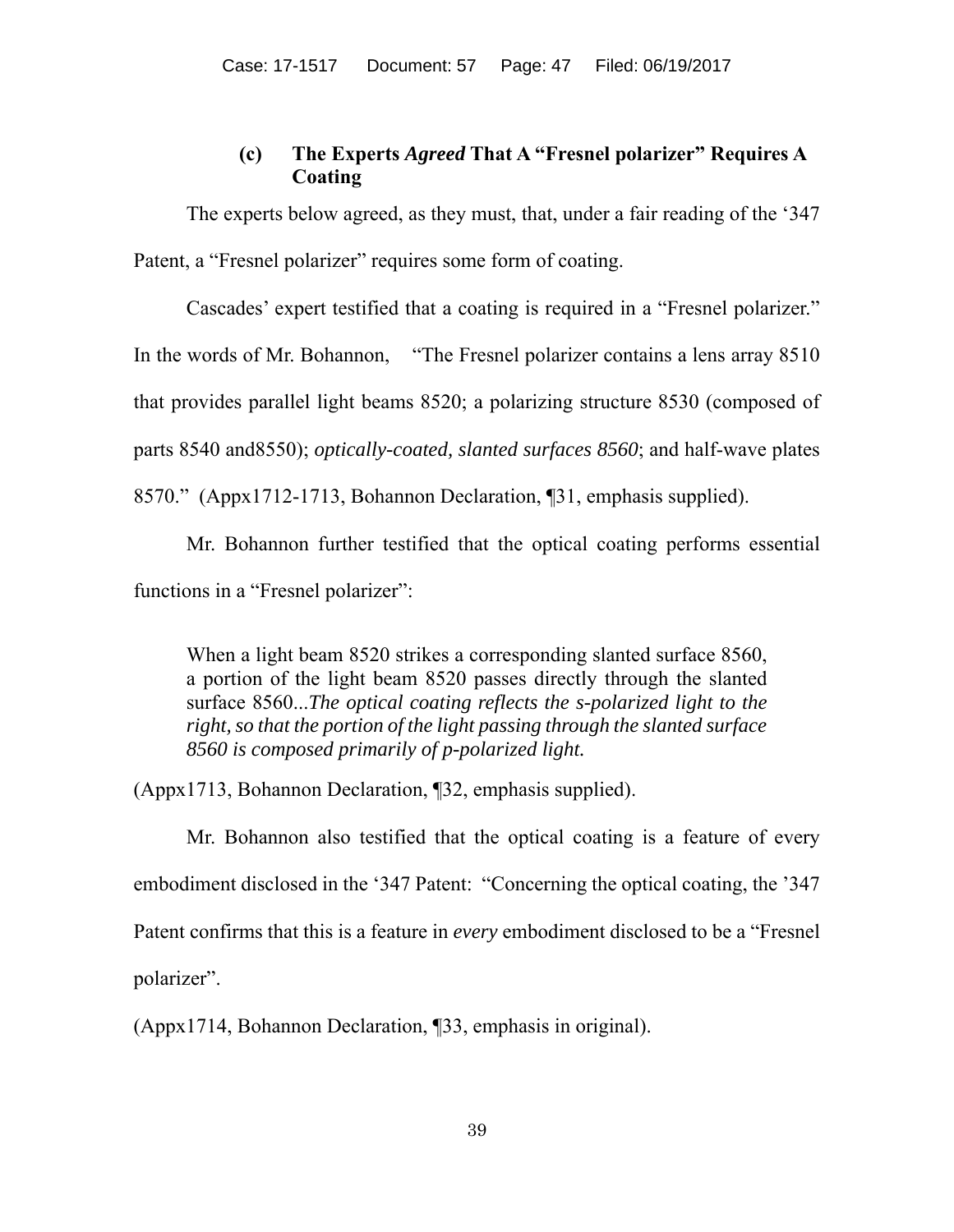At his deposition, Epson's expert, Dr. Kahn, *agreed* that an optical coating is

a necessary part of a "Fresnel polarizer." In particular, Dr. Kahn testified as follows:

Q. So someone of skill in the art in 1994 reviewing Mr. Dolgoff's discussion of Fresnel polarizers would perceive that his newly-coined term must imply or suggest a device that has the multilayer dielectric coatings; right?

A. Correct.

(Appx1497, Kahn Deposition, p. 74).

# **(d) The Board's Purported Ground For Adopting The Construction It Did is Without Basis And Contradicts The Express Teaching Of The '347 Patent**

Despite the clear language of the '347 Patent and expert testimony, the Board in both Epson and Sony held that an optical coating is *not* a part of a "Fresnel polarizer." In their words, "We are not persuaded that the Specification provides a clear definition of 'Fresnel polarizer' such that it is limited to having 'an optical coating layer where two sawtooth-like elements touch.'" To justify ignoring the actual language of the '347 Patent and expert testimony, the Board seized upon language appearing at Column 46, lines 34-54 of the '347 Patent that disclose the use of holograms in a "Fresnel polarizer." (Appx209, '347 Patent, 46:34-46:54). The Board mistakenly held that the "hologram" embodiments disclosed in the '347 Patent are a form of "Fresnel polarizer" lacking an optical coating. The Board's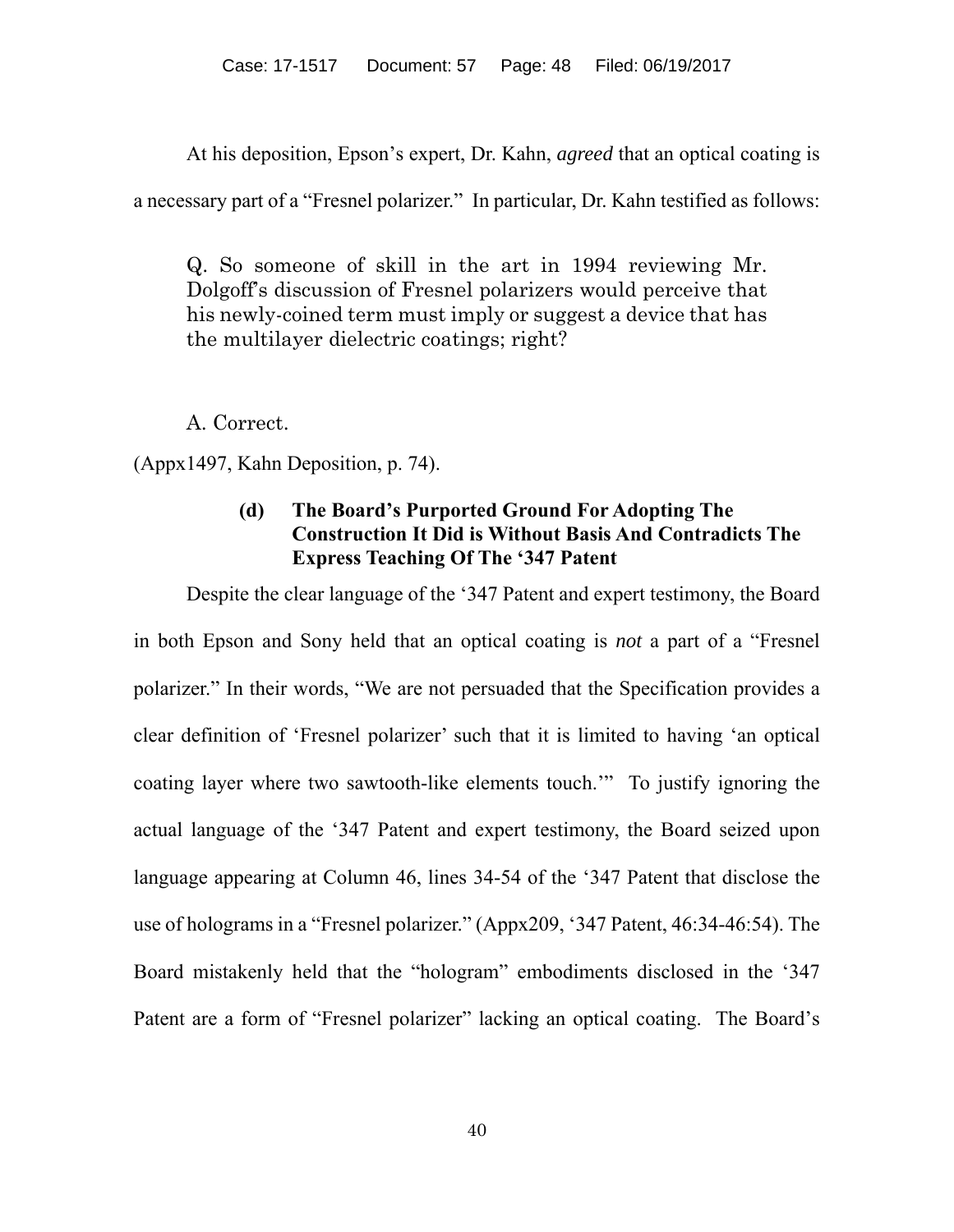mistake in this regard stemmed from its failure to recognize that a "hologram" as used in the '347 Patent is, *itself*, an optical coating.

A fair reading of Column 46, lines 34-54 demonstrates that a hologram is a type of optical coating and that the use of a hologram does not altogether dispense with an optical coating.

At lines 34-36, the '347 Patent states, "All previously described MacNeille polarizers and Fresnel polarizers have utilized multi-layer dielectric coatings which must be applied with vacuum deposition." (Appx209, '347 Patent, 46:34-46:36). By its plain language, this portion of the '347 Patent refers to "multi-layer dielectric coatings that must be applied by vacuum deposition," not simply to optical coatings in general.

Continuing, the '347 Patent further states, "This is somewhat expensive and time consuming." (Appx209, '347 Patent, 46:36-46:37). Again, a fair reading of this language makes clear that the '347 Patent is referring to "multi-layer dielectric coatings that must be applied by vacuum deposition," not simply to optical coatings in general.

Continuing still further, the '347 Patent states, "A hologram, which can be recorded with a single exposure, provides an alternative *to such a multi-layer coating*  at a lower cost in much less time." (Appx209, '347 Patent, 46:37-46:39, emphasis supplied). Again, this language clearly and simply means that a hologram, "which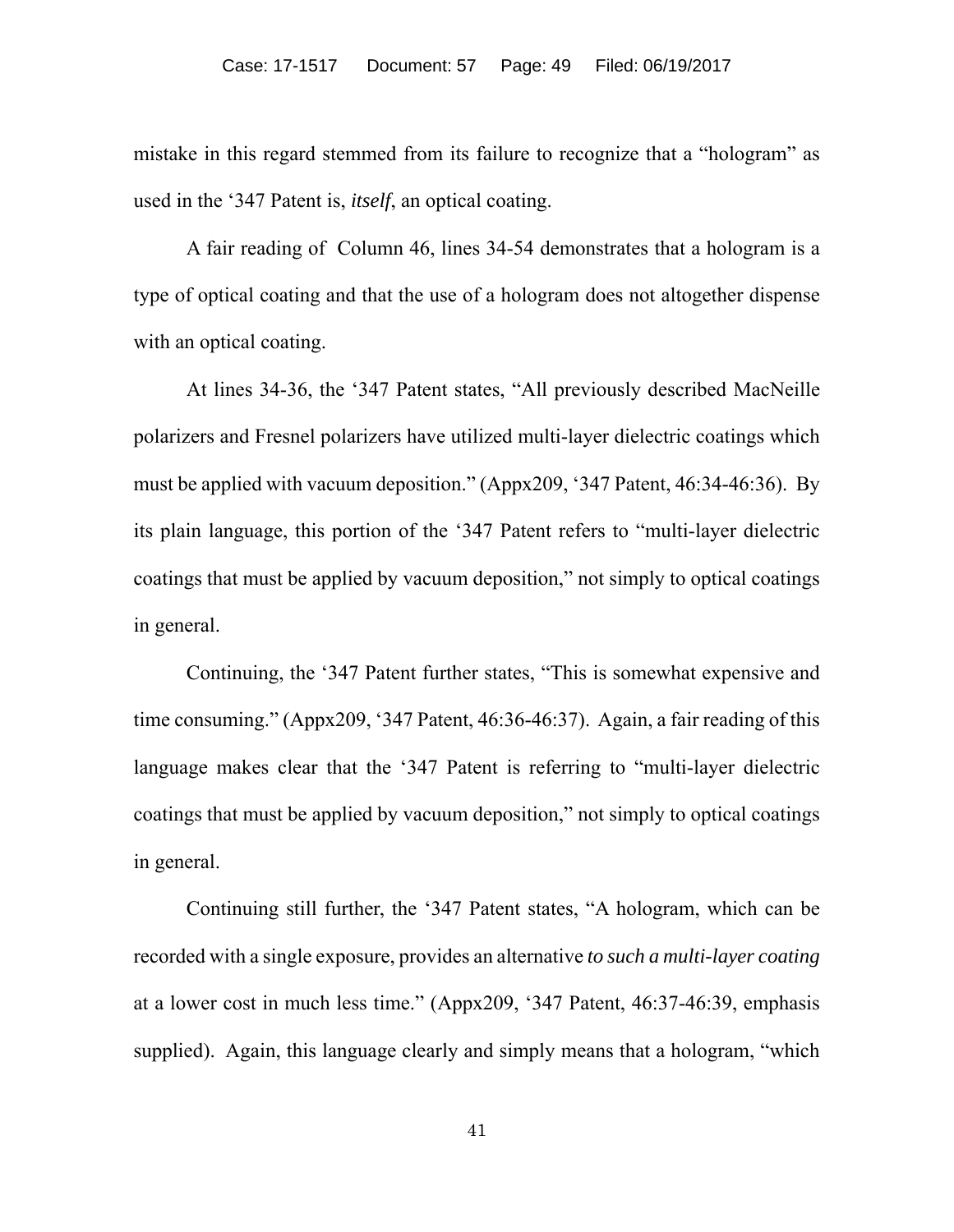can be recorded with a single exposure" can be used in place of the more complicated, expensive and time consuming "multi-layer" coating otherwise disclosed.

Nowhere does the '347 Patent state or imply that a hologram is not itself a form of optical coating. On the contrary, the '347 Patent clearly states:

This can be accomplished by making a volume hologram in which the angle between the interfering beams is greater than 90 degrees. The standing-wave pattern set-up within the emulsion provides alternating layers of high and low indices with a single quick exposure. *This "stack" is similar in form and function to the multi-layer stack conventionally created by vacuum deposition.*

(Appx209, '347 Patent, 46:42-46:46, emphasis supplied). The inescapable conclusion is that the "hologram" referred to in this section of the '347 Patent is simply a more easily and economically implemented form of optical coating, not, as the Board apparently believed, a way of avoiding an optical coating altogether. The Board's conclusion to the contrary requires a strained, unfair reading of the '347 Patent that even Epson's own expert, Dr. Kahn, to his credit, never expressed.

# **2. The Board's Erroneous Construction Of "Means For Enhancing Brightness"**

Similarly, the Board in Epson and Sony erred in its construction of "means for enhancing brightness."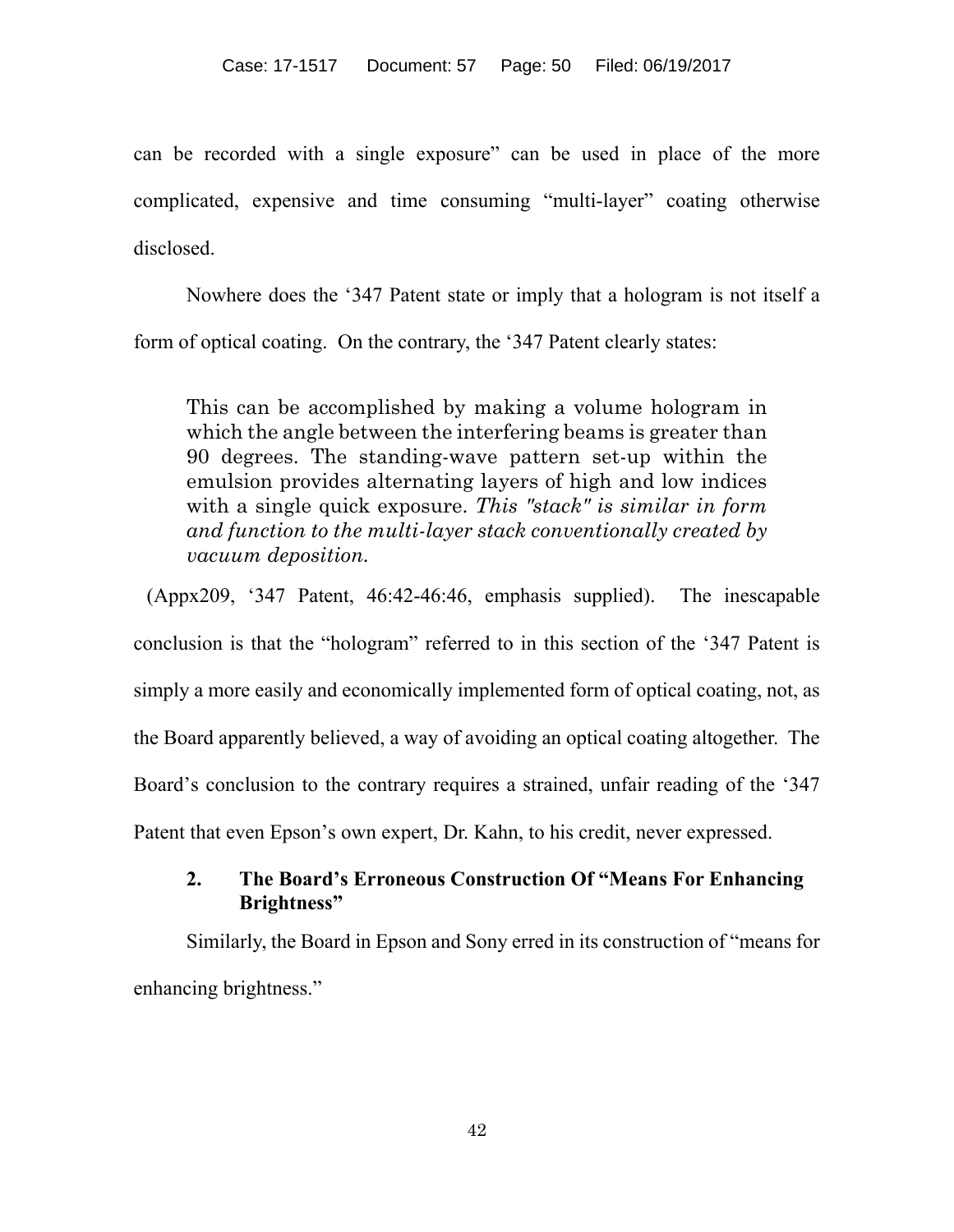In Epson, the parties agreed that the "corresponding structure" to "means for enhancing brightness" was shown in Figure 65 of the '347 Patent and included all the structure shown in that Figure except for "input lens array 6580." (Appx1390- 1391). Cascades expressly pointed out that, "the 'way' the beam is shaped by the Figure 65 components is with prisms, to superimpose all beam segments into the shape of the IFE," that, "The 'way' brightness is enhanced is to capture essentially all of the light at the first lens array," and that, "the 'result' of the Figure 65 structures is to be able to use all of the source light while still achieving uniformity by lighting corners and edges." (Appx1391)

In Sony, the parties were in general agreement that the "corresponding structure" for "means for enhancing brightness" is shown in Figures 66 and 68 of the '347 Patent and comprises "the combination of light tunnel 6610 and lens 6620 in Figure 66 and concentrator 6830 and lens 6840 in Figure 68." (Appx50). However, and even though the "light tunnel 6610" is clearly part of the "corresponding structure," the Board, over Cascades' objections, held that, for purposes of prior art, the "means for enhancing brightness" could be shown by a structure other than a light tunnel, and, in particular, by the arc lamp enclosed within an aluminum tube shown by Goldenberg. In so doing, the Board in Sony failed to credit that the prisms shown in Figure 65, and the light tunnels shown in Figures 66 and 68 operate in a fundamentally different manner than the structure proposed by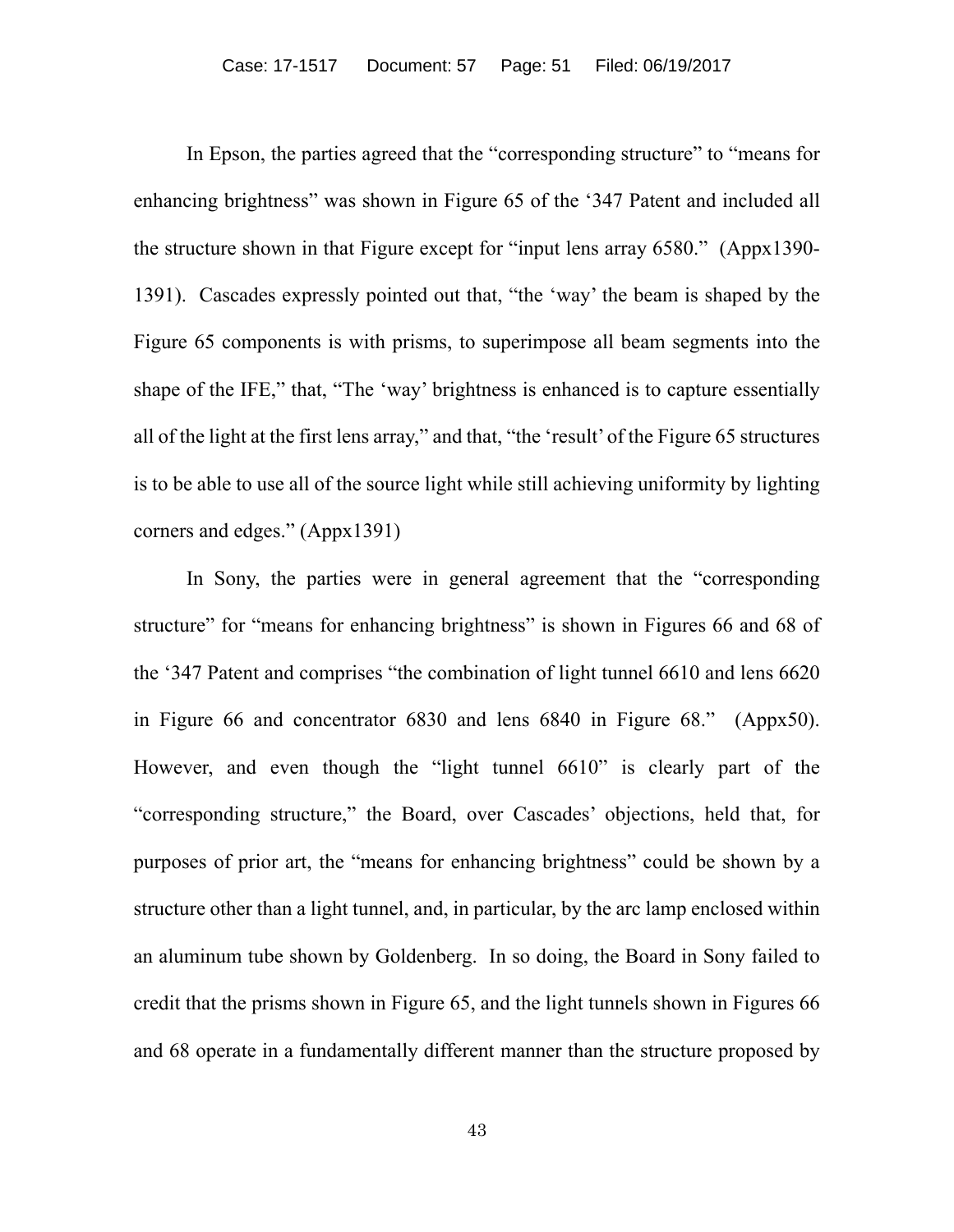Goldenberg. In particular, neither prisms nor light tunnels contain a light source themselves. On the contrary, they receive and process light that is *externally* applied. This is directly and distinctly different from the structure proposed by Goldenberg wherein a light source (namely an electric arc lamp) is clearly and completely contained within an aluminum tube. Accordingly, the Board erred when it concluded that the structure proposed by Goldenberg functions in the same "way" as the "means for enhancing brightness" claimed in the '347 Patent.

#### **3. The Board's Erroneous Construction Of "Means For Focusing"**

Finally, the Board in Epson and Sony erred in its construction of "means for focusing."

# **(a) The Board In Epson Erred In Its Identification Of The "Input Lens Array"**

Both Cascades and Epson agreed that the structure shown in Figure 65 of the '347 Patent "corresponds" to the "means for focusing" element of the subject claims. The parties disagreed, however, as to which structures shown in Figure 65 make up the "corresponding" structure.

Over Cascades' objections, the Board concluded that the "input lens array" making up part of the "means for focusing" comprises the lenses 6580 in Figure 65. The Board erred in making that determination. In particular, the Board erred in failing to understand (indeed in apparently making light of) Cascades' argument that there is a material difference between focusing light "onto" a pixel and focusing light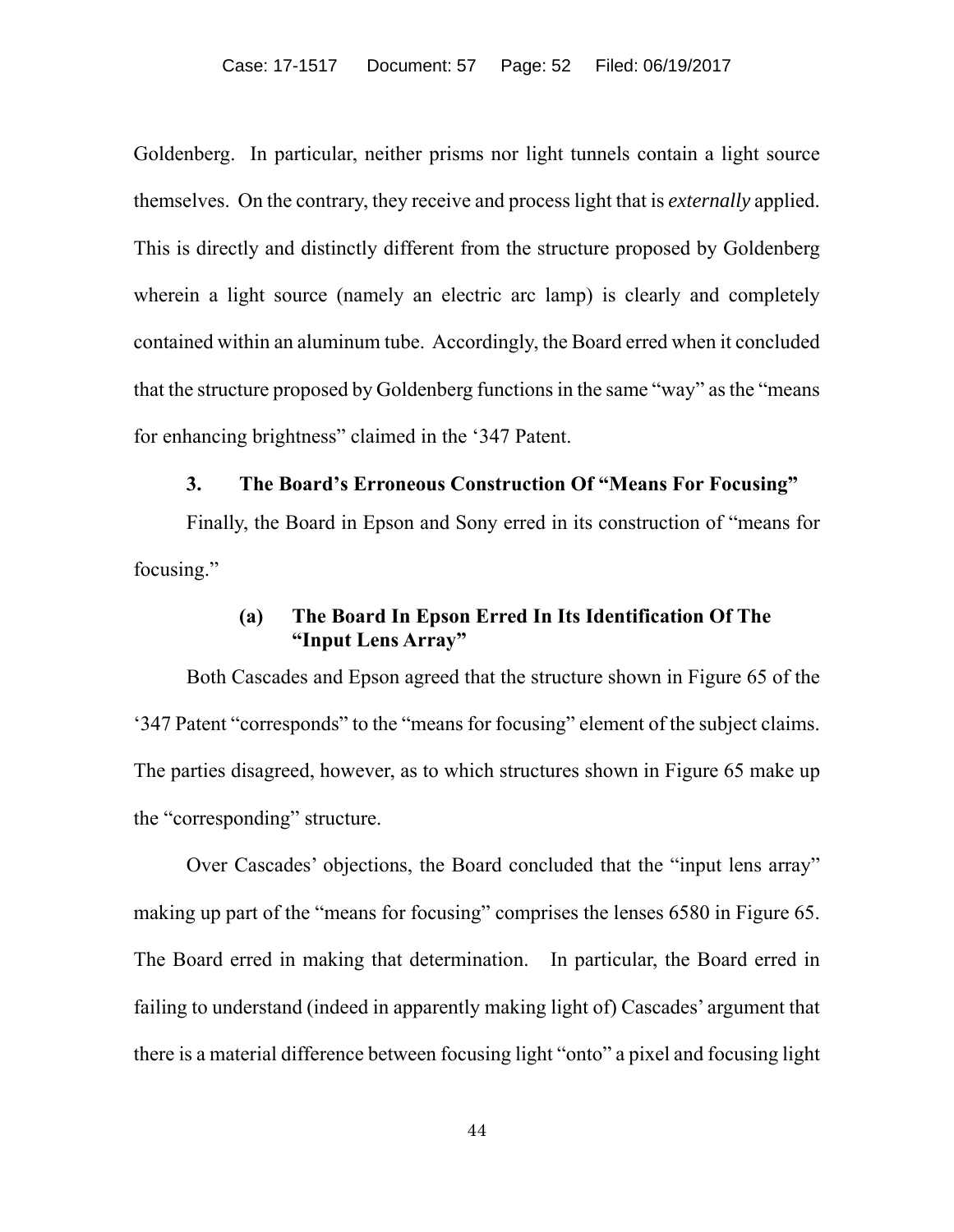"into" a pixel. The Board further erred in apparently failing to appreciate that prisms and lenses operate in fundamentally different ways, and, therefore, the "way" in which the focusing is achieved in the actual '347 Patent disclosure (namely through use of prisms) is different from the unsupported "way" (i.e., use of lenses) implied by the claim construction ultimately adopted by the Board.

As explained by Mr. Bohannon, lens array 6580 shown in Figure 65 is not properly the "input lens array" making up an input lens array located between the light source and IFE of the "means for focusing." (Appx1717, Bohannon Declaration, ¶37). This follows because the lens array 6580 performs a different function than the lens arrays 6570 and 6560 and the unnumbered prisms shown in Figure 65. (Appx1717, Bohannon Declaration, ¶37). As explained by Mr. Bohannon, the function of lens arrays 6570 and 6560 and the unnumbered prisms is to direct light uniformly onto the pixels. (Appx1717, Bohannon Declaration, ¶37). In other words, these lens arrays and prisms function to take substantially all of the light from the source and direct it uniformly onto the array of pixels.

As further explained by Mr. Bohannon, once the light is directed onto the array of pixels, the function of the lenses 6580 is to take light falling onto the pixels and direct it *into* the operative portion of the pixel. (Appx1717, Bohannon Declaration, ¶37). Indeed, the lenses 6580 are a staple component of standard image forming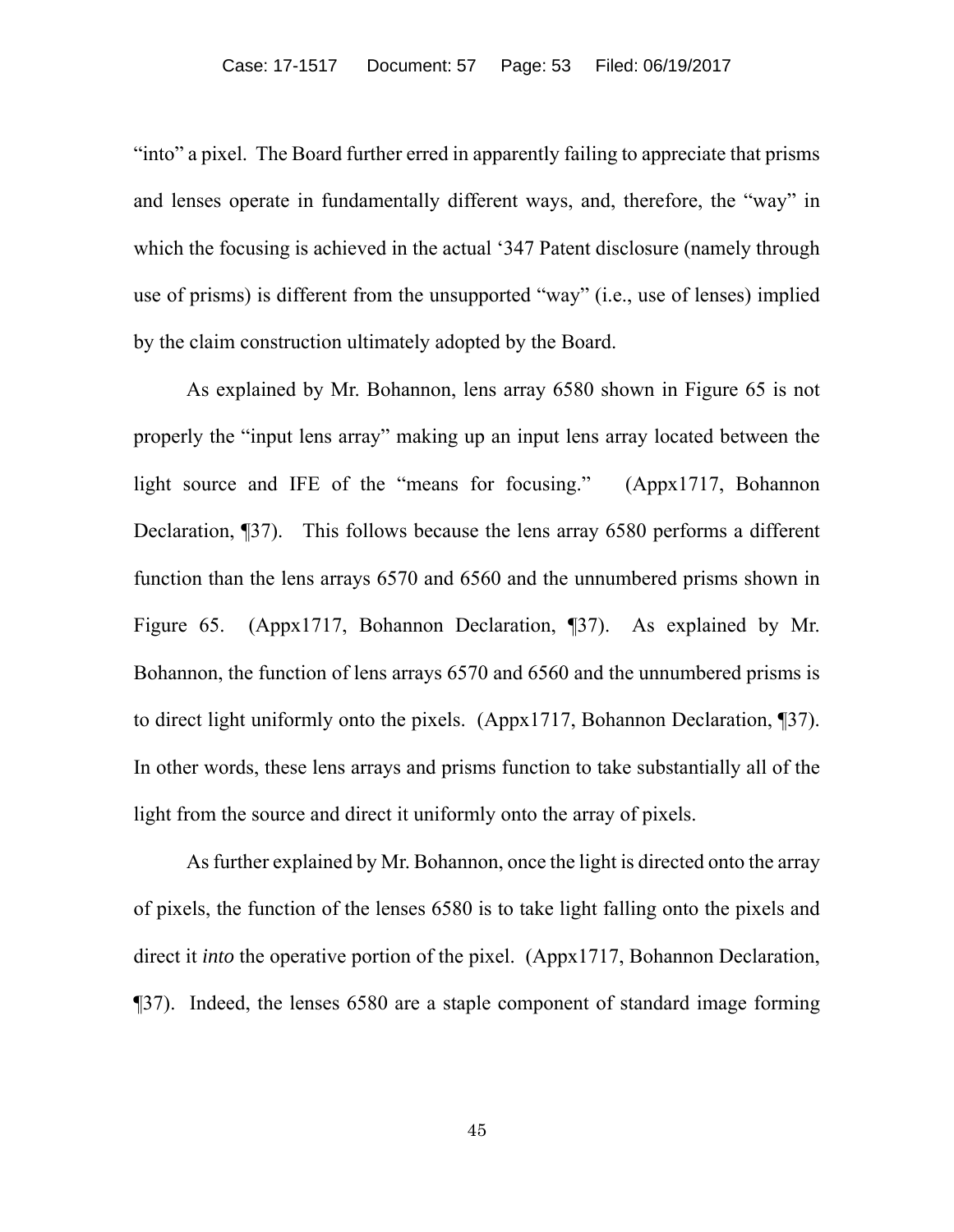elements and neither reflect an inventive step on Mr. Dolgoff's part nor reflect a

necessary element of the '347 Patent claims.

Mr. Bohannon supported his opinion with direct references to the '347 Patent

itself:

The error involves the mention of 'e.g., input lens 6580.' This excess item (num. 6580) is described in the '347 patent...with the following words: '...while illuminating the IFE 6530 at the proper angles to be focused by input lens array(s) 6580 into pixel holes...'.

The '347 patent...further states, 'A major loss of efficiency is especially noticeable in an active matrix light valve occurs because there are spaces between pixels which do not transmit light.... To get around this problem, light must be crammed into the pixel holes, being made to miss the opaque areas between pixels. *The preferred technique to do this utilizes lenses to focus light coming from the condenser system down into the pixel holes.*'

(Appx1717, Bohannon Declaration, ¶37 emphasis supplied).

Although the Board apparently considers that there is little or no difference

between directing light "onto" or "into" a pixel, the '347 Patent nevertheless does.

Again in the words of Mr. Bohannon:

Clearly the '347 patent's description describes a significant difference between the lens array 6580 and the other lens arrays, 6570 and 6560. As described in the '347 patent, lens array 6580 is used to 'cram' light into the pixel holes, being made to miss the opaque areas between pixels. Instead, lens arrays 6570 and 6560 work together to uniformly illuminate the IFE, thus focusing light onto the IFE's pixels.The claim 29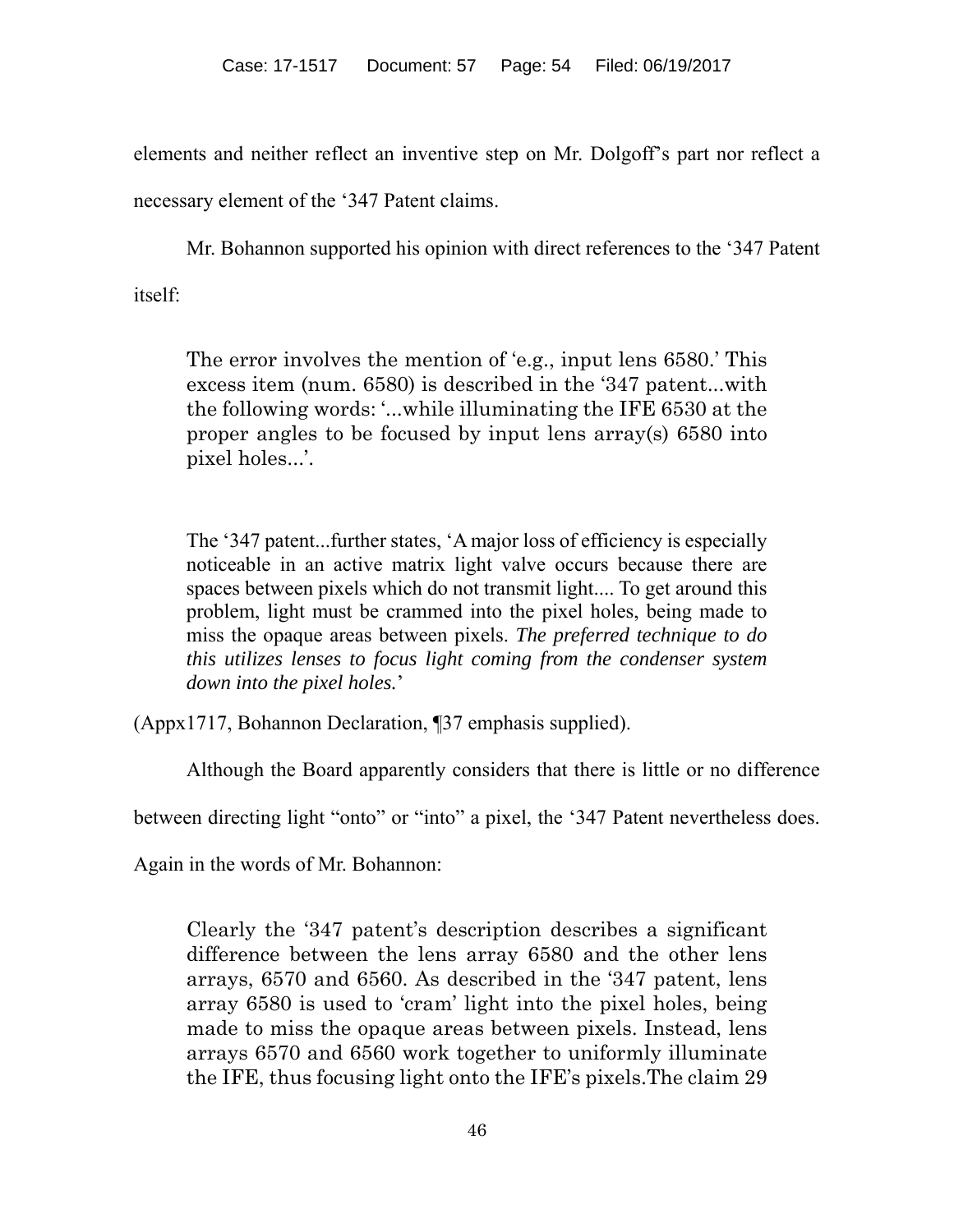function is recited using the 'onto' language (implicating and clearly linking 6560 and 6570), not the 'into' language (what 6580 involves).

(Appx1717, Bohannon Declaration, ¶37).

Based on the clear testimony of Mr. Bohannon, the lens array 6580 is not needed in order to achieve the function claimed by the "means for focusing," namely, "focusing different segments of a light beam...*onto* said element at proper angles such that light is focused *onto* the pixels of said element." By insisting that "onto" means "into," and ignoring the actual language of the '347 Patent, the Board incorrectly concluded that lens array 6580 is the "input lens array located between said light source and said element" called for by the "means for focusing" element of the subject claims.

# **(b) The Board's Construction Of "Means For Focusing" Is Inconsistent With The Disclosed "Way" In Which "Focusing" Is Actually Achieved In The '347 Patent**

Unlike the Board, Mr. Bohannon gave proper credence to the *way* in which focusing is achieved in the '347 Patent. In particular, Mr. Bohannon testified that the "way" in which focusing is achieved is through the use of prisms, not lenses. (Appx1718-1719, Bohannon Declaration, ¶¶38,39).

In the words of Mr. Bohannon, "[T]he *'way'* that multiple light segments impinge on the IFE at 'proper angles' *is through the use of the prisms.* Like all prisms, these prisms neither converge nor diverge a light beam. Instead, they deflect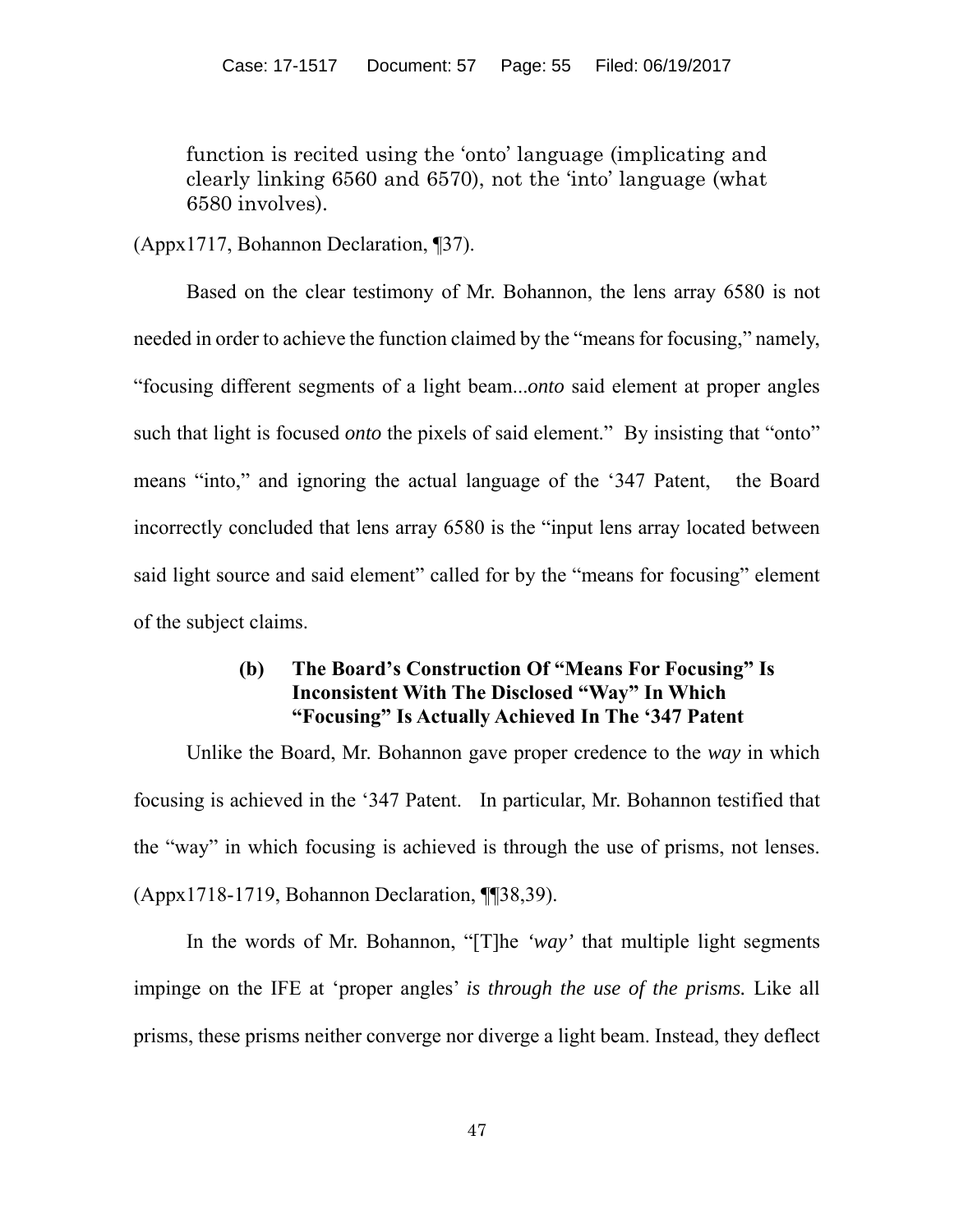(or 'steer') a light beam segment." (Appx1718, Bohannon Declaration, ¶38, emphasis supplied). In contrast to lenses, "[P]risms do not converge or diverge the beam size. *All they can do is deflect or steer.*" (Appx1719, Bohannon Declaration, ¶39, emphasis supplied). Mr. Bohannon explained that "the 'way' prisms operate in Fig. 65 is to steer individual beam segments." (Appx1719, Bohannon Declaration,  $\P(40)$ .

Finally, Mr. Bohannon explained that, "The 'result' of this corresponding structure (which includes both prisms and lens arrays) is to achieve uniform illumination without any dark corners or off-axis fall-off.  $-$  i.e., to place a uniform field of light of the right size and shape on the IFE, without wasting light." (Appx1719, Bohannon Declaration, ¶41). Referring specifically to the actual language of the '347 Patent, Mr. Bohannon noted that, "The specification description of Figure 65 confirms that this is the contemplated result of this structure, which "provides even illumination of the IFE 6530 with no spillover light . . . " (Appx1719, Bohannon Declaration, ¶41, Appx205, '347 Patent col. 38, ll. 65-67).

# **(c) Mr. Bohannon's Construction Is Consistent With The '347 Patent File History**

Although ridiculed by the Board, the distinction between focusing light "onto" the pixels rather than "into" the pixel holes is material as is made clear by the '347 Patent file history.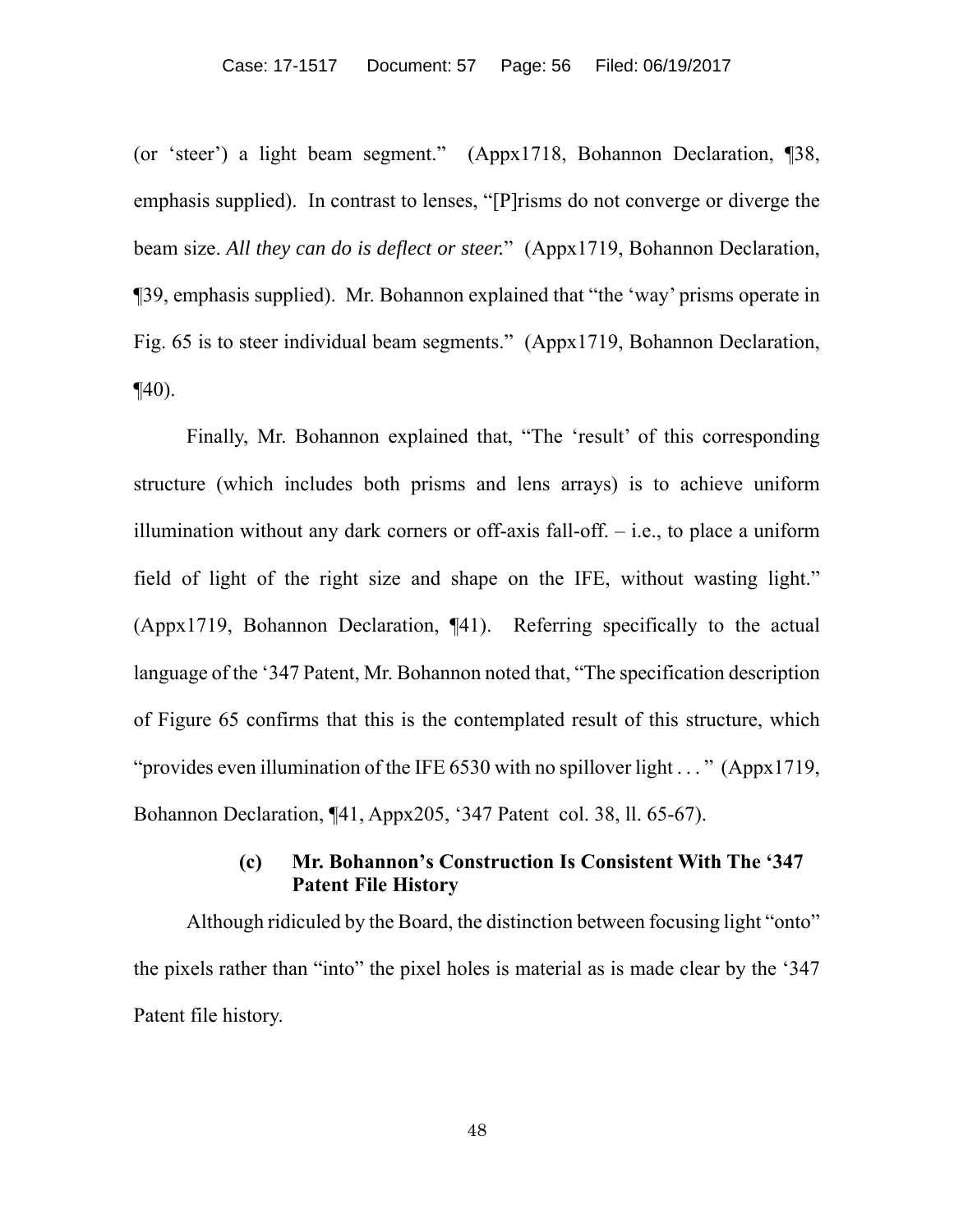On December 11, 2007, Mr. Dolgoff amended what later became Claim 29 of the '347 Patent by changing language in the "means for focusing" clause from, "such that light is focused *into pixel holes* of said element" to, "such that light is focused *onto the pixels* of said element." (Appx592, emphasis supplied). In the "Remarks" section of his December 11, 2007 amendment, Mr. Dolgoff made clear that, "This amendment provides antecedent basis for the recitation that light is focused onto the pixels of the element, and omits the recitation that the pixels have 'holes.'" (Appx601). This amendment and associated comment make clear that the words "onto the pixels" and "into pixel holes" are *not* synonymous and were deliberately chosen by Mr. Dolgoff to precisely define his invention. The Board's casual disregard of this distinction is contrary to the facts and file history of the '347 Patent.

# **(d) Epson's Own Expert Agrees That Prisms Operate Differently From Lenses**

Epson's expert, Dr. Kahn, testified at deposition that, unlike lenses, prisms are light deflecting devices and do not, by themselves, change beam size:

- A: Well, my understanding is that is what prisms do, they deflect light.
- Q: But prisms do not change the beam size of a beam of light incident on them; right?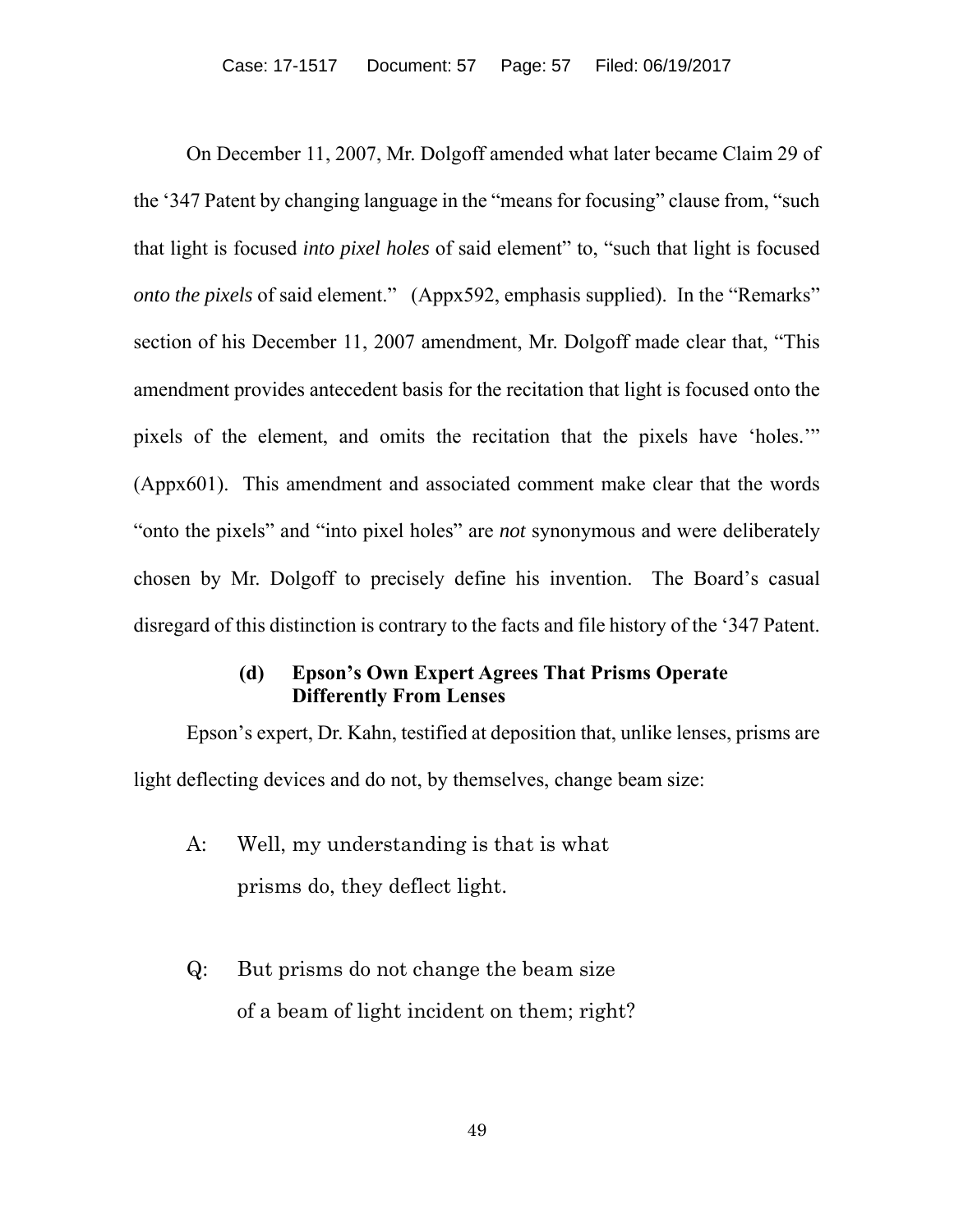A: By themselves, they do not -- well, they may change it a little, but this is probably a second order effect to the change in beam size that you're thinking about.

\* \* \*

Q: Okay. But one thing is for sure, the prism will not converge or diverge the rays of light from a light beam; right?

A: By itself, I don't think it does.

(Appx1478-1479).

Thus, Mr. Bohannon expressly, and Dr. Kahn, implicitly, agreed that, under the "way" interpretation of "means for focusing," it is the unnumbered prisms, not the lenses 6580, that achieve the function and result of focusing light, "onto the pixels of said element" as called for by Claim 29 and the claims dependent thereon. Given that the lenses, 6580 *do not* contribute, either by "way" or "result" to the express function of the "means for focusing," the "input lens array located between said light source and said element" specified by Claim 29 must be something *other*  than the lens array 6580 mistakenly found by the Board.

What, then, is the proper "input lens array located between said light source and said element" called for by Claim 29? As determined by Mr. Bohannon, it is the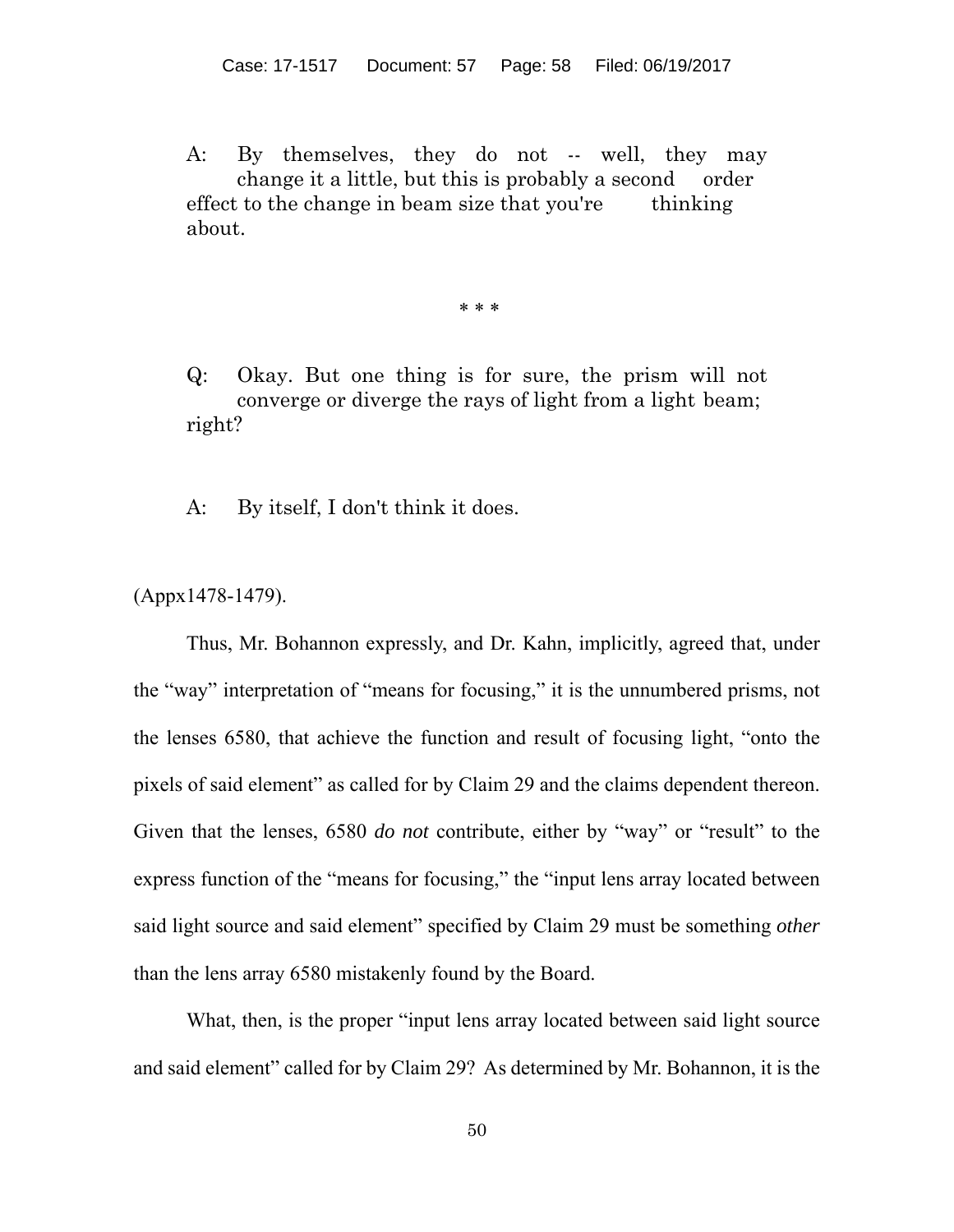input lens array 6570 which is located after the light source 6510 as depicted in Fig. 65. (Appx1718). Such a construction, which was rejected by the Board, is, unlike the Board's construction, fully consistent with the language of the '347 Patent, its file history, and the clear testimony of the experts.

# **(e) The Sony Board Erred In Looking To Figure 69 Of The '347 Patent**

The Board in Sony mistakenly selected Figure 69 of the '347 Patent (rather than Figure 65 as in Epson) as showing the "corresponding structure" to the "means for focusing" element of Claim 29.

Figure 69 of the '347 Patent does not depict structure for focusing light "*onto* the pixels of [an image forming] element" as actually called for by Claim 29 but, rather, is concerned with focusing light *into* such pixels – something Claim 29 never says. Again, although casually dismissed by the Board, the distinction is important and confirmed by the '347 Patent file history. (Appx592, Appx601).

Regarding Figure 69, the '347 patent makes clear that, at this point in his disclosure, Mr. Dolgoff was no longer concentrating on focusing light "onto" pixels, but, rather, was addressing the altogether different problem of reducing necessary glass thickness when a far-away light source is used. As stated by the '347 Patent:

Due to the *glass thickness* of typical active matrix LCDs, for instance, and the size of a typical pixel hole, the fastest light cone that could be produced by a lens array placed against the outside of the LCD would be about F6…Aberrations could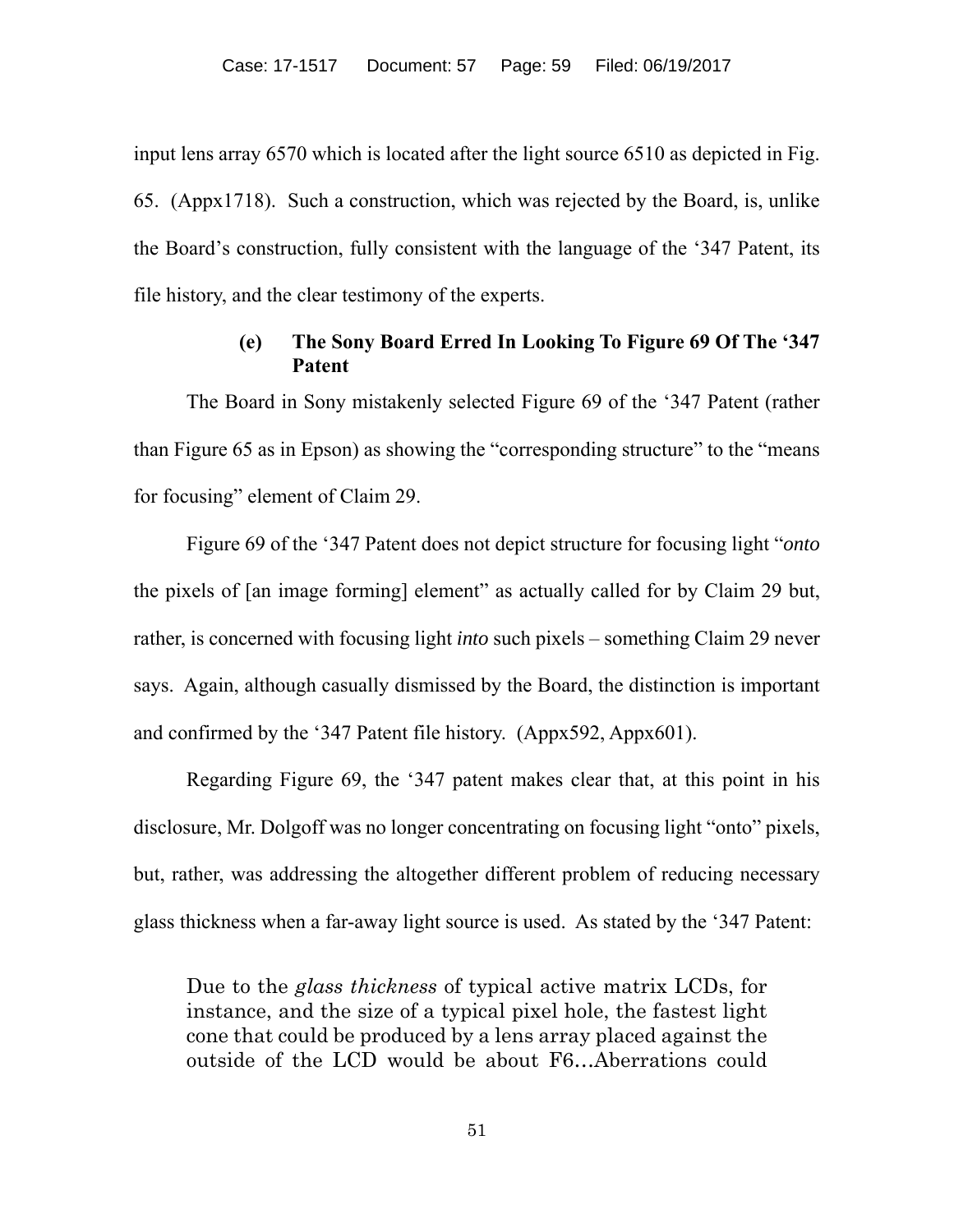limit the value of further decreases in F number. Short of using these methods, which require a new light valve design, and utilizing the LCDs that are available today, the *preferred method* of increasing the light throughput through the imageforming element is based on *using two input lens arrays wherein the first lens array creates an image of the light source in space the size of the pixel hole...The second lens array performs a one to one imaging of that aerial image of the source into the pixel hole,* thereby making the *thickness* of the imageforming element glass irrelevant. *This is depicted in FIG. 69...* where 6910 is the first input lens array element, 6920 is the aerial image of the source….

Making the image of the source at 6920 as small as the pixel hole increases the angles of light emanating from it so that the light is directed toward multiple lens array elements in the second lens array and is thereby focused into multiple pixels... All light goes through pixel holes and none is focused onto spaces between pixels.

(Appx211-212, '347 Patent, 50:46-51:12, emphasis supplied).

Immediately apparent to one of skill in the art is that, when discussing Figure 69, Mr. Dolgoff never uses terminology about different parts or segments of a light beam, never uses terminology about light hitting at "proper angles," never talks about item 6930 focusing a beam (or part thereof) from a source (instead focusing a beam from an "image" of a source), and never uses terminology about focusing "onto" an image forming element.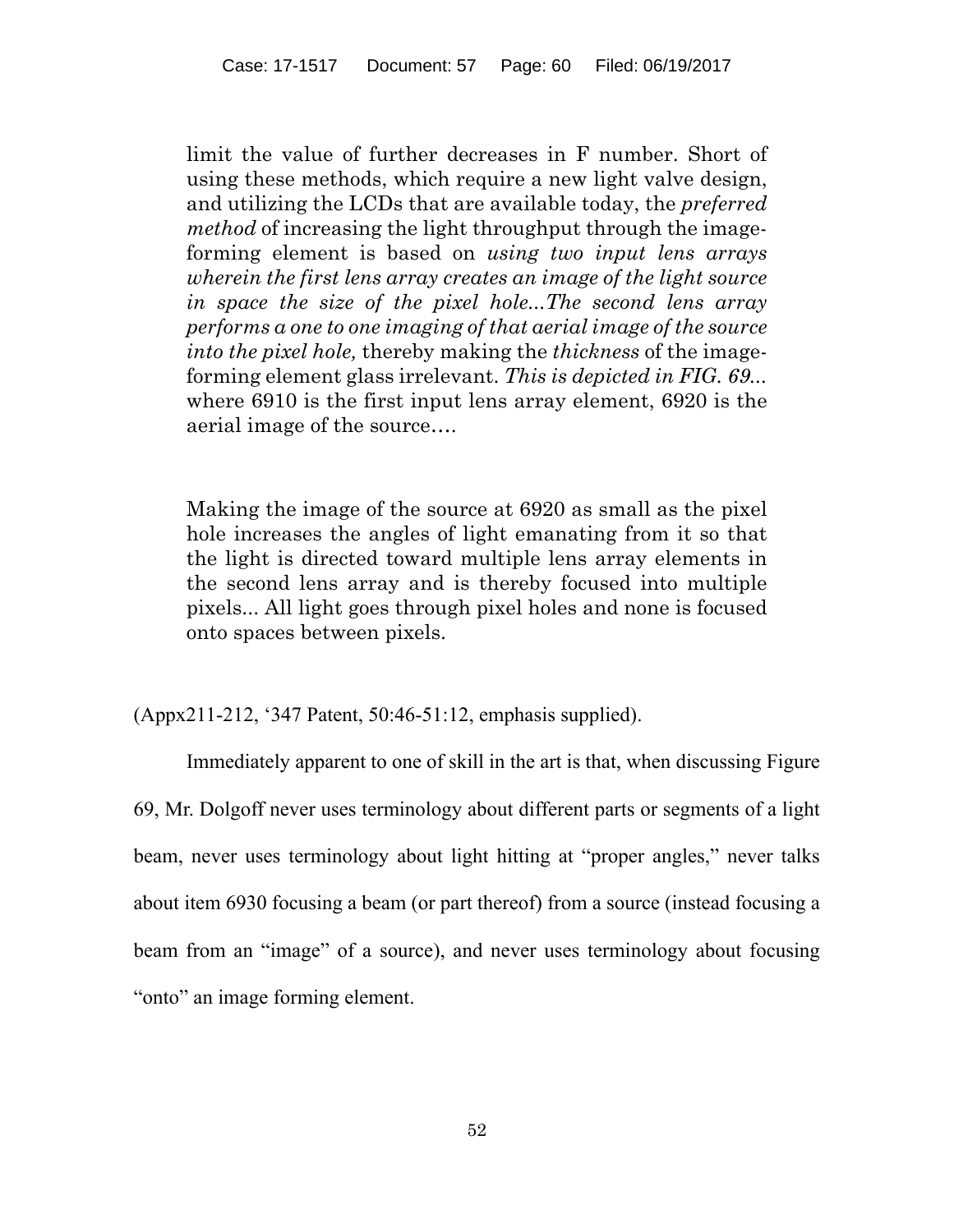The simple fact is that Figure 69 does not depict any of the structures specified by the "means for focusing" element of Claim 29, and it was error for the Board to rely on Figure 69 in construing such means.

#### **C. The Errors In Claim Construction Tainted The Validity Analysis**

For anticipation, unless a reference discloses within its four corners not only all of the limitations claimed, but also all of the limitations arranged, combined, or cooperating in the same way as recited in the claim, it cannot anticipate under 35 U.S.C. § 102. *Synqor, Inc. v. Artesyn Techs., Inc.,* 709 F.3d 1365, 1375 (Fed. Cir. 2013); *Net MoneyIn, Inc. v. Verisign, Inc.,* 545 F.3d 1359, 1371 (Fed. Cir. 2008). Accordingly, if a cited reference fails to disclose one or more limitations of any of the claims, or discloses them in a way differently from how the claim arranges them, then the PTAB's decision should be reversed.

Obviousness under 35 U.S.C. § 103(a) can only be established by combining or modifying the teachings of the prior art to produce the claimed invention where there is some reason to do so. To find obviousness, there must have been a reason for a person of ordinary skill in the art, at the time of the invention, to have combined the various teachings of the prior art to arrive at the patent claim. *Kinetic Concepts, Inc. v. Smith & Nephew, Inc.*, 688 F.3d 1342, 1366 (Fed. Cir. 2012); *see also Leo Pharma. Prods., Ltd. v. Rea,* 726 F.3d 1346, 1353 (Fed. Cir. 2013). If the combined disclosures of the prior art lack and do not suggest a claim limitation, then those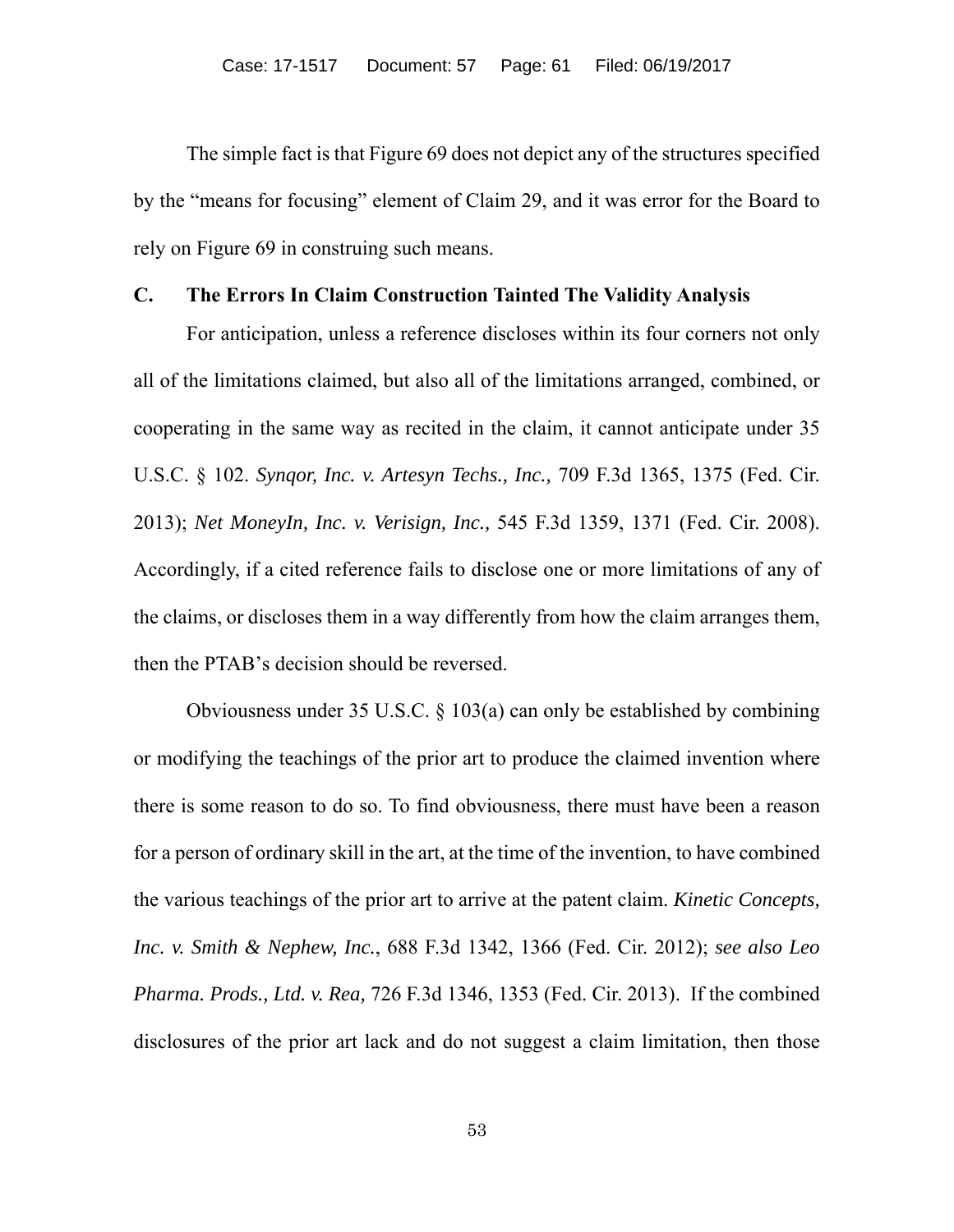disclosures do not render obvious that patent claim. *See, e.g., Fresenius USA, Inc. v. Baxter Int'l, Inc.,* 582 F.3d 1288, 1301-1302 (Fed. Cir. 2009); *CFMT, Inc. v. Yieldup Int'l Corp.,* 349 F.3d 1333, 1342 (Fed. Cir. 2003); *see also KSR Int'l v. Teleflex Inc.,*  127 S. Ct. 1727 (2007).

Because the Board in both Epson and Sony improperly construed "means for focusing," "means for enhancing brightness" and "Fresnel polarizer," the subsequent findings of invalidity are tainted and not based on sound fact and law.

With respect to the finding that Claim 29, 30, 32 and 33 are obvious and/or anticipated in view of various combinations of Brandt, Uchiyama, EP '630 and Fushimi, the Board's failure to properly construe "means for focusing" led directly to an improper finding of invalidity. The Board's failure to understand that the proper "result" of a correct claim construction – namely uniform illumination over the entire image forming element – led it to discount the fact that Brandt teaches away from Mr. Dolgoff's goal of achieving uniform illumination. The Board improperly dismissed this with the explanation that "uniform illumination" is not part of Claim 29. However, uniform illumination becomes part of the claim when it is understood that, under the proper "function-way-result" claim construction approach, the "result" – namely uniform illumination – does indeed become part of the claim. Accordingly, there is no incentive to combine the teachings of Brandt and Uchiyama. Indeed, given Brandt's teaching that it is preferred to make the image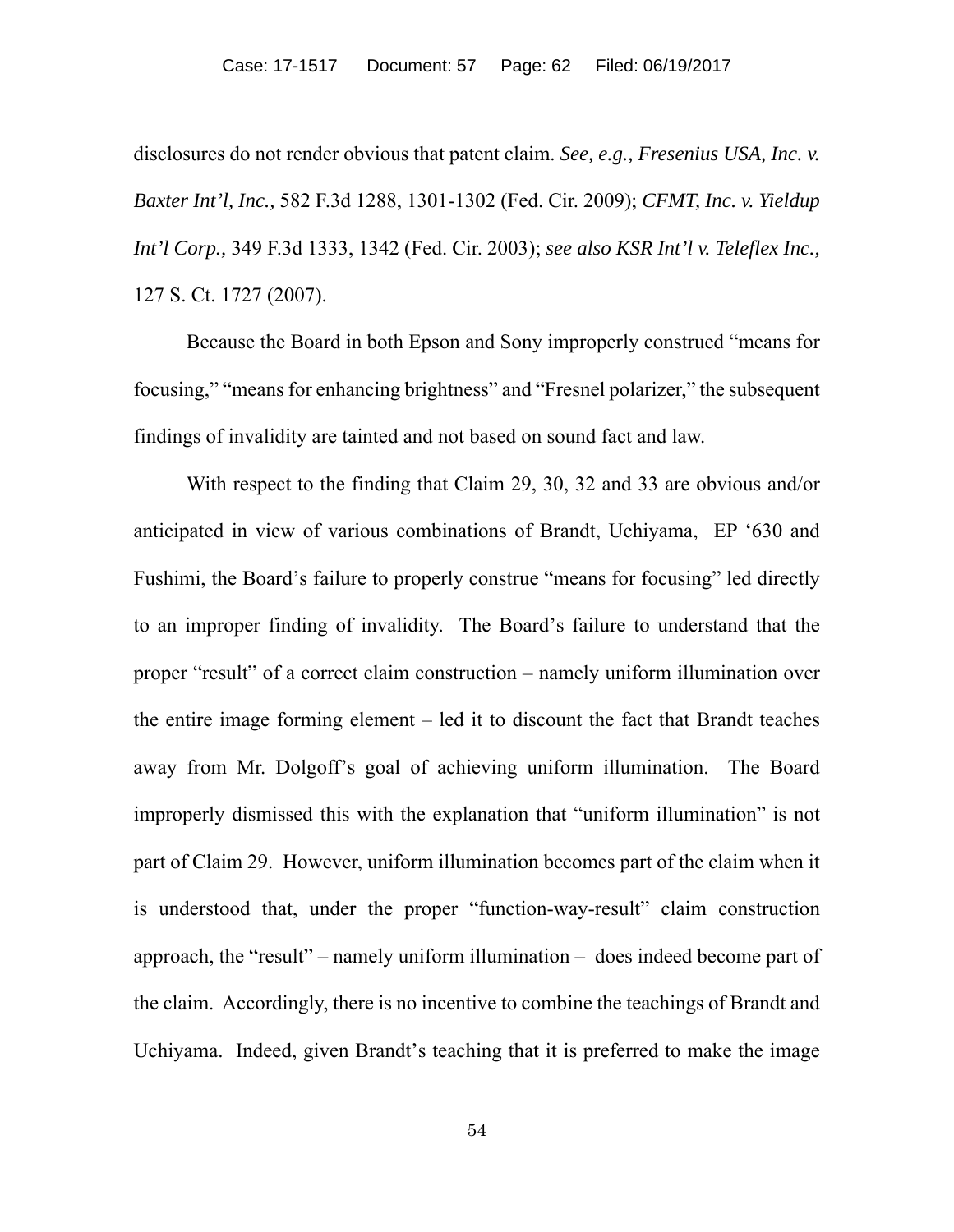brighter at the center, there is a material *disincentive* to make the combination. Based on the Board's improper construction of "means for focusing," this finding of obviousness is in error and should be vacated.

Similarly, with respect to the finding that Claim 33 is obvious in light of Brandt and EP '630, the Board's incorrect construction of "means for focusing" renders this finding flawed as well. In particular, the Board mistakenly believed that, "the ['347] patent makes clear that 'prisms or mirrors' may serve interchangeably." In reality the '347 Patent does no such thing. Nowhere in the '347 Patent is any embodiment showing mirrors, rather than prisms, disclosed. Furthermore, given the extremely close quarters shown in Figure 65 where the prisms are located, it is difficult to envision where such mirrors can be effectively positioned. Neither Mr. Dolgoff nor any of the cited references makes such a disclosure or otherwise shows how mirrors can be so used. Because the Board failed to appreciate that, when properly construed, "means for focusing" requires prisms, not mirrors, the Board erroneously concluded that the substitution of mirrors would be trivial and "obvious." Such is not the case, and the finding of invalidity with respect to Claim 33 should be vacated.

With respect to the Board's finding that Claims 29, 30, 32 and 33 are anticipated by Fushimi, this is directly based on an express *rejection* of Cascades' proposed construction of "means for focusing." ("[Cascades] responds by arguing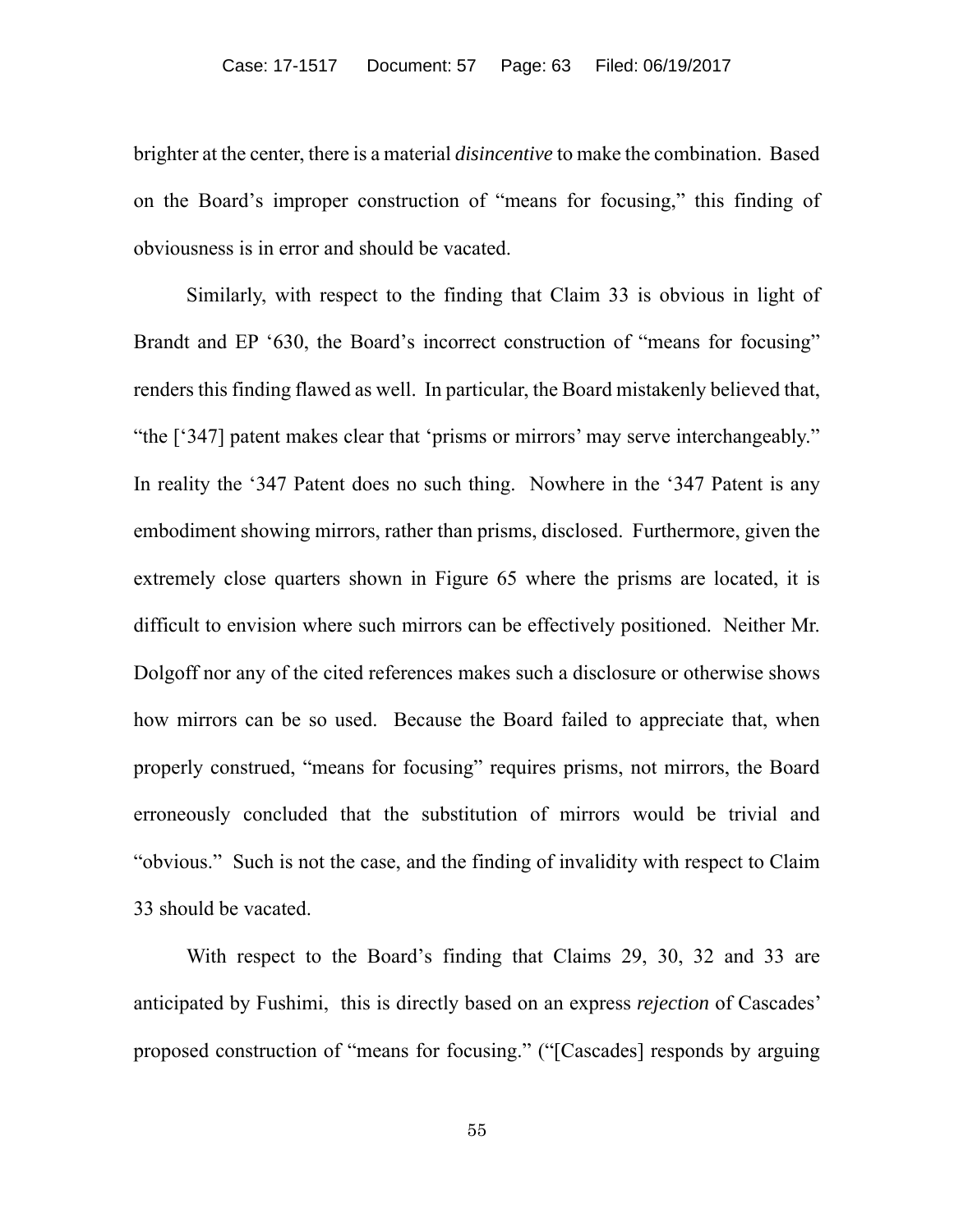that Petitioner 'uses the wrong' claim construction," referring back to the 'means for focusing' argument...we adopted Petitioner's claim construction, not [Cascades']...We are, therefore, not persuaded by this argument.") (Appx56-57). What appears *nowhere* in the Board's decision is any explanation whatsoever of how or why these claims would still be anticipated by Fushimi even under the claim construction offered by Cascades. Because the Board erred in its construction of "means for focusing," its analysis under Fushimi is, therefore, necessarily flawed, and the finding that Claims 29, 30, 32 and 33 are anticipated by Fushimi should be vacated.

With respect to the conclusion that Claim 47 is anticipated by Goldenberg, this finding is based, in part, on the Board's faulty construction of "means for enhancing brightness" and, in particular, in its mistaken belief that such means includes an arc lamp within an aluminum tube, rather than the light tunnel or prisms actually disclosed in the '347 Patent. This finding is also based on the Board's improper rejection of Cascades' correct and accurate observation that in actual practice, the structure proposed by Goldenberg – namely an extremely hot arc lamp confined within one end of a narrow aluminum tube – would not work and could not actually be practically built. The Board's dismissal of Cascades' accurate observations in this regard, supported by the testimony of its expert, is in error and should be vacated as well.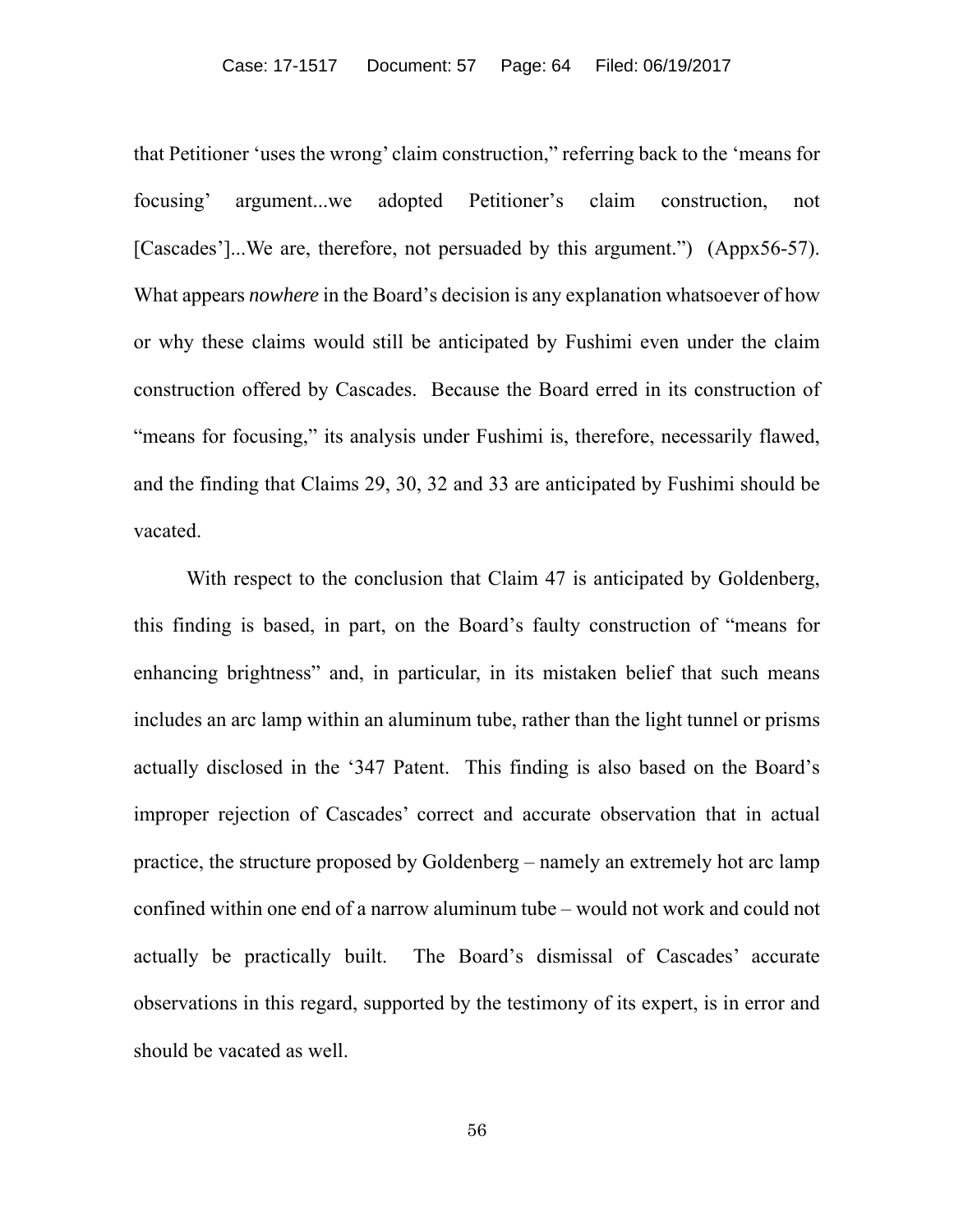With respect to the conclusion that Claims 47, 48 and 69 are obvious in light of one or more of Brandt, Goldenberg, Mitsutake and Sato, these findings are based on an incorrect construction of the claim term, "Fresnel polarizer." In all instances, the '347 Patent defines a "Fresnel polarizer" as having an optical coating. Even Epson's expert agreed with this. Furthermore, the Board erred in viewing a hologram as something other than an optical coating and, therefore, adopted a clearly erroneous construction of this claim term. Having used a fundamentally flawed claim construction in its analysis, the Board's finding that Claims 48 and 69 are invalid should be vacated as well.

# **D. The Board Improperly Determined The Effective Filing Date Of The '347 Patent**

The Board held, over Cascades' objection, that the '347 Patent had an effective filing date of February 21, 1991 and (taking into account a 2034 day patent term extension) therefore expired on September 16, 2016. Cascades argued and showed, however, that the initial claim to the February 21, 1991 filing date was made in error, that the correct priority date was, in fact, April 4, 1994, and that Mr. Dolgoff had taken prompt action to correct this error. (Appx1266-1278). In particular, Mr. Dolgoff, through counsel, filed two Office Action Responses, dated June 17 and December 15, 2008, respectively, wherein he expressly stated that the subject matter of the '347 Patent application was first disclosed April 4, 1994, and he was *not* claiming priority to any earlier application. After learning that the '347 Patent issued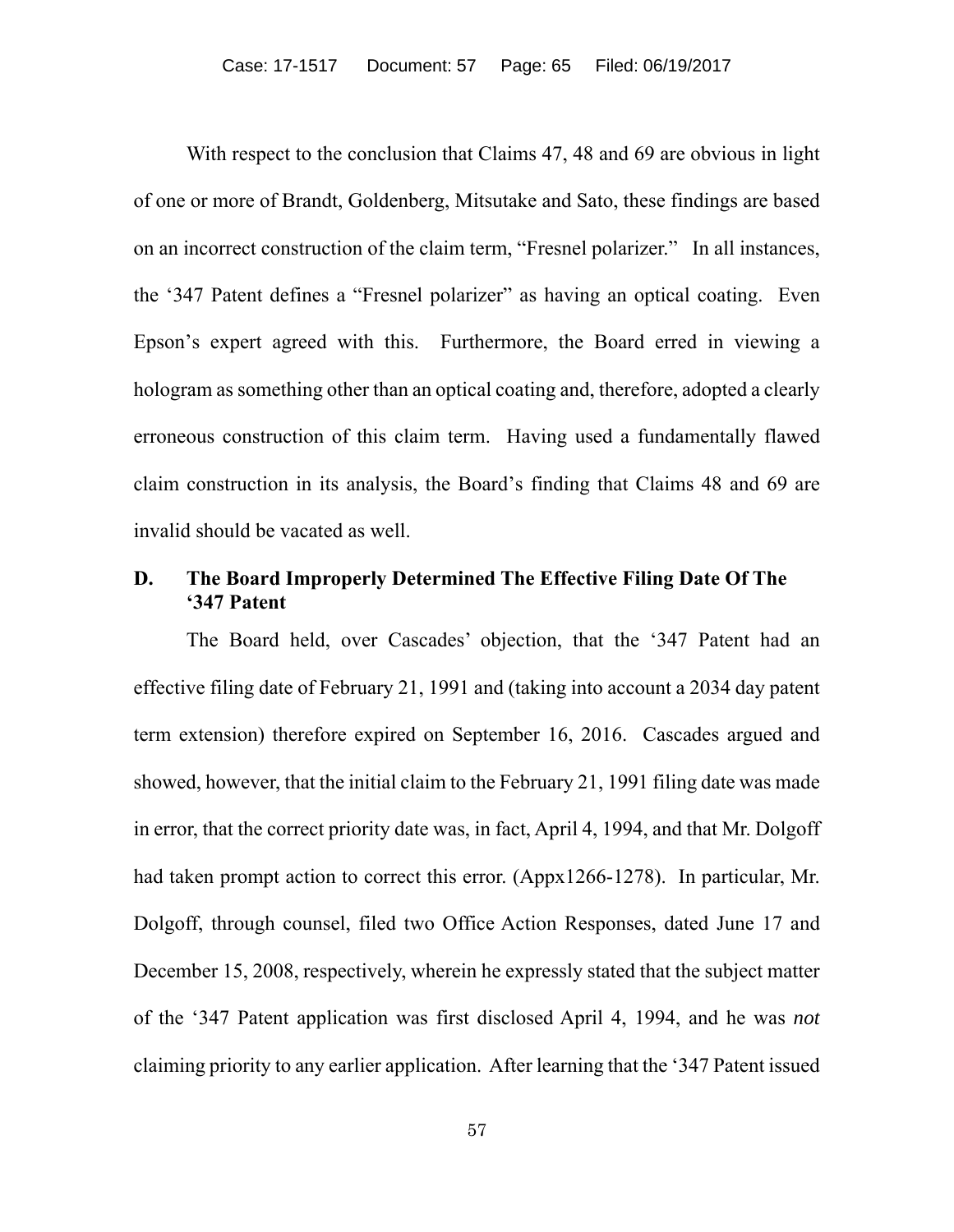with the claim to a February 21, 1991 priority date, Mr. Dolgoff's counsel, on November 19, 2015, filed a request for a Certificate of Correction. That request was denied on December 29, 2015. On February 5, 2016, Mr. Dolgoff, through counsel, filed a Petition for Review of that denial with the United States Patent and Trademark Office ("USPTO"). On October 19, 2016, the USPTO denied that Petition. On November 7, 2016, Mr. Dolgoff, through counsel, filed a Petition for Reconsideration and Final Agency Action with the USPTO, which, at present, remains pending.

The issue of what priority date applies to the '347 Patent is still before the USPTO and remains unsettled. The Boards' unilateral determination of the effective filing date before final action by the USPTO on that precise question comes before final administration agency action and, therefore, is premature. Accordingly, Cascades reserves all rights pending final determination of this question.

# **E. The Board's Actions Violate Separation Of Powers And Due Process Under The United States Constitution**

Cascades earlier presented the constitutional infirmities of *inter partes* review to this Court within a request for initial hearing *en banc.* Two of the twelve active judges would have heard the issue *en banc* even before the panel phase of this case.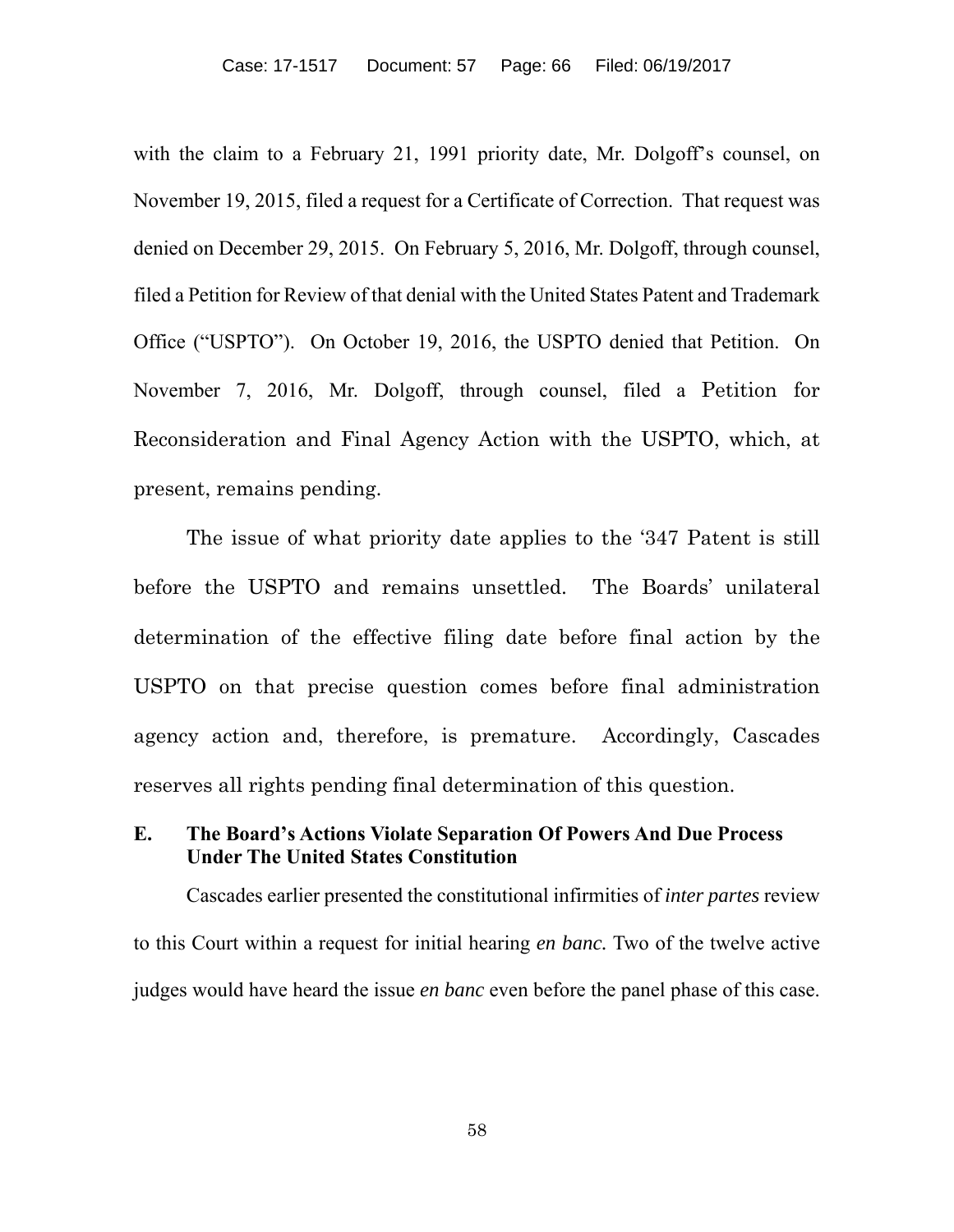*See* Dkt. No. 55. A third would entertain *en banc* review of due process infirmities after panel consideration of the same. *See* Dkt. No. 55.

Approximately one month later, the Supreme Court granted *certiorari* in *Oil States Energy Services v. Greene's Energy Group*, No. 16- 712, on the question of whether *inter partes* review violates Separation of Powers and the Seventh Amendment.

The grant of certiorari alters the jurisprudential landscape in this Court. While normally a prior panel's resolution of a question in a precedential opinion is binding on subsequent panels, this rule has exceptions, including where there is "a [later] decision of the Supreme Court." *Deckers Corp. v. United States*, 752 F.3d 949, 959 (Fed. Cir. 2014). Here, a prior panel decision foreclosed further panel consideration of the Separation of Powers constitutional objection (hence the initial *en banc*  request). *See MCM Portfolio v. Hewlett-Packard*, 812 F.3d 1284 (Fed. Cir. 2015). However, the Supreme Court decision to review *Oil States* has triggered the exception, and the panel is free to rule on the question as it sees fit.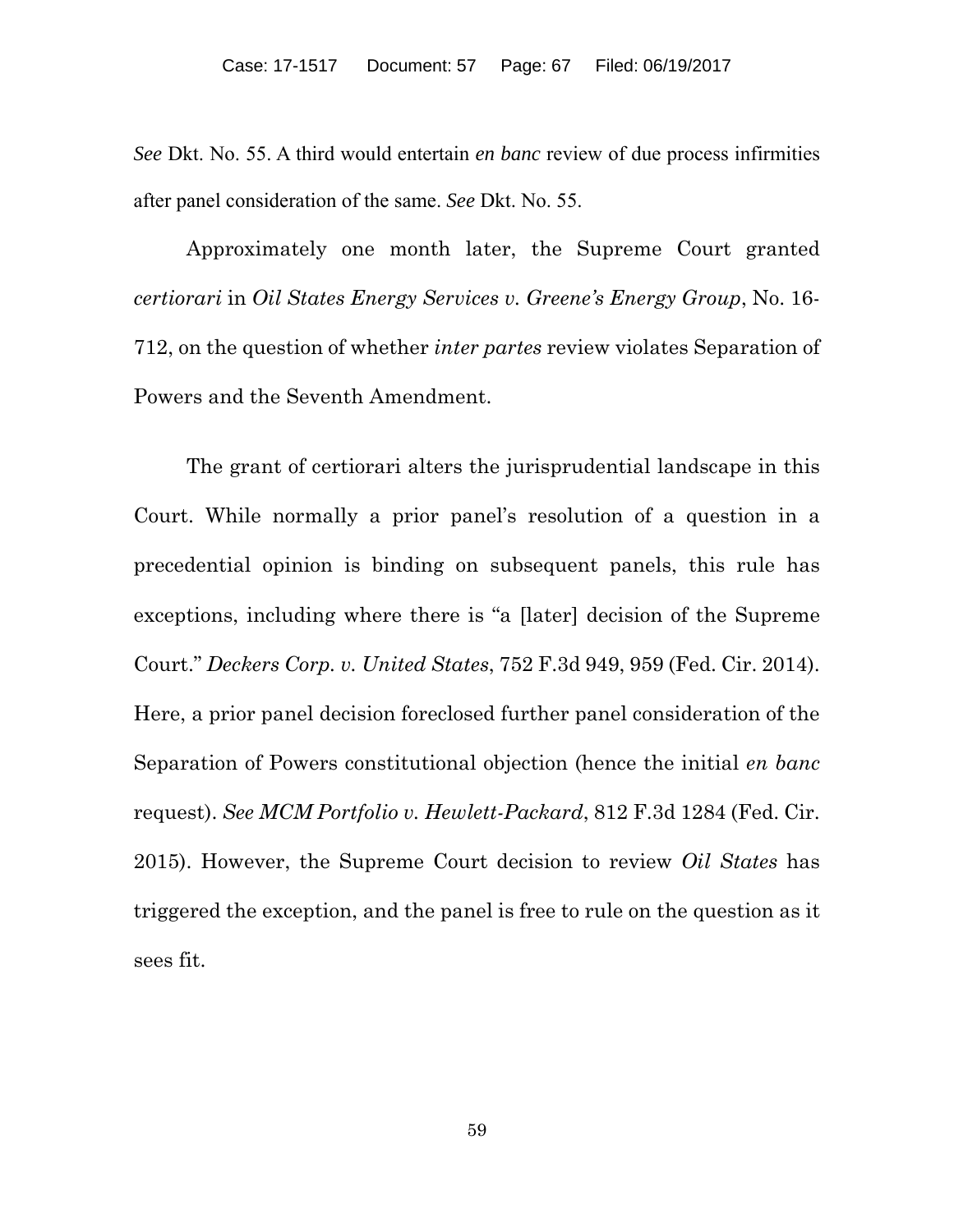Cascades again respectfully puts the issue before this Court and panel. In their dissents, Judges O'Malley and Reyna gave compelling reasons why *inter partes* review violates Separation of Powers. Cascades urges the panel to review those reasons, and reach the same conclusion as Judges O'Malley and Reyna, namely that the *MCM* panel decision incorrectly distinguished *McCormick Harvesting Machine Co. v. Aultman*, 169 U.S. 606 (1898), which unambiguously held that the executive may not cancel or annul the original claims of an issued patent "for any reason whatever." *Id.* at 609. *See, also* Dkt. No. 55, dissenting opinion of Circuit Judge Reyna, at 19-24.

This leaves for consideration Judge Newman's suggestion that this Court at the panel phase must also consider the extent to which due process concerns also undermine the constitutionality of *inter partes*  review. *See* Dkt. No. 55. While the procedural infirmities that unfairly undermine a patentee's rights before the Board are many, a clear, fundamental requirement of due process remains missing from *inter partes* review. Due process requires, at minimum, decision-making by an "adjudicator who is not in a situation which would offer a possible temptation to the average man as a judge which might lead him not to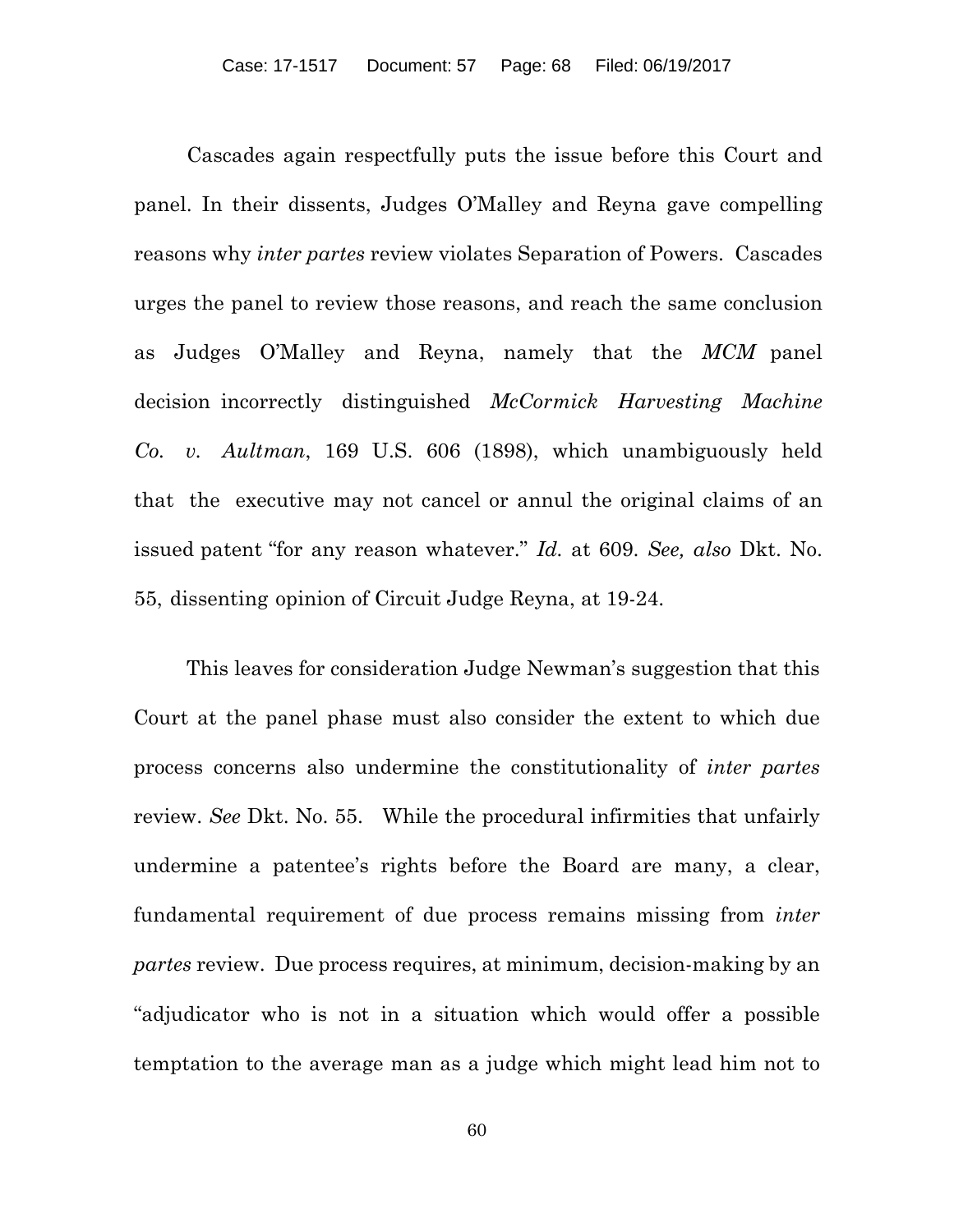hold the balance nice, clear and true." *Concrete Pipe & Prods. of Cal., Inc. v. Construction Laborers Pens. Trust for Southern Cal.*, 508 U.S. 602, 617- 18 (1993). In other words, Board proceedings do not have sufficient constitutional safeguards of neutrality of decision making.

Constitutional concerns arise over neutrality not because of any actual bias by decision makers, but because of a probability or perceived possibility of bias. *Caperton v. A.T. Massey Coal Co.*, 556 U.S. 868, 872 (2009). Thus, it offends the Constitution for the same judge who has charged a person with perjury or contempt to preside over the trial of those offenses. *In re Murchison*, 349 U.S. 133, 136 (1955). This so-called "one-man grand jury" casts sufficient doubt on the fairness of future proceedings that a court must find the absence of due process protecting life, liberty or property interests. *Id*.

Here, the structure and operation of the Patent Trial and Appeal Board falls within these prohibited zones. First, like the forbidden "oneman grand jury," current procedures require the same panel of administrative patent judges to render both the institution decision and the final written decision. In cases where they institute review,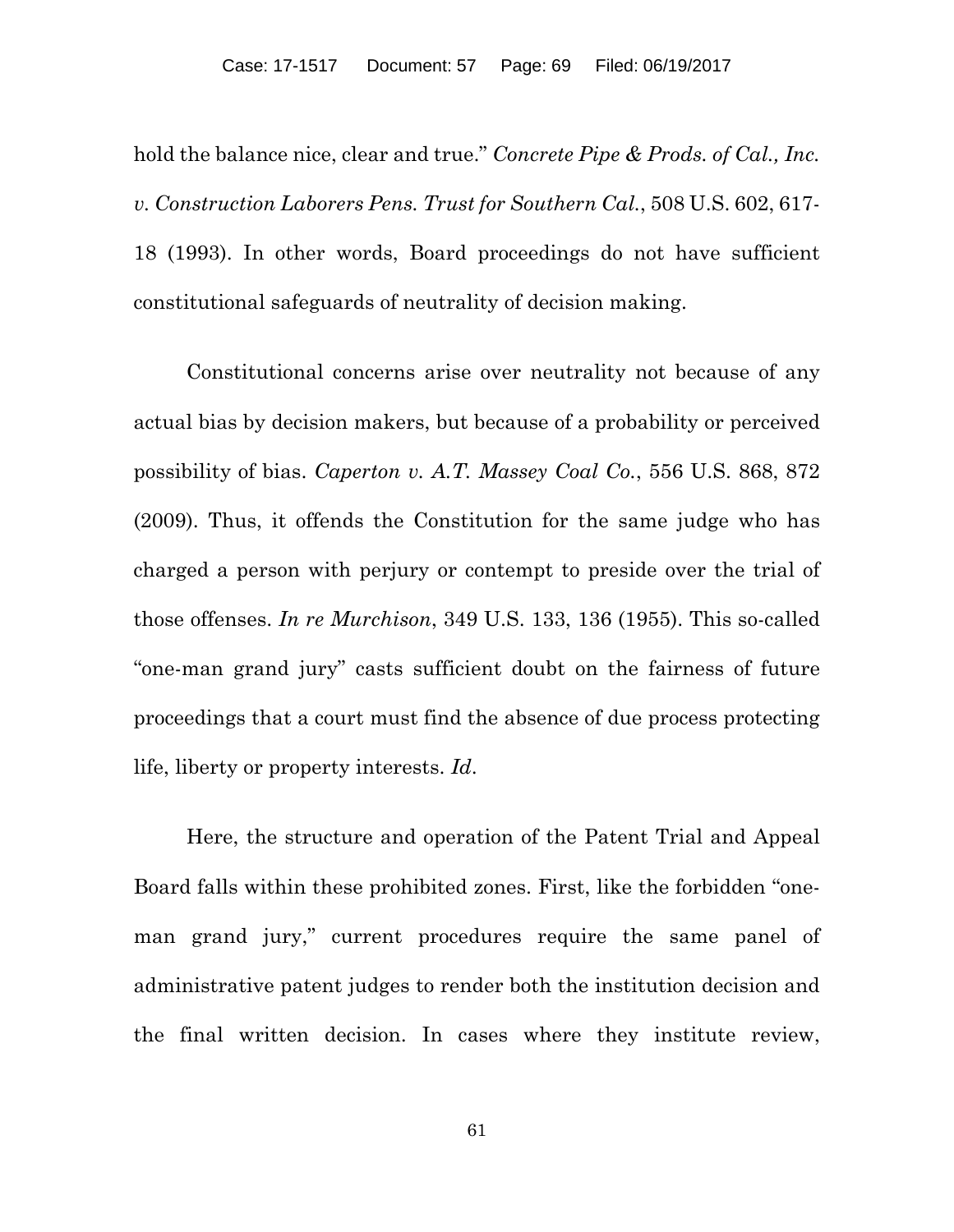reasonable observers might well question whether an instituting panel could make a second look at the issues without being biased by having already instituted review. *See* Scott Moskowitz *et al*., "PTAB Reforms are Necessary to Restore Balance and Due Process" (May 24, 2017) (citing the psychological bias known as "anchoring.") (available at http://www.ipwatchdog.com/2017/05/24/ptab-procedural-reformsnecessary/id=83651/, last viewed June 17, 2017.

Likewise, Board judges are as prone to being perceived as biased in favor of institution and invalidation as any elected appellate judge receiving party-specific campaign contributions. If the Board were not currently invalidating patents at such a high rate, it would likely not receive as many petitions from the accused infringer community. A reasonable observer could well question the neutrality of a bureaucratic institution whose size, reach, staffing and revenues depend on adjudicating one type of outcome over another (i.e., invalidity over validity). This is not to impugn any administrative patent judge's integrity, or to suggest that any member of the Board is actually biased toward infringers. Rather, the famously, and undeniably high rate of